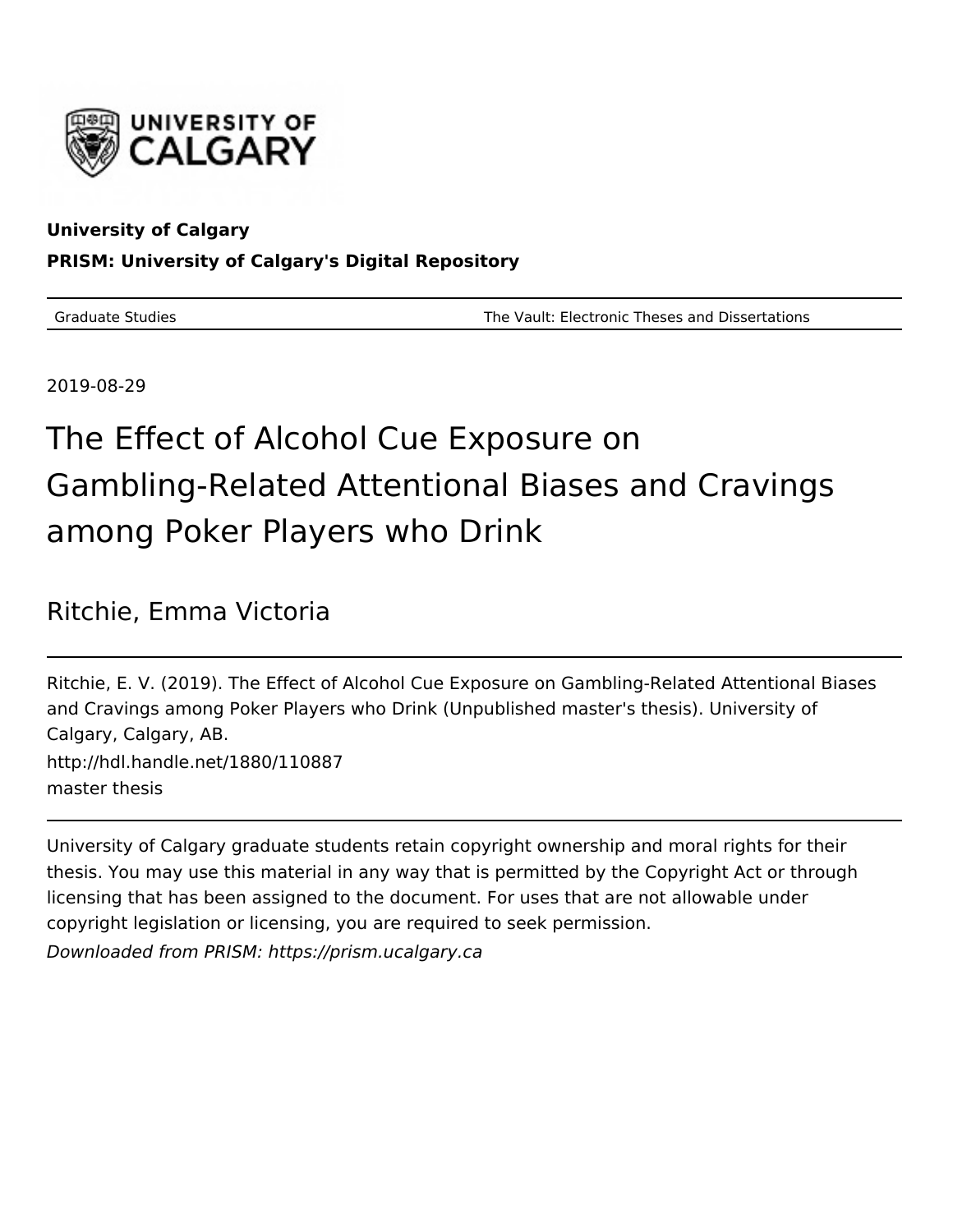## UNIVERSITY OF CALGARY

The Effect of Alcohol Cue Exposure on Gambling-Related Attentional Biases and Cravings among Poker Players who Drink

by

Emma Victoria Ritchie

### A THESIS

# SUBMITTED TO THE FACULTY OF GRADUATE STUDIES IN PARTIAL FULFILMENT OF THE REQUIREMENTS FOR THE DEGREE OF MASTER OF SCIENCE

### GRADUATE PROGRAM IN PSYCHOLOGY

CALGARY, ALBERTA

AUGUST, 2019

© Emma Victoria Ritchie 2019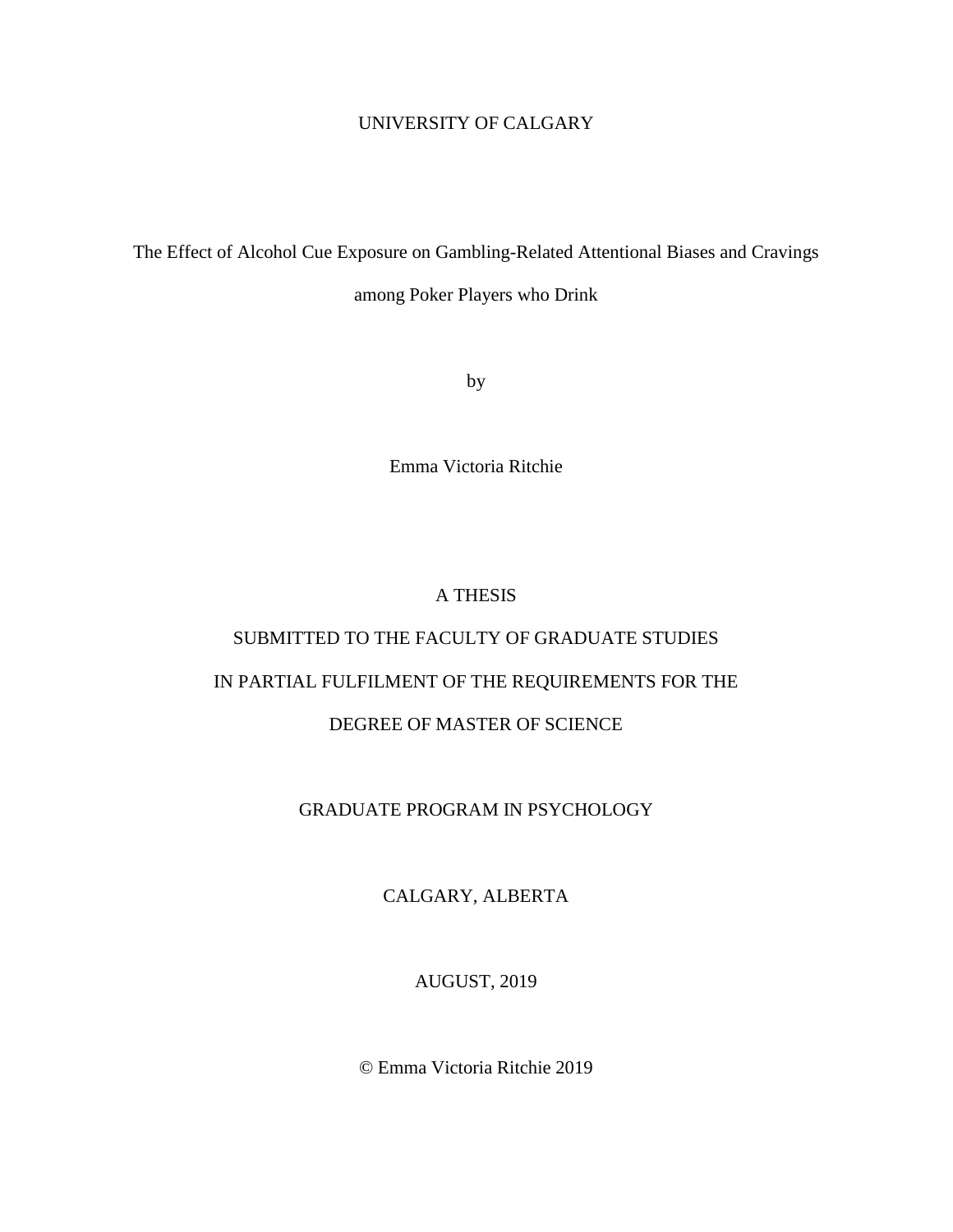#### **Abstract**

Alcohol is one of the most common substances used in conjunction with gambling, but the impact it has on gambling cravings and behaviours is poorly understood. The present study sought to determine whether exposure to an alcohol cue increased gambling cravings and preferential attention to gambling images in an eye-tracking task. Male poker players  $(n = 59)$ and non-gamblers  $(n = 59)$  were randomly assigned to an alcohol or neutral cue condition. All participants completed the same eye-tracking task, which featured pairs of gambling, alcohol, and neutral images. Alcohol and gambling cravings were measured before and after cue expose and after the eye-tracking task. Contrary to hypotheses, gamblers in the alcohol cue condition did not experience an increase in gambling cravings compared to gamblers in the neutral cue condition. Additionally, there were no differences in the way that gambling images were viewed by gamblers based on condition. However, participants in the alcohol cue condition preferentially attended to alcohol images more than participants in the neutral cue condition. Limitations and future directions are discussed.

*Key Words*: Gambling, Alcohol, Cue Reactivity, Cross-Cue Reactivity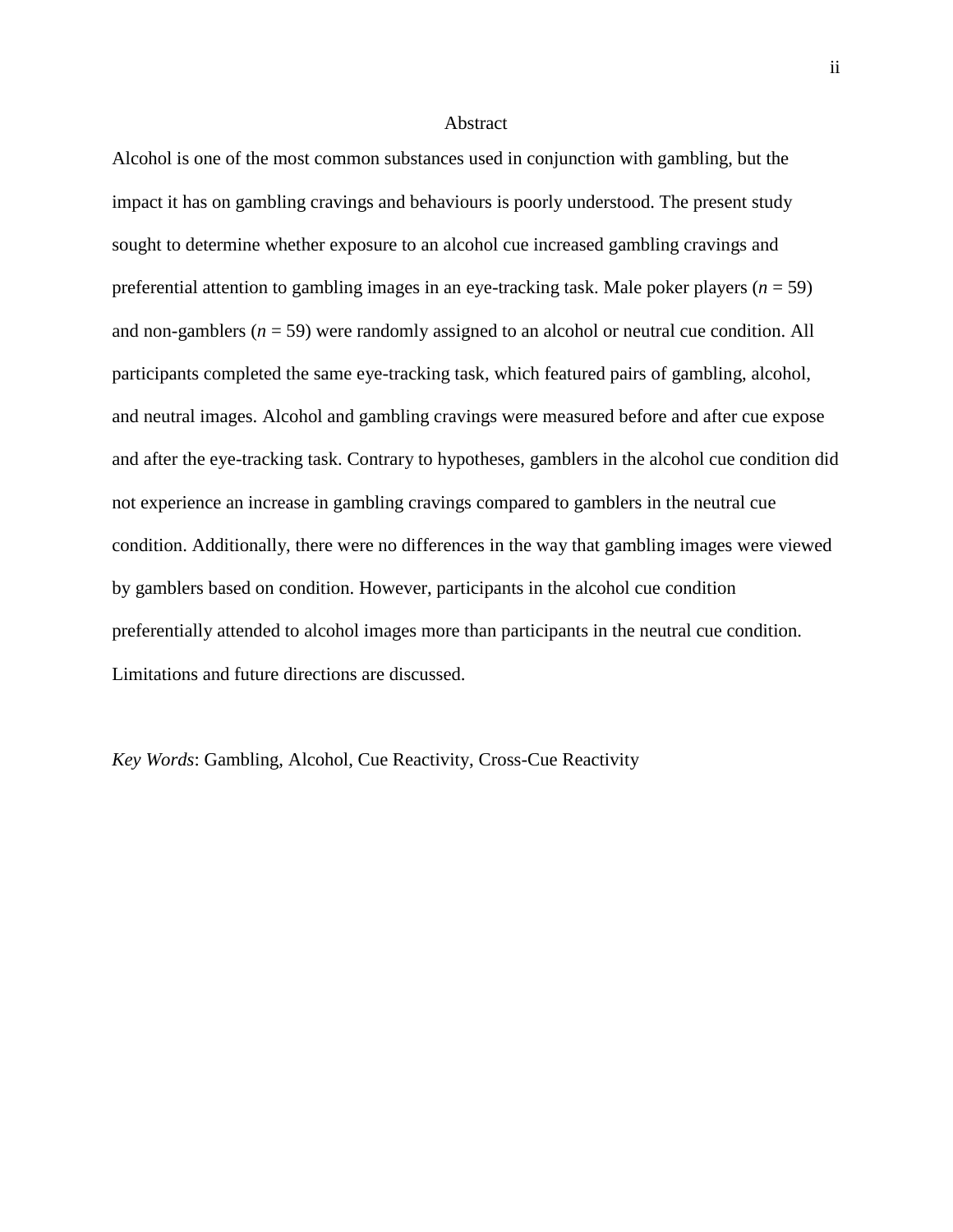## Preface

This thesis is original, unpublished, independent work by the author, E. Ritchie. The experiment reported was covered by REB 17-1420, approved by the University of Calgary Conjoint Faculties Research Ethics Board on November 8, 2018.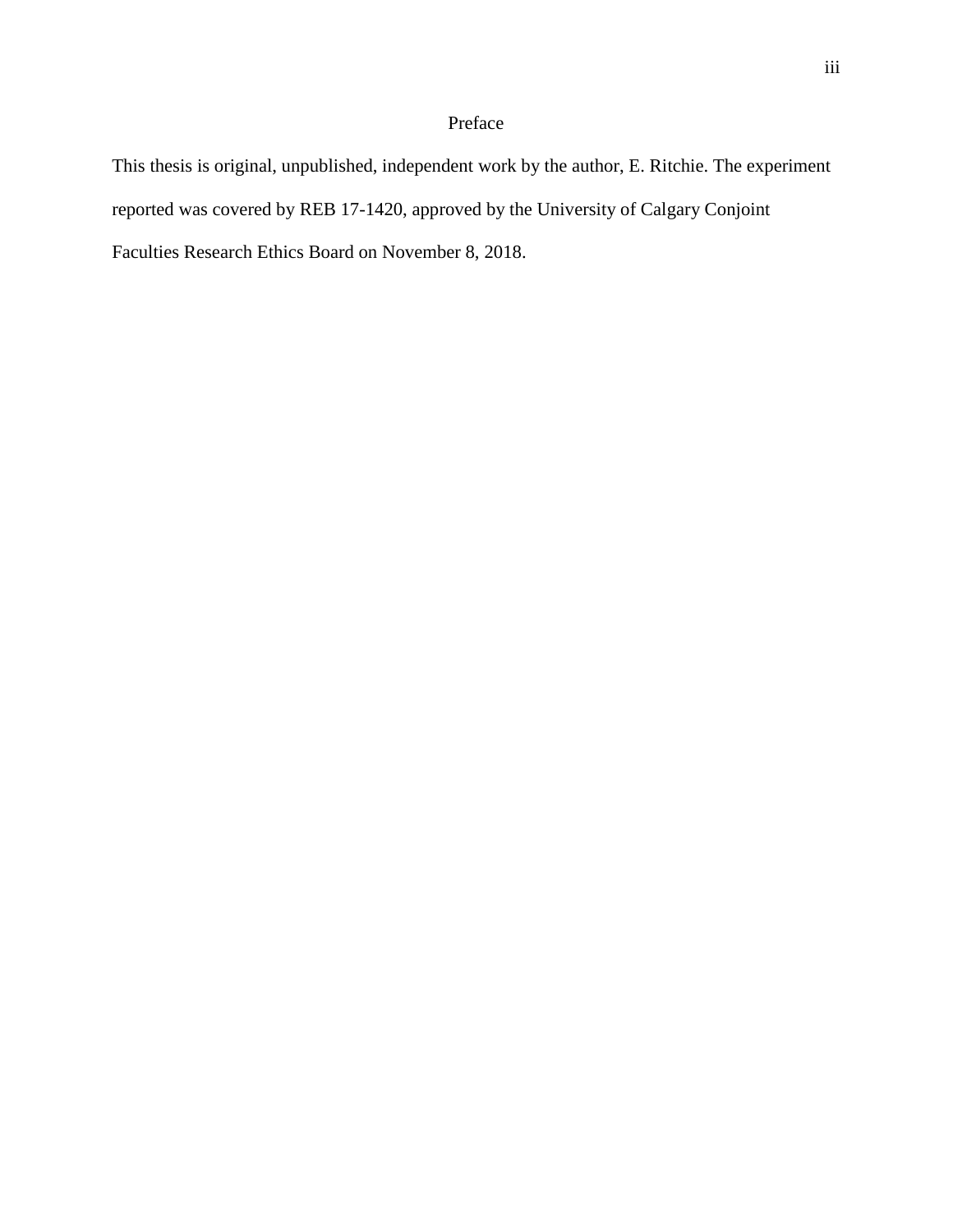#### Acknowledgements

Thank you to my supervisor, Dr. Dan McGrath, for guiding me through these past few years and providing me with yet another opportunity to do research in this area. I will always be very grateful to you for taking me on in the first place over four years ago. Thank you to my committee, Dr. David Hodgins and Dr. Kristin von Ranson, for your help with the study design and suggestions on my proposal seminar document, and to my internal examiner, Dr. Daniel Kopala-Sibley. A huge thanks to my lab mates Nicole Romanow for her assistance in the study development, and to Chelsea Fitzpatrick for her moral support and comradery during the past two years. Finally, thank you to my parents for their unwavering support, especially since I decided that completing a Master's degree was a fantastic time to also plan a wedding. Finally, thanks to my husband(!), Brent. Two degrees down, hopefully at least one more to go.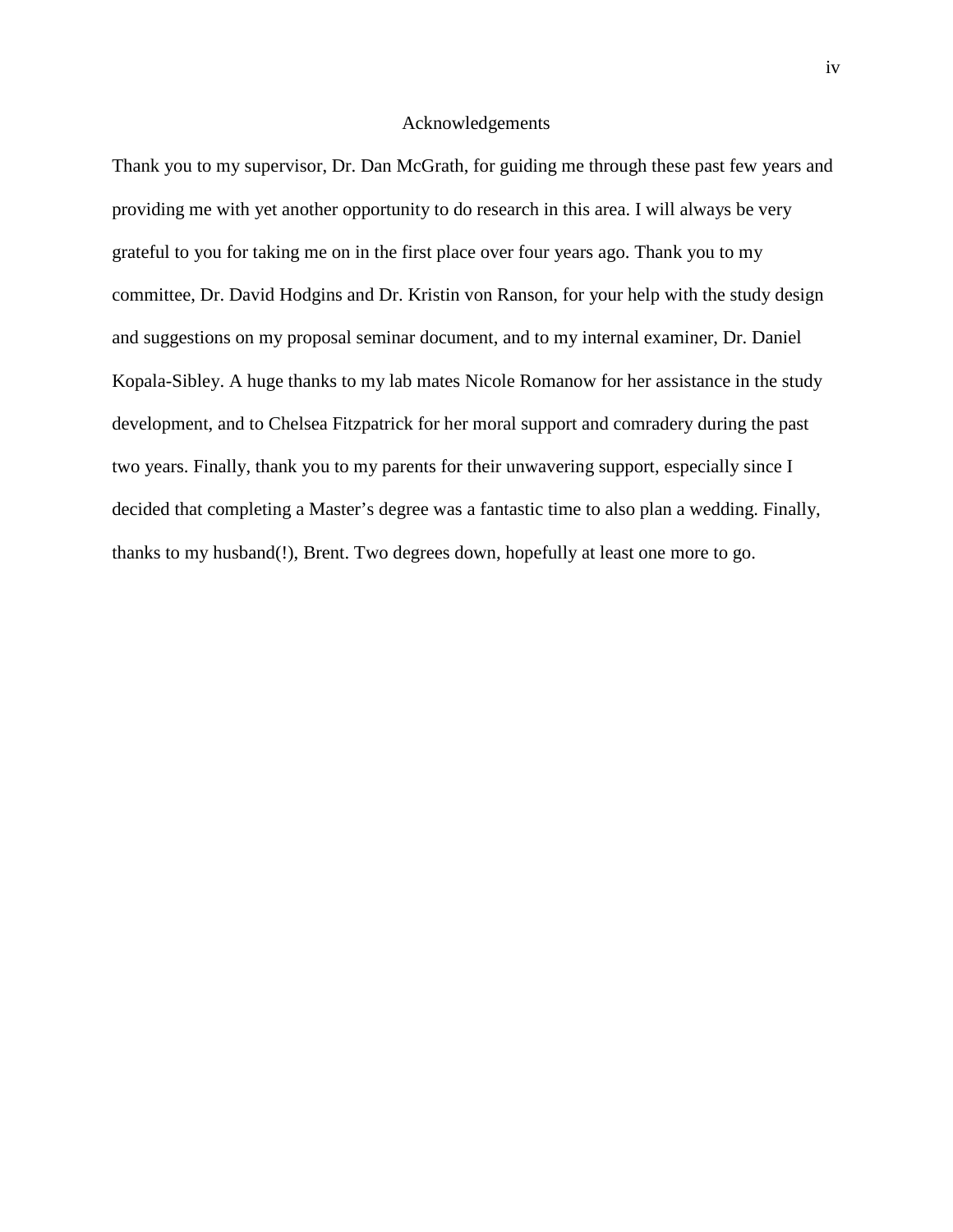| The Effect of Alcohol on Gambling among Non-Disordered Gamblers7 |
|------------------------------------------------------------------|
|                                                                  |
| .9                                                               |
|                                                                  |
|                                                                  |
|                                                                  |
|                                                                  |
|                                                                  |

## Table of Contents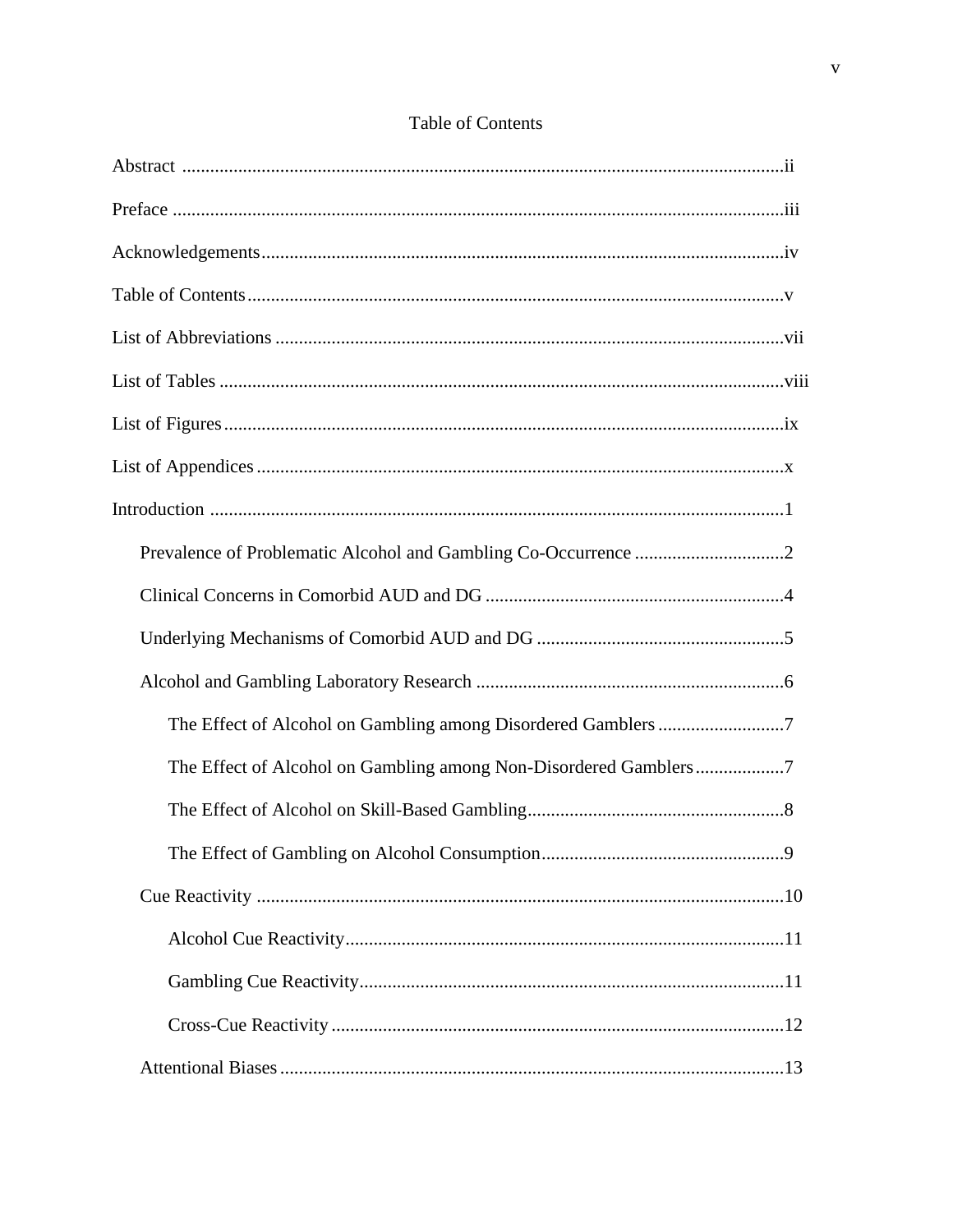| .41 |
|-----|
|     |
|     |
|     |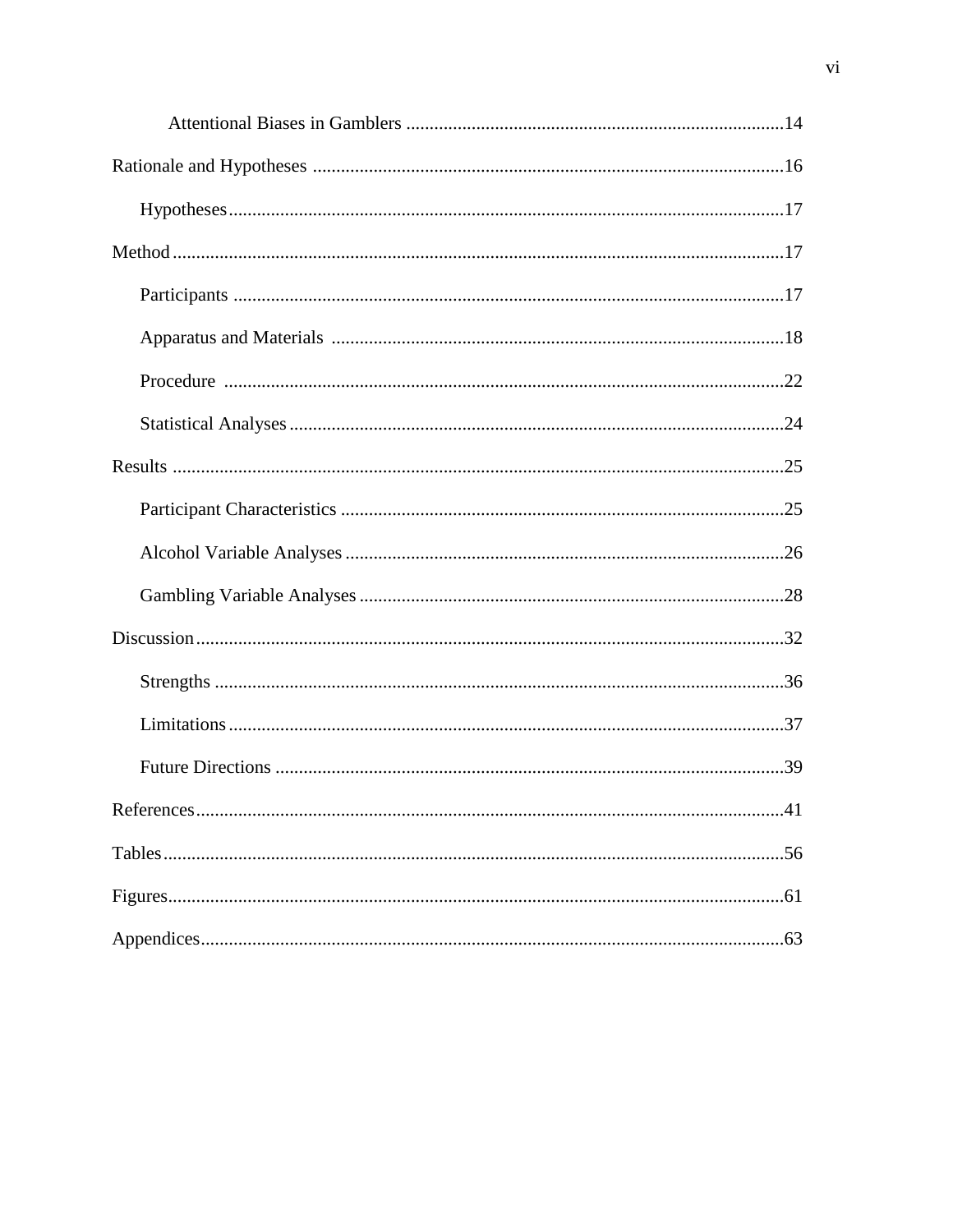## List of Abbreviations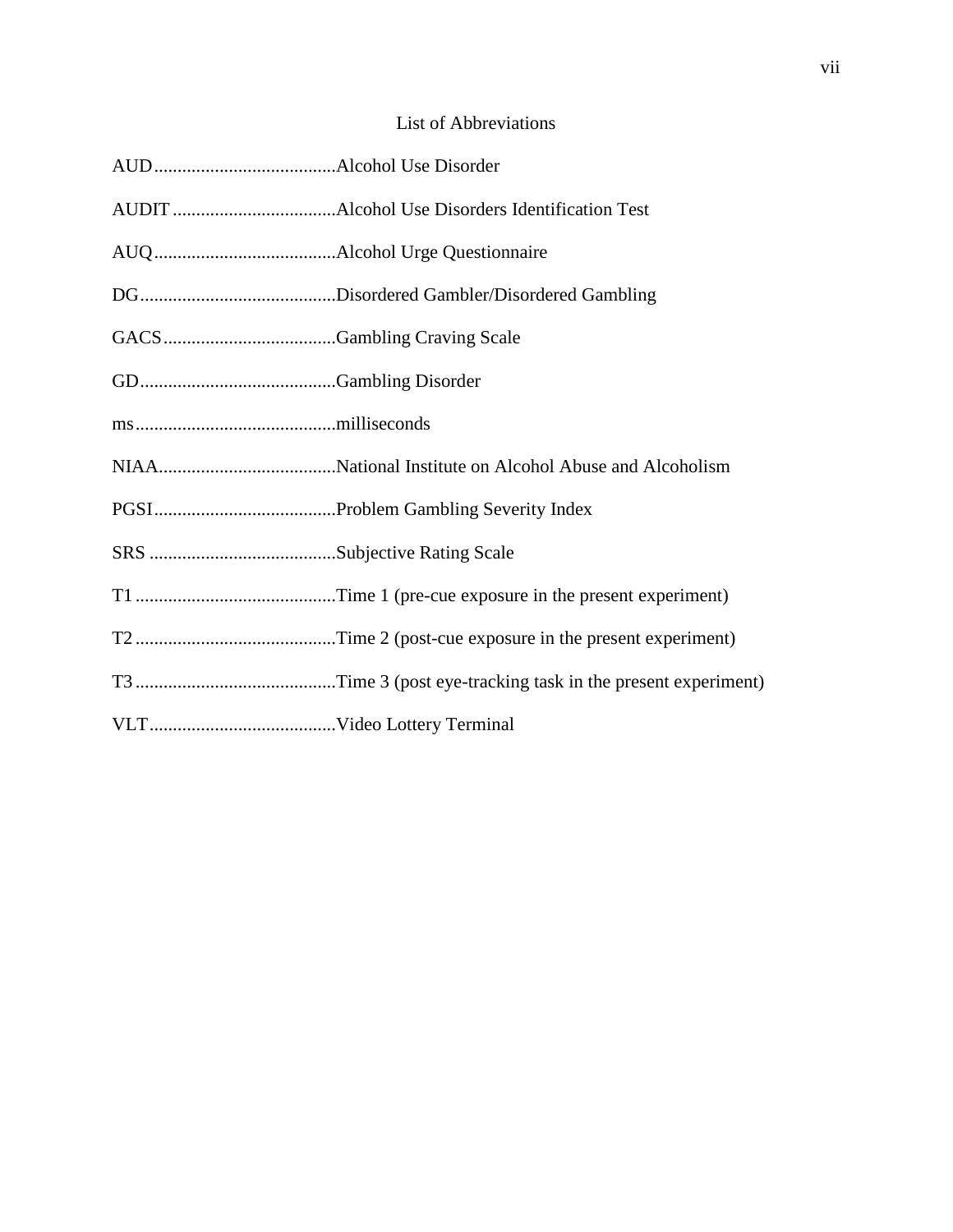## List of Tables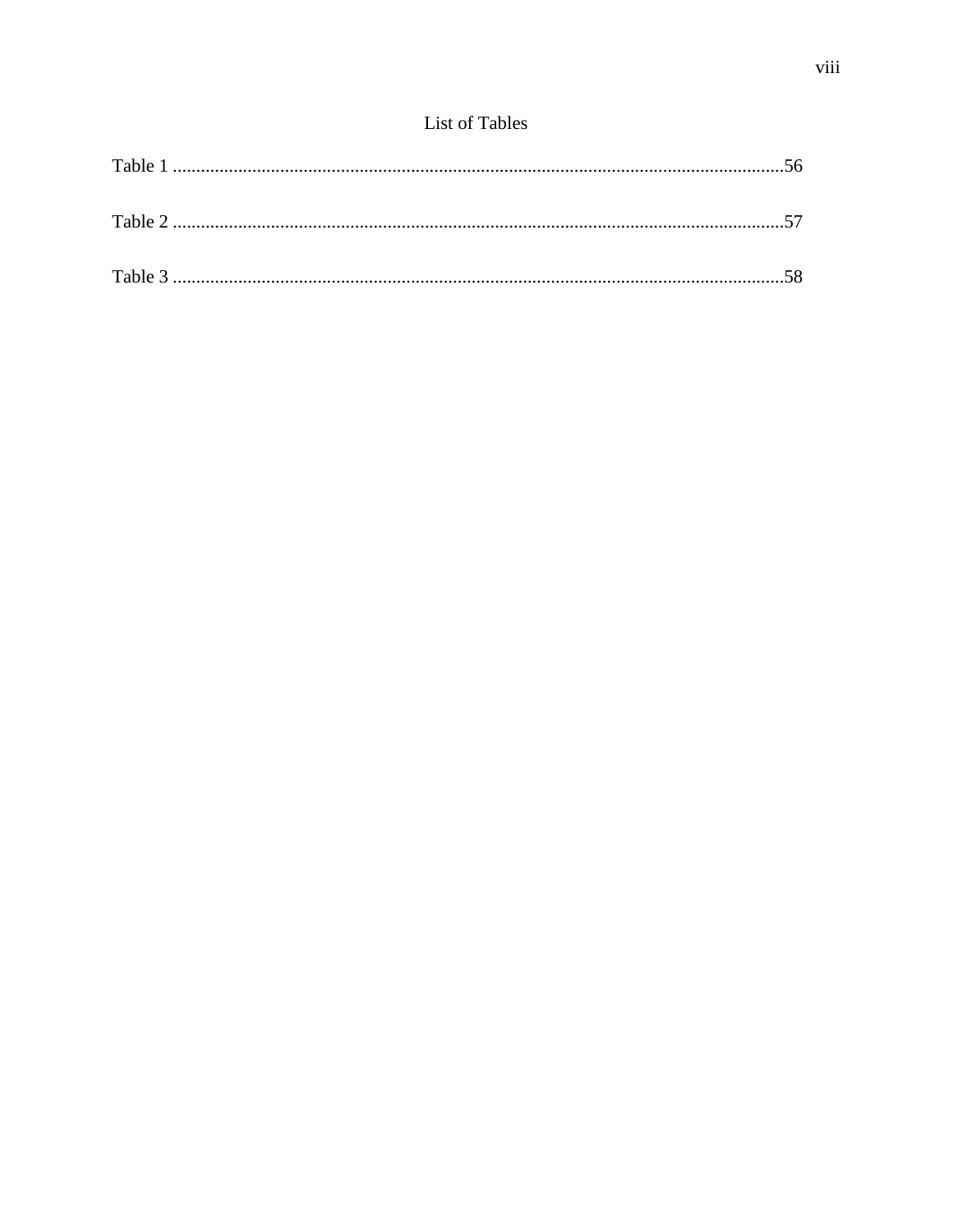## List of Figures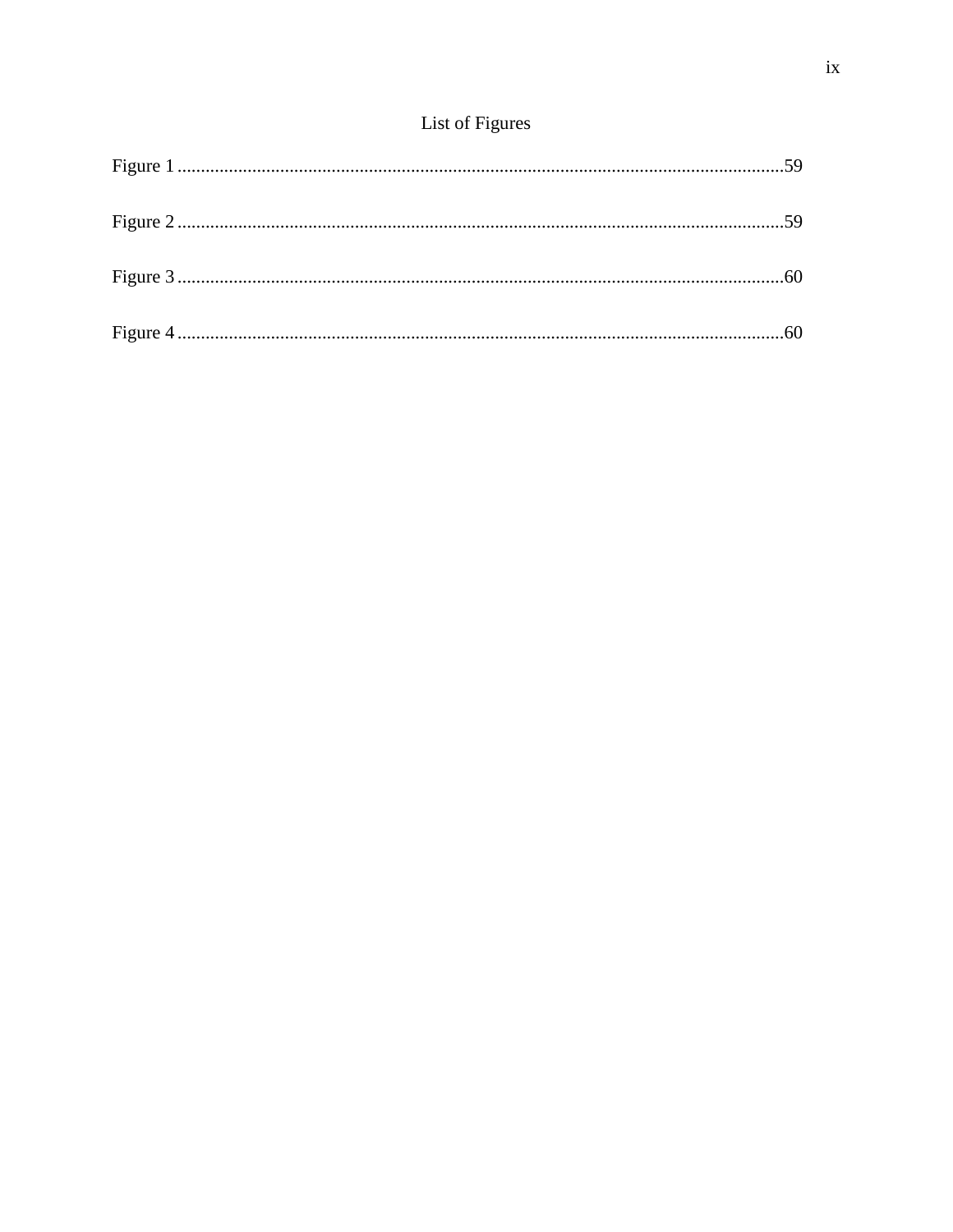## List of Appendices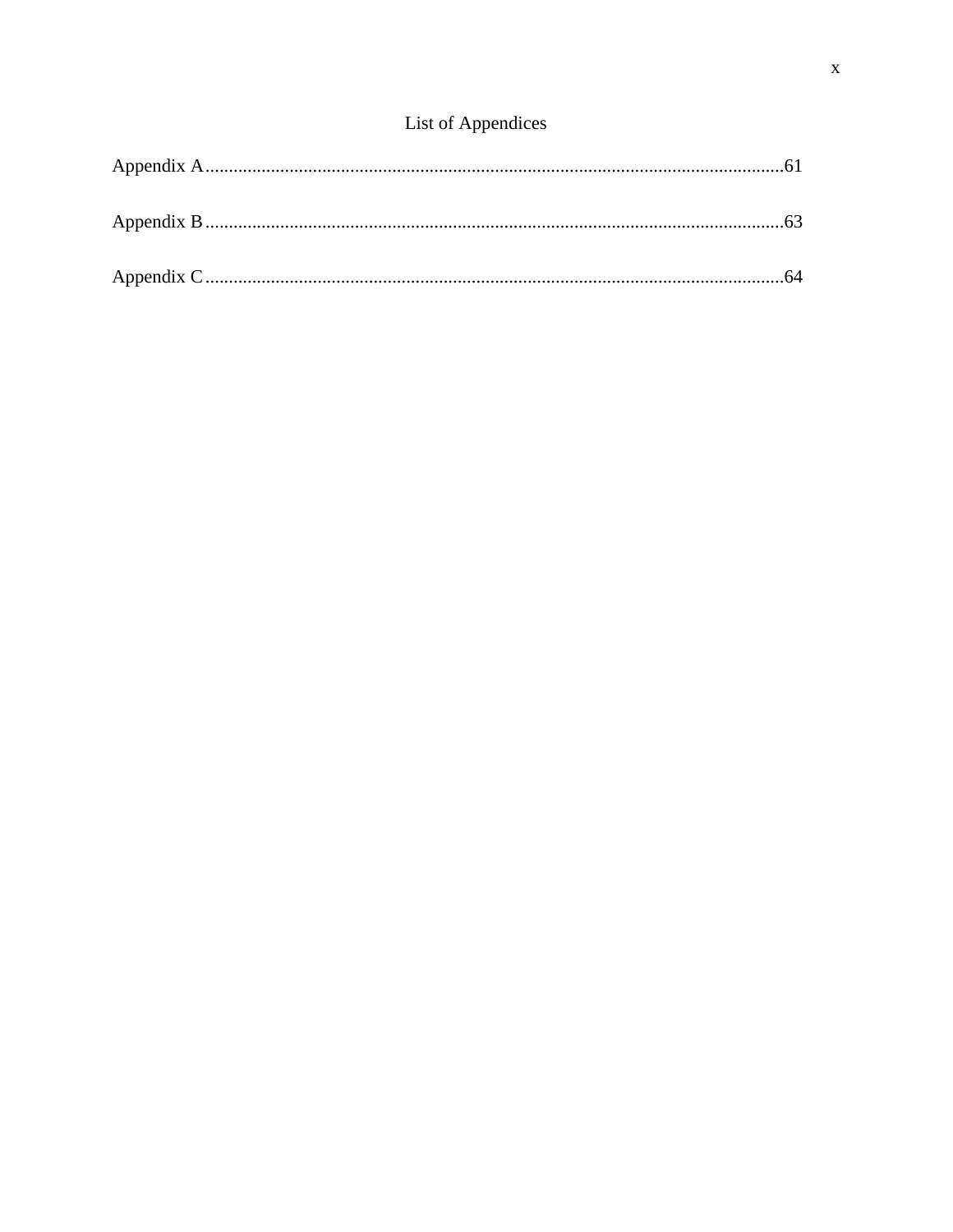# The Effect of Alcohol Cue Exposure on Gambling-Related Attentional Biases and Cravings among Poker Players who Drink

In April 2019, the provincial government of Ontario introduced legislation that considerably changed how gambling venues can legally serve alcohol. This legislation allows licensed establishments to offer and advertise free alcohol and changed the time that alcohol can be served to 9 AM, ostensibly to "allow operators to better compete with their American counterparts" (The Canadian Press, 2019, para. 5). The new laws were proposed in the provincial government's latest budget to increase revenue from gambling ventures in the province (Powers, 2019, "Booze at 9 AM in PC Budget"), as gambling revenues are a lucrative source of income for the provincial and federal governments (Canadian Partnership for Responsible Gambling, 2015). For instance, the Ontario government alone reportedly earned nearly \$2.5 billion CAD from gambling revenues in the fiscal period of 2017-2018 (Ontario Lottery and Gaming Corporation, 2018), a figure that the current provincial government is evidently aiming to increase with the new legislation.

This raises the question of how alcohol consumption affects gambling behaviours. Gambling is a risk-taking activity; it involves risking the loss of something valuable (typically money) in the hopes of gaining something of more value (more money). Alcohol is typically characterized as having a disinhibitory effect on consumers, and there is a wealth of research to support the assertion that this disinhibitory effect translates to increased risk-taking behaviours (Lane, Cherek, Pietras, & Tcheremissine, 2004). Evidence from epidemiological studies indicates that problematic gambling and alcohol behaviours frequently co-occur (Brewer, Potenza, & Desai, 2010; Rush, Bassani, Urbanoski, & Castel, 2008); however, research from laboratory-based experiments is inconclusive. Some research suggests that alcohol worsens risk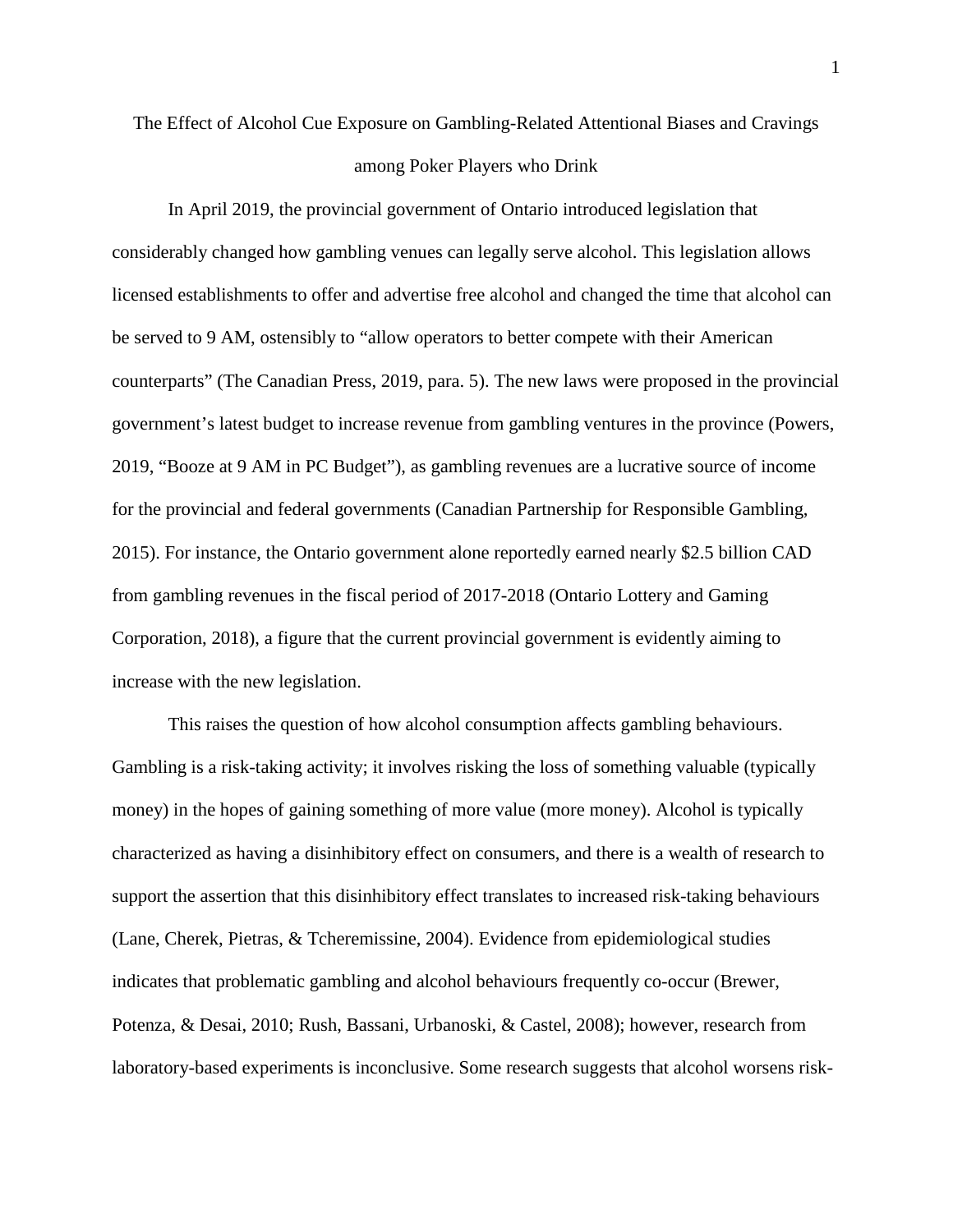taking while gambling (e.g., Phillips & Ogiel, 2007), but others have found that it does not necessarily make people gamble in a more impulsive way (Sagoe et al., 2017; Wagner, Sevincer, Keim, Fähnrich, & Oettingen, 2018). Hence, the relationship between drinking and gambling appears to be complex and likely involves several underlying mechanisms.

This thesis is focused on one mechanism that might be implicated in the drinkinggambling relationship: the cognitive processes involved in cue reactivity. The aim of this thesis was to further examine the relationship between alcohol and gambling through the lens of three interrelated concepts: cue reactivity, cross-cue reactivity, and attentional biases. The study was designed to test the applicability of these concepts to alcohol and gambling co-use.

I will begin by summarizing research on the prevalence, clinical concerns, and underlying mechanisms of comorbid alcohol and gambling problems. Second, I will review research from experimental studies that administered alcohol to participants and examined its influence on gambling-related cognitive distortions, cravings, and behaviours. I will conclude by reviewing literature on cue reactivity and cross-cue reactivity specifically in relation to alcohol and/or gambling and explain how they can be used to better understand the gambling-alcohol relationship.

#### **Prevalence of Problematic Alcohol and Gambling Co-Occurrence**

l

Alcohol use disorder (AUD) and gambling disorder (GD) are mental disorders characterized by difficulty controlling one's alcohol use or gambling such that it causes significant distress or impairment to the individual (American Psychiatric Association, 2013). AUD and GD have been found to co-occur at a greater than chance rate. A systematic review and meta-analysis of disordered gamblers<sup>[1](#page-12-0)</sup> (DGs) found a mean weighted prevalence rate of  $28.1\%$ 

<span id="page-12-0"></span> $1$  The term DG (disordered gambling/disordered gamblers) refers to both individuals with GD as well as subsyndromal gamblers who are experiencing problems with their gambling.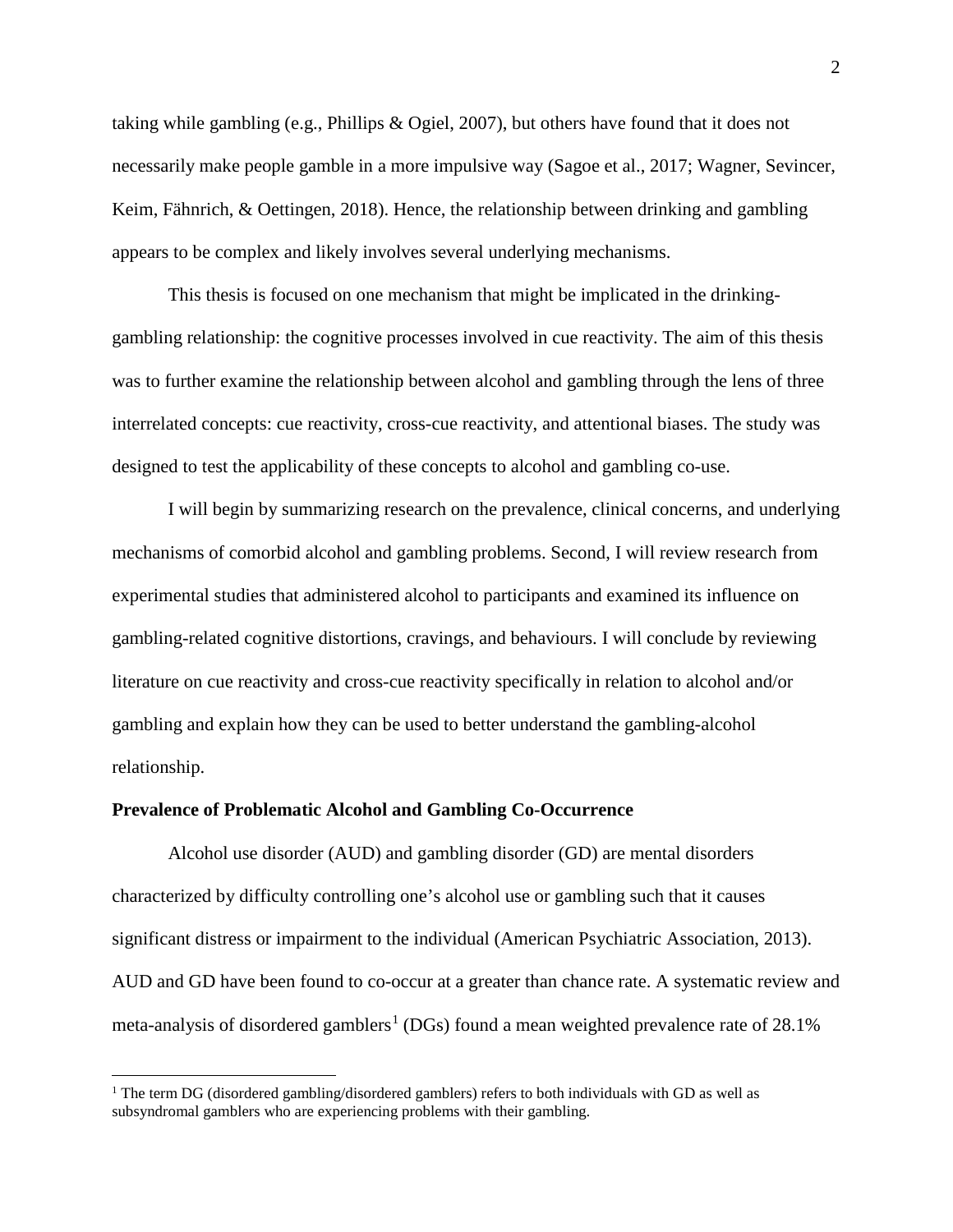for co-occurring AUD across 8 studies (Lorains, Cowlishaw, & Thomas, 2011). In comparison, one epidemiological study in the United States reported that their sample of individuals with AUD had an 8.3% prevalence rate of either GD or at-risk GD (Brewer et al., 2010). A survey conducted in Britain also found several associations between heavy drinking and DG (Griffiths, Wardle, Orford, Sproston, & Erens, 2010). In particular, this study found that rates of DG increased proportionally with alcohol consumption, with the highest prevalence rate of DG reported in men who drank more than 16 units of alcohol on their heaviest drinking day. Further, respondents in this group were significantly more likely to report having gambled in the past 12 months. Rates of AUD also appear to be especially elevated in treatment-seeking samples of DGs, with one study reporting that 72% of their sample of recently abstinent DGs had been diagnosed with an AUD in their lifetime (Hodgins, Peden, & Cassidy, 2005).

High rates of gambling and alcohol problems are also commonly reported in samples of university students. This population experiences high levels of harmful or hazardous drinking<sup>[2](#page-13-0)</sup>; one study found that nearly a third (32.0%) of a random sample of Canadian undergraduates reported harmful or hazardous drinking in the past year (Adlaf, Demers, & Gliksman, 2005). Gambling-related problems are also frequently reported amongst university samples, with one study reporting a prevalence rate of DG of 8.5% for males and 1.9% for females (Engwall, Hunter, & Steinberg, 2004).

In terms of co-occurring alcohol and gambling problems amongst university students, research has found that male students who frequently or always drink when they gamble are more likely to wager more money per bet, to run out of money during a gambling session, and to bet more than they could afford to lose, all of which are potential symptoms of a problematic

l

<span id="page-13-0"></span><sup>&</sup>lt;sup>2</sup> Defined as a score  $\geq 8$  on the World Health Organization's Alcohol Use Disorders Identification Test (AUDIT)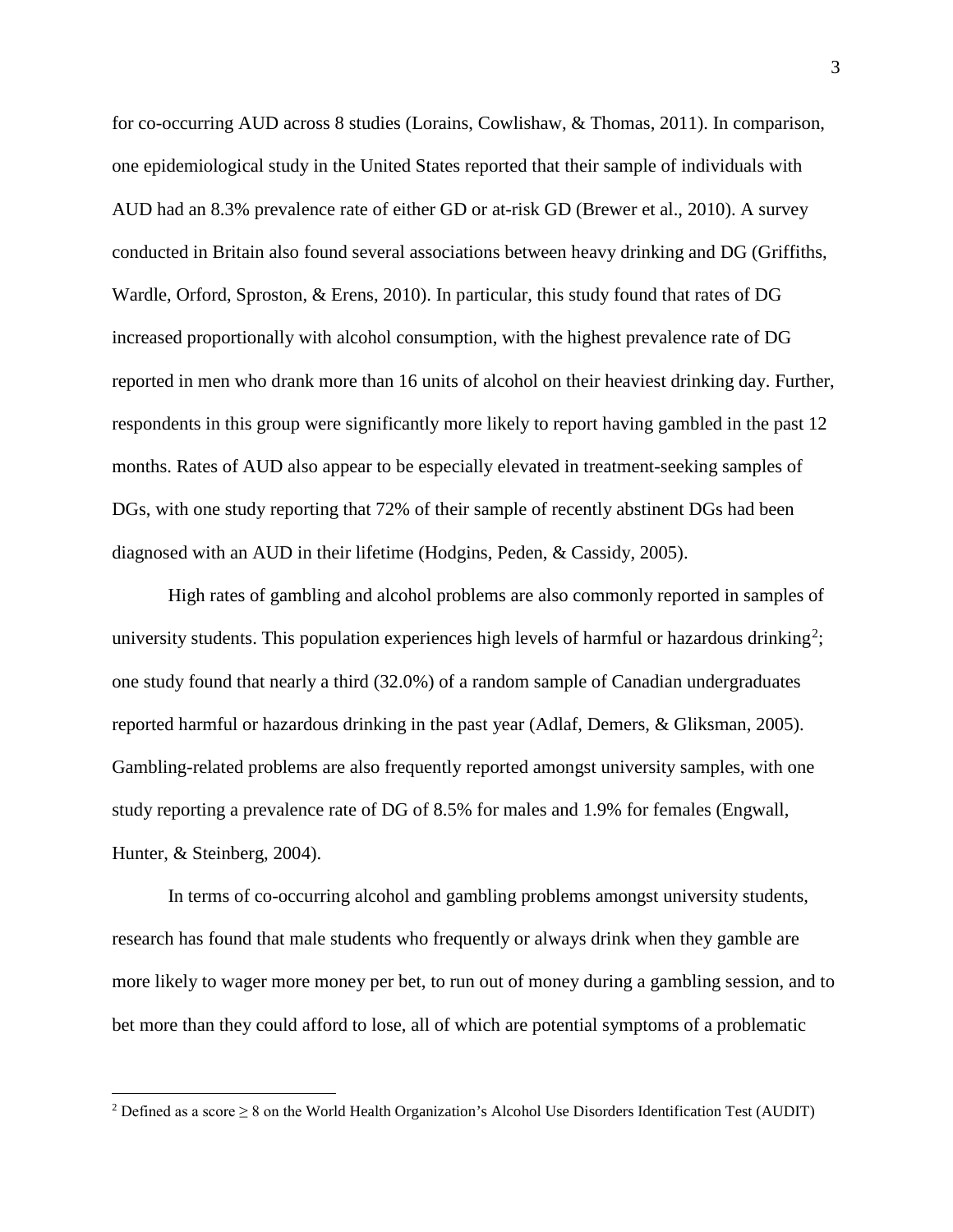relationship with gambling (Giacopassi, Stitt, & Vandiver, 1998). A more recent study reported that students who drink in a harmful or hazardous way also gambled more frequently and lost more money gambling than non-drinkers and moderate drinkers (Marten et al., 2009). Taken together, these data indicate that problematic gambling and alcohol use are tightly linked.

#### **Clinical Concerns in Comorbid AUD and DG**

Comorbid AUD and DG are of particular importance to clinicians, as research suggests that the incidence of other psychopathology increases with worsening gambling severity (Brewer et al., 2010). For example, one study found that individuals with comorbid AUD and GD were more likely to experience other psychological disorders, particularly personality disorders, compared to individuals with a sole diagnosis of GD (Abdollahnejad, Delfabbro, & Denson, 2014a). DG on its own can negatively impact nearly all aspects of a person's life, from personal relationship issues to potential problems with the legal system (Petry  $\&$  Kiluk, 2002). Furthermore, DGs often experience devastating financial losses since gambling demands risking the loss of money in order to play. Some researchers have speculated that these losses are so overwhelming that suicide may seem like the only viable option (Abdollahnejad et al., 2014a).

With respect to individuals with comorbid AUD and DG, current research suggests that this group may be at an even higher risk of suicide. Analysis of data from a gambling self-help line found that DGs who self-reported struggling with alcohol abuse had a higher rate of attempted suicide than those without an alcohol problem (Potenza, Steinberg, & Wu, 2005). Epidemiological data from Canadian gamblers examined rates of suicidal ideation and found an interaction effect between gambling severity and alcohol consumption (Kim, Salmon, Wohl, & Young, 2016). Specifically, the odds of a non-DG reporting suicidal ideation did not change depending on their alcohol consumption, but the odds of a DG reporting suicidal ideation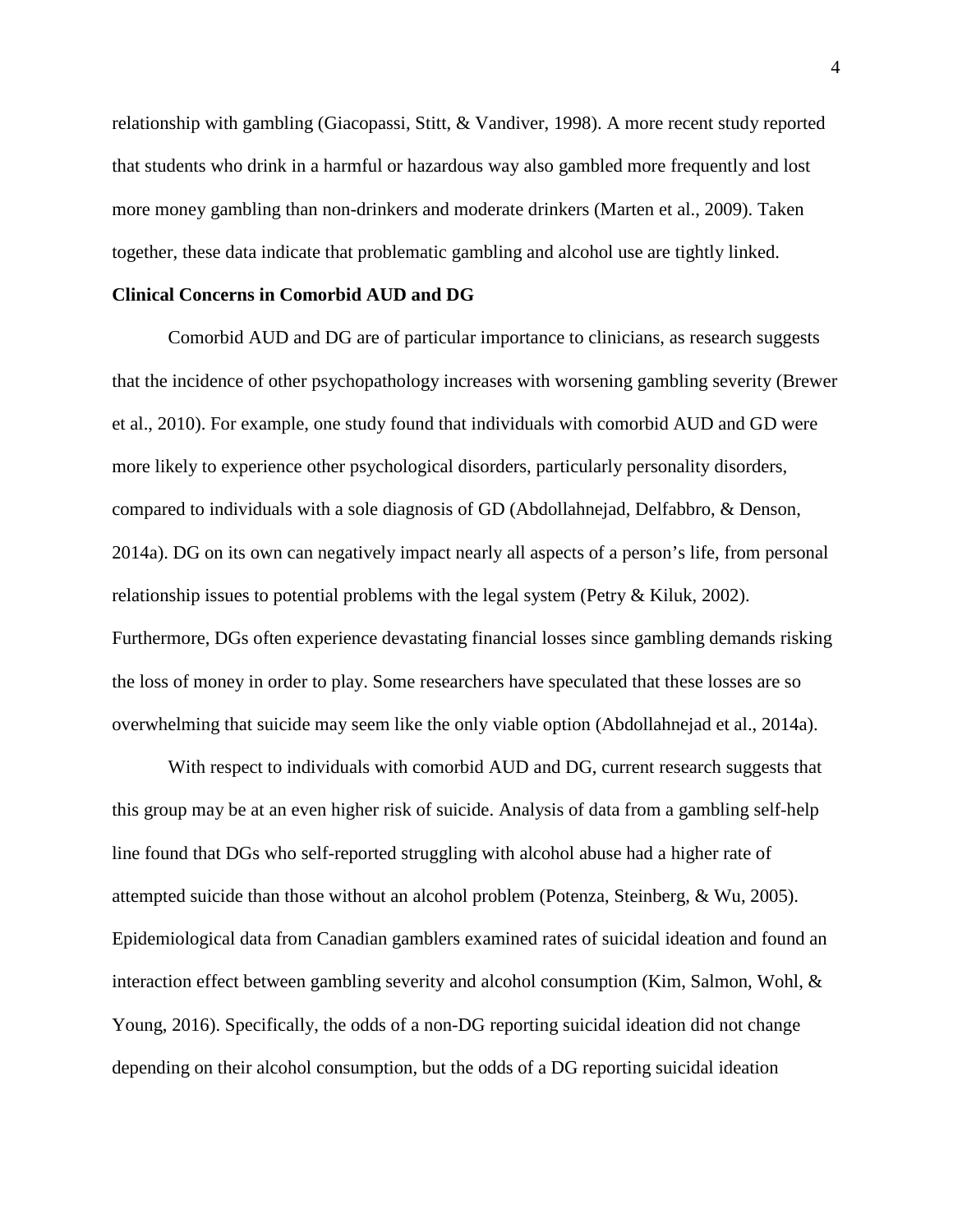increased with greater alcohol consumption. These results highlight that individuals with both DG and AUD may experience greater psychological distress and worse outcomes compared to either disorder alone.

#### **Underlying Mechanisms of Comorbid AUD and DG**

While it is important to establish the extent to which problematic drinking and gambling co-occur, other research has been devoted to understanding *why* this is the case. There are several theories proposed by researchers, of which I will review two: (1) AUD and GD represent a unique subtype, and (2) AUD and GD are linked by common underlying mechanisms.

First, it is conceivable that individuals with comorbid AUD and DG represent a unique subtype of these disorders. DGs with comorbid AUD are significantly more likely to display gambling-related cognitive distortions (Abdollahnejad, Delfabbro, & Denson, 2014b), gamble more often and are more impulsive (Ledgerwood, Alessi, Phoneix, & Petry, 2009), begin gambling problematically at a significantly later age (Zois et al., 2014), perform worse on tasks that assess risky decision-making and irrational choices (Zois et al., 2014), and score higher on measures of gambling severity (Lister, Milosevic, & Ledgerwood, 2015), compared to individuals with a sole diagnosis of GD. Furthermore, the personality profile of this group has been shown to be distinct from individuals presenting with either disorder alone. One crosssectional study compared personality traits in a sample of DGs with and without AUD. The former group had significantly lower scores on the personality sub-traits "control" (the ability to plan for the future with caution), "well-being" (happiness), and "traditionalism" (respecting and adhering to societal values) (Lister et al., 2015).

The second theory proposes that AUD and GD do not causally influence each other *per se* but are instead influenced by similar underlying factors and predispositions (Stewart &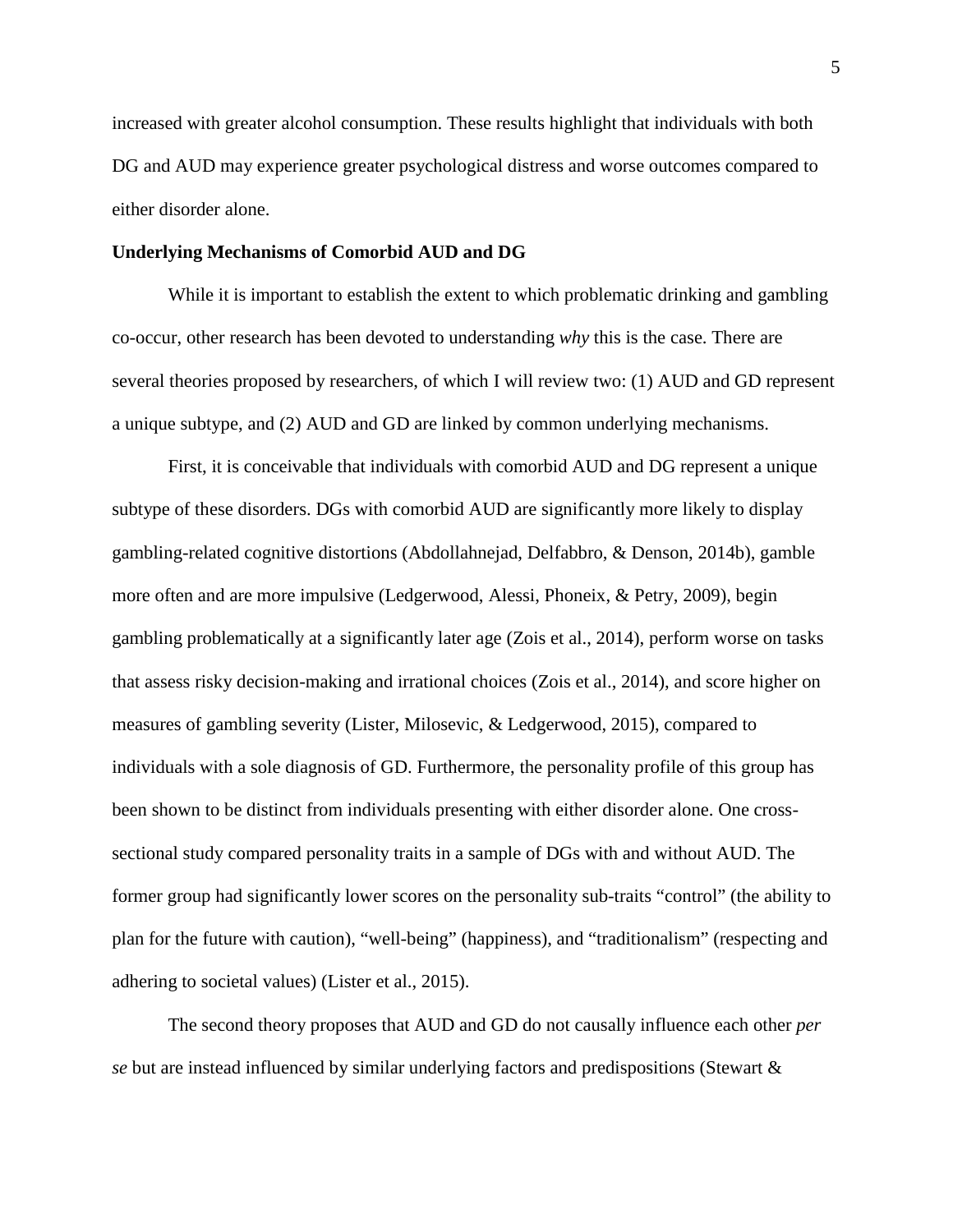Kushner, 2005). This idea has been empirically tested using a bifactor model, which allows for examining the commonalities between AUD and GD while also examining the unique mechanisms of each disorder separately (Tackett et al., 2017). The bifactor model was applied to undergraduate students who gamble and consume alcohol and was found to fit the data well. The general factor (which explains the shared commonalities between gambling and drinking) was mainly comprised of chasing losses and gambling frequency. Interestingly, nearly all measures of gambling and drinking behaviours and motivations were positively related to the general factor for men, but not for women. The authors suggested that gambling and drinking may be more closely associated for men compared to women. Relatedly, a large study of male twins only found significant evidence that GD and AUD share the same genetic vulnerability, with at least half of the correlation between AUD and GD being attributed to a shared genetic vulnerability (Slutske, Ellingson, Richmond-Rakerd, Zhu, & Martin, 2013).

Enhanced knowledge of the underlying mechanisms of comorbid GD and AUD contributes to our understanding of how the gambling-drinking relationship develops and is maintained. It is also important to examine what this relationship looks like at the event level. Next, I will discuss some key findings of laboratory research in which either drinking or gambling was manipulated experimentally to assess subsequent effects on the other addictive behaviour.

#### **Alcohol and Gambling Laboratory Research**

As with most human behaviours, the "why" behind someone's choice to drink and gamble concurrently likely varies depending on individual factors, such as personality, and situational factors, such as the gambling venue (e.g., playing a casual game of poker at home with friends versus gambling in a casino). Theories of drinking motivations suggest that people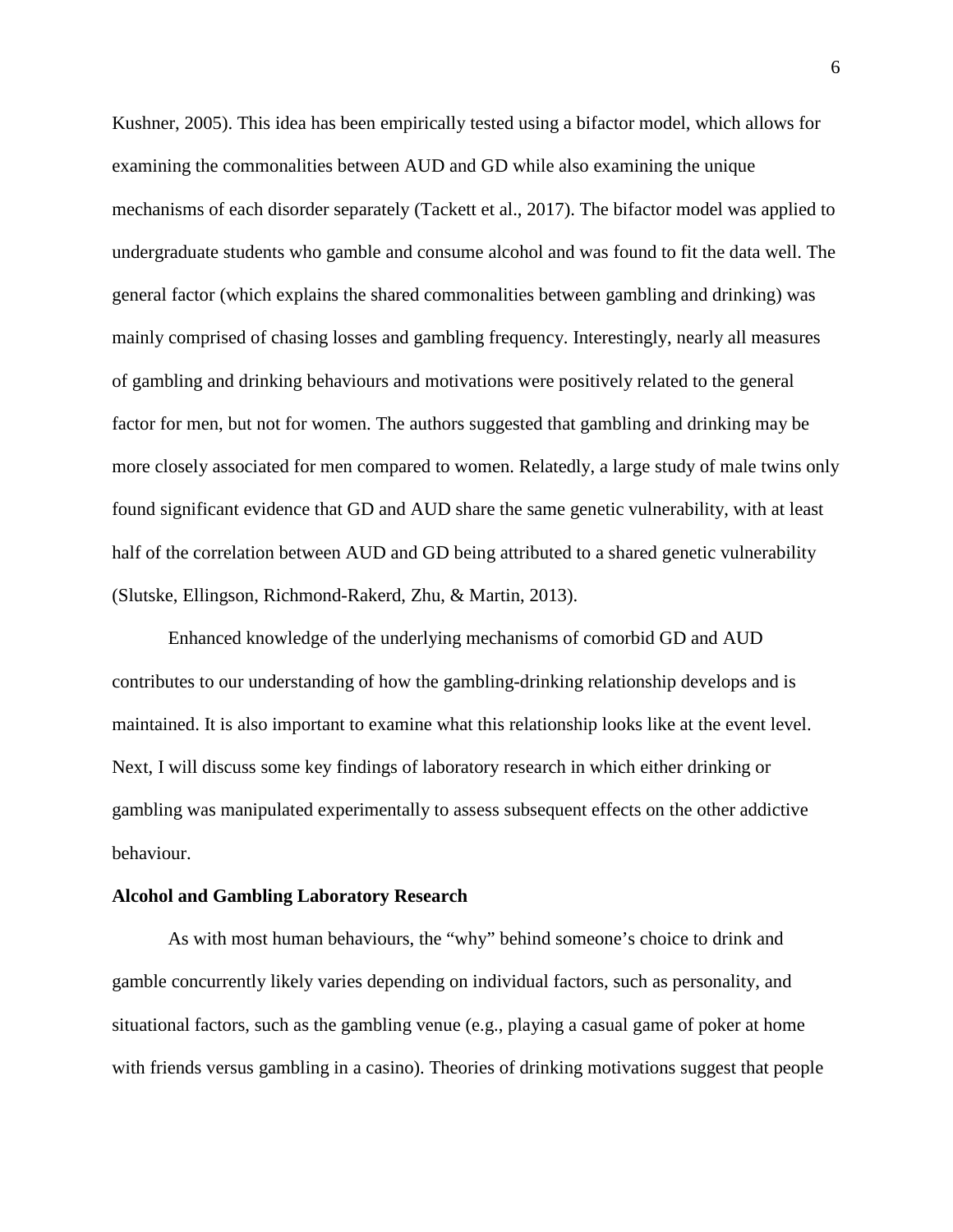drink for three primary reasons: coping, enhancement, and social (Cooper, Russell, Skinner, & Windle, 1992). Gamblers may drink alcohol to cope with losses incurred while gambling (coping), because it makes gambling more fun (enhancement), or because the people they are gambling with are also drinking (social). However, research examining the effects of alcohol on gambling has thus far yielded conflicting results. The methodology adopted by many of these studies have focused on providing participants with measured doses of alcohol and asking them to gamble in controlled, laboratory environment. The results of these studies are summarized below.

**The effect of alcohol on gambling among disordered gamblers.** Two studies by the same research group specifically examined whether the effect of alcohol on gambling differs between DGs and non-DGs. Both studies administered alcohol and placebo beverages and asked participants to gamble on a Video Lottery Terminal (VLT). The first study by Ellery, Stewart, and Loba (2005) found that participants in the alcohol condition spent more time gambling, an effect that was enhanced in the DGs. However, the other measures of gambling behaviour, total amount of money wagered and average bet, did not differ by condition or DG status. The second study by Ellery and Stewart (2014) found that DGs in the alcohol condition made more double up bets, the researchers' chosen variable to assess risky betting. However, they did not replicate the first study's findings as there was no significant effect of alcohol on the amount of time spent gambling.

**The effect of alcohol on gambling among non-disordered gamblers.** Some research has suggested that alcohol may influence gambling cravings in non-DGs. For instance, one study found that scores on the "desire to gamble" subscale of the Gambling Craving Scale (Young & Wohl, 2009) increased significantly after consumption of alcohol compared to placebo (Barrett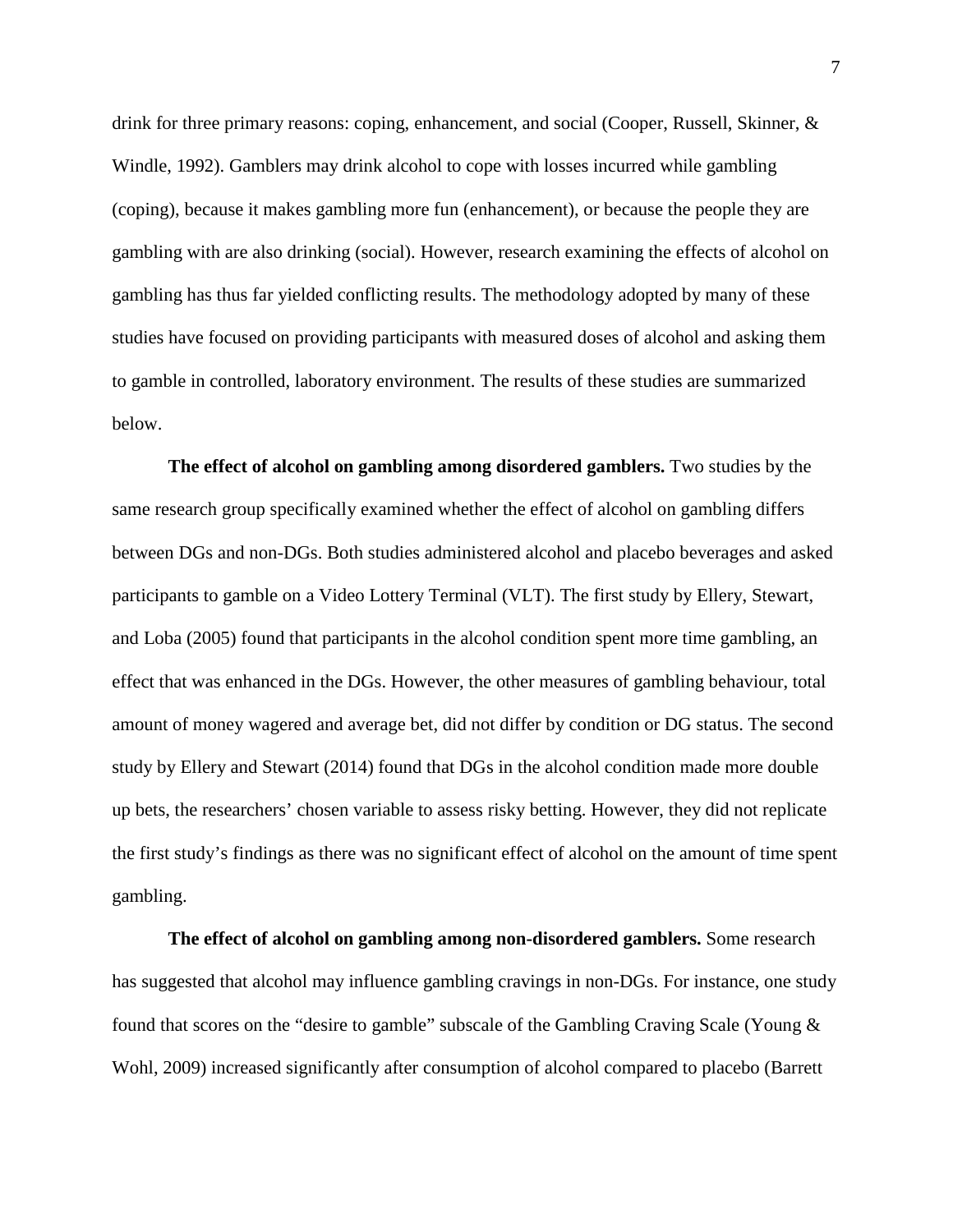et al., 2015). There is also evidence to suggest that non-DGs who consume alcohol are more persistent in their gambling, despite continued losses. An early study manipulated a gambling task so that the player lost more money the longer that they played (Kyngdon & Dickerson, 1999). In this study, participants who were given alcohol played significantly more trials, were more likely to gamble until they ran out of money (50% in alcohol condition compared to 15% in placebo), and bet significantly more on average after a loss. Another study that controlled payouts on a VLT did not find a main effect of beverage condition on gambling persistence, although they did find that participants in the alcohol condition who gambled until they had lost all their money had done so in fewer trials than participants who had been given the placebo, which is suggestive of a riskier style of betting (Cronce & Corbin, 2010).

**The effect of alcohol on skill-based gambling**. While VLT players are a popular target demographic for experimental research, alcohol may affect skill-based gambling (e.g., poker) differently than chance-based gambling (e.g., VLTs). One study that measured gambling behaviour using a computer blackjack game reported that participants who consumed alcohol were significantly faster at placing bets and making decisions compared to when they had not consumed alcohol (Phillips & Ogiel, 2007). This effect has not been reported amongst VLT play, although it is still thought to reflect a riskier style of gambling since the tendency to place bets more quickly is associated with running out of money more quickly and losing more often (Phillips & Ogiel, 2007). However, another study which used a video poker task did not find a main effect of beverage on any gambling variables and pointed to the strategic nature of poker as a reason for their null findings (Corbin & Cronce, 2017). In sum, the evidence for how alcohol consumption affects gambling is mixed, and this is seen no matter the sample (DGs vs. non-DGs) or the type of gambling measured (chance vs. strategic).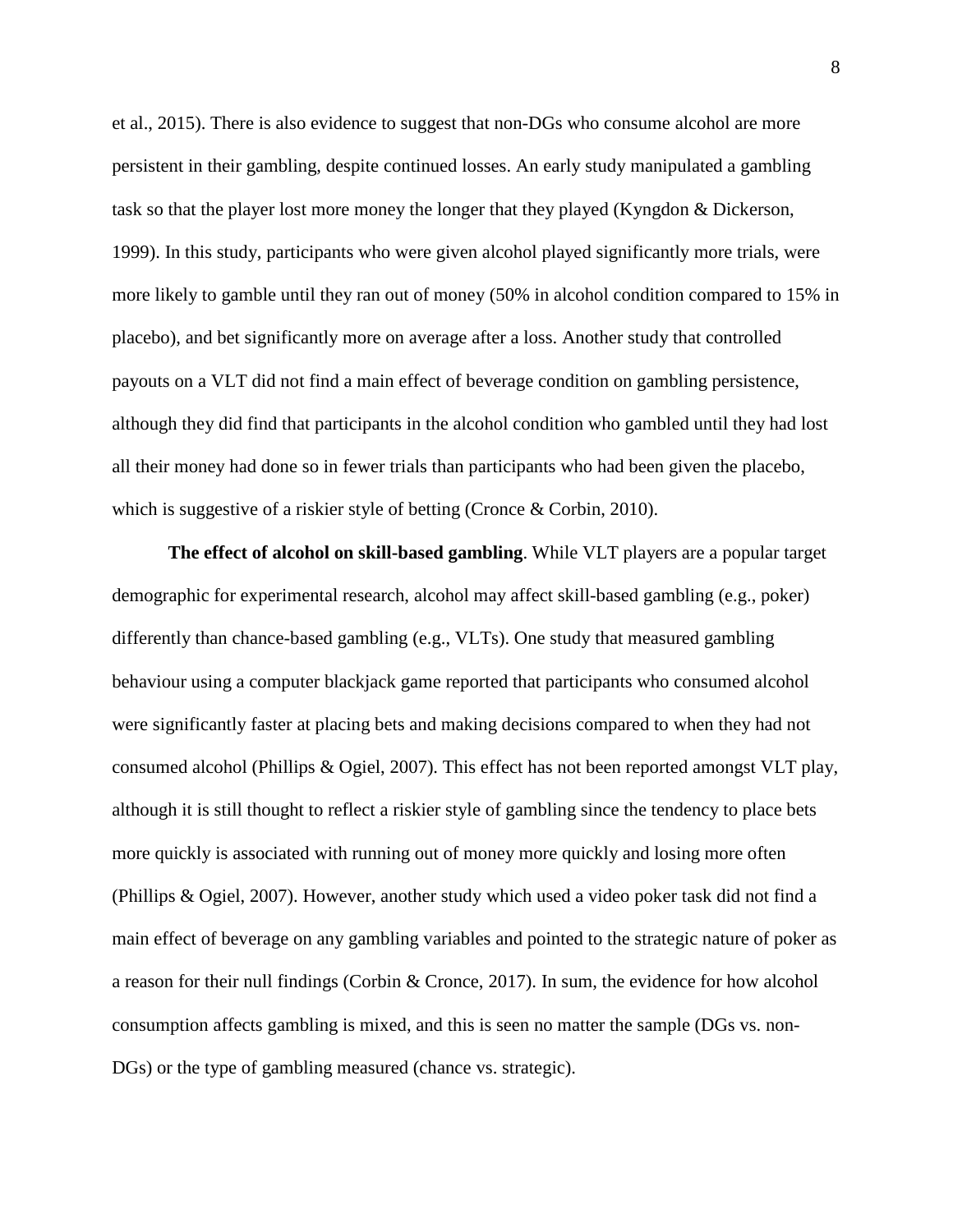**The effect of gambling on alcohol consumption.** There is comparatively little research that has examined how gambling influences alcohol consumption. One study randomly assigned VLT players to either gamble on a VLT or to watch an action movie for 90 minutes and allowed them to purchase either alcoholic or non-alcoholic beverages (Stewart, McWilliams, Blackburn, & Klein, 2002). They found that significantly more participants in the VLT condition (73%) purchased and drank at least one alcoholic beverage, compared to the movie condition (40%), suggesting that gambling may trigger a desire to consume alcohol. Other research found that undergraduates who gambled on a slot machine scored significantly higher on all of the researchers' measures of alcohol consumption, including total milliliters of alcohol consumed, number of drinks ordered from the bar, speed of drinking, and intention to drink (Tobias-Webb, Griggs, Kaufman, & Clark, 2018). However, a follow-up study by the same group of researchers which used the same design but disguised alcohol consumption as a taste test<sup>[3](#page-19-0)</sup> did not find any significant differences in the amount of alcohol consumed (Tobias-Webb et al., 2018).

Overall, research has found that the impact of alcohol on gambling behaviours and cravings is inconsistently supported. Some researchers have found that consuming alcohol makes DGs and gamblers in general more prone to gambling in a risky way (Ellery & Stewart, 2014; Kyngdon & Dickerson, 1999), particularly if engaging in chance-based gambling. However, other research has not found support that alcohol influences the way that people gamble, particularly in skill-based gambling (Corbin & Cronce, 2017). Finally, although there are few studies examining how gambling impacts alcohol consumption, the existing literature suggests that losing while gambling may lead to increased alcohol consumption (Stewart et al., 2002), although this is not a consistent finding (Tobias-Webb et al., 2018).

l

<span id="page-19-0"></span><sup>&</sup>lt;sup>3</sup> The taste test was incorporated in order to account for demand characteristics that may have contributed to their earlier findings.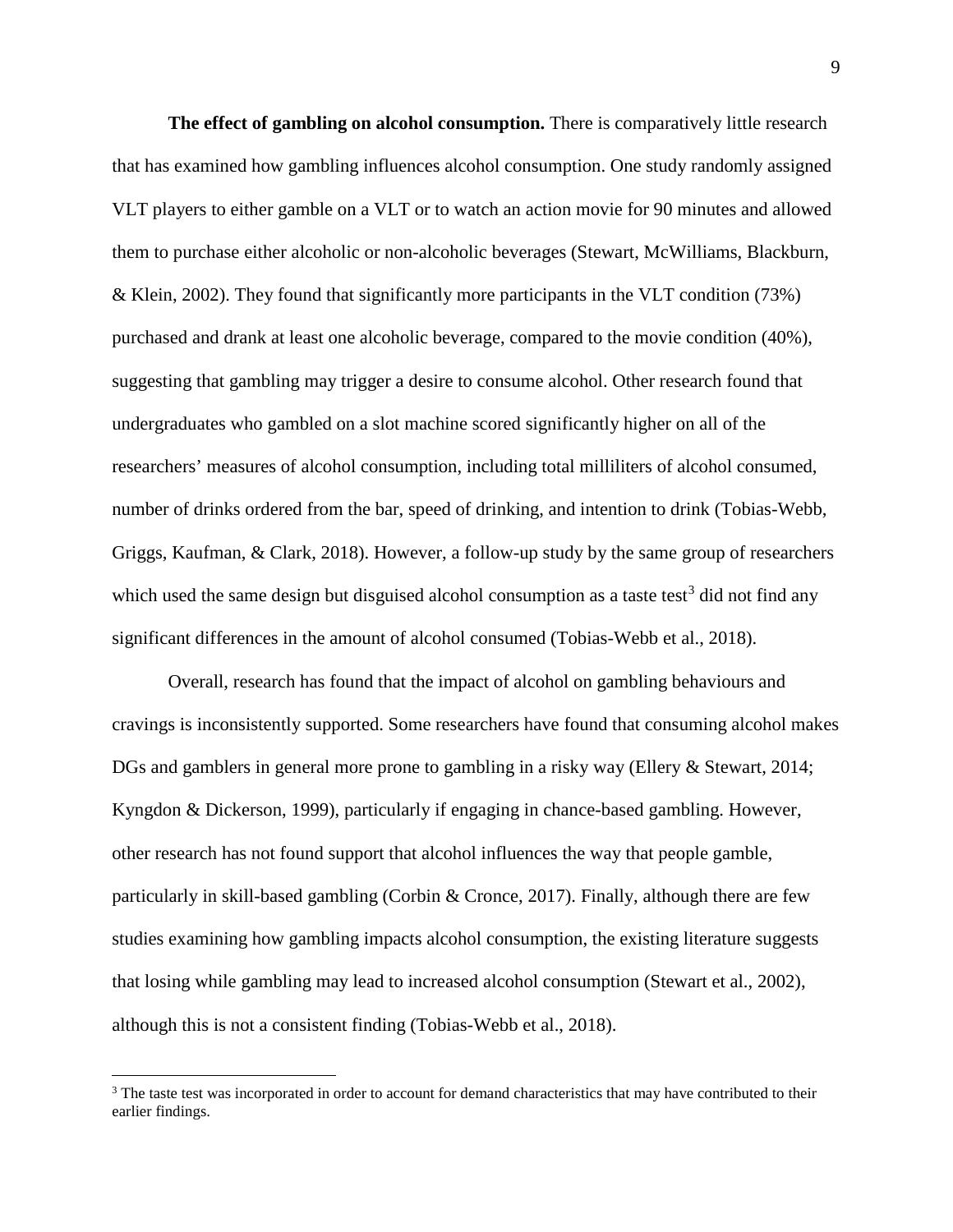#### **Cue Reactivity**

The primary aim of the studies described above was to assess the pharmacological effects of alcohol on gambling behaviours. It is well-known that alcohol can enhance disinhibition and exacerbate risk-taking behaviour (Lane et al., 2004). Yet, psychological components are also critical to a complete understanding of the development and maintenance of addictive behaviour. One factor that is central to the current thesis is cue reactivity. In the addictions literature, cue reactivity refers to an individual's psychological (e.g., craving), physiological (e.g., change in heart rate), and/or behavioural (e.g., drug-seeking) reaction to a stimulus related to their addiction (Carter & Tiffany, 1999; Drummond, Tiffany, Glautier, & Remington, 1995).

Cue reactivity is most often explained by classical conditioning principles, although other learning and cognitive theories have been proposed (Rose, Field, Franken, & Munafò, 2013). In terms of a classical conditioning model, substances of abuse and stimuli related to them become closely associated with the rewarding effects of the substance, resulting in a conditioned response (e.g., craving or a desire to use the substance) when presented with the substance or its related stimuli. Psychologically conditioned responses, such as craving, have been identified as a key feature of cue reactivity paradigms. For example, Carter and Tiffany (1999) found a large effect size for addiction cues on psychological reactions, particularly cravings, in contrast to a small effect size for physiological reactions.

The importance of cue reactivity in the development and maintenance of addictive behaviours has mostly been linked to its elicitation of drug craving, as craving is an important construct in understanding and predicting relapse (Drummond, 2000). Moreover, cue reactivity has been identified as a potential target for therapeutic interventions in addictions treatment since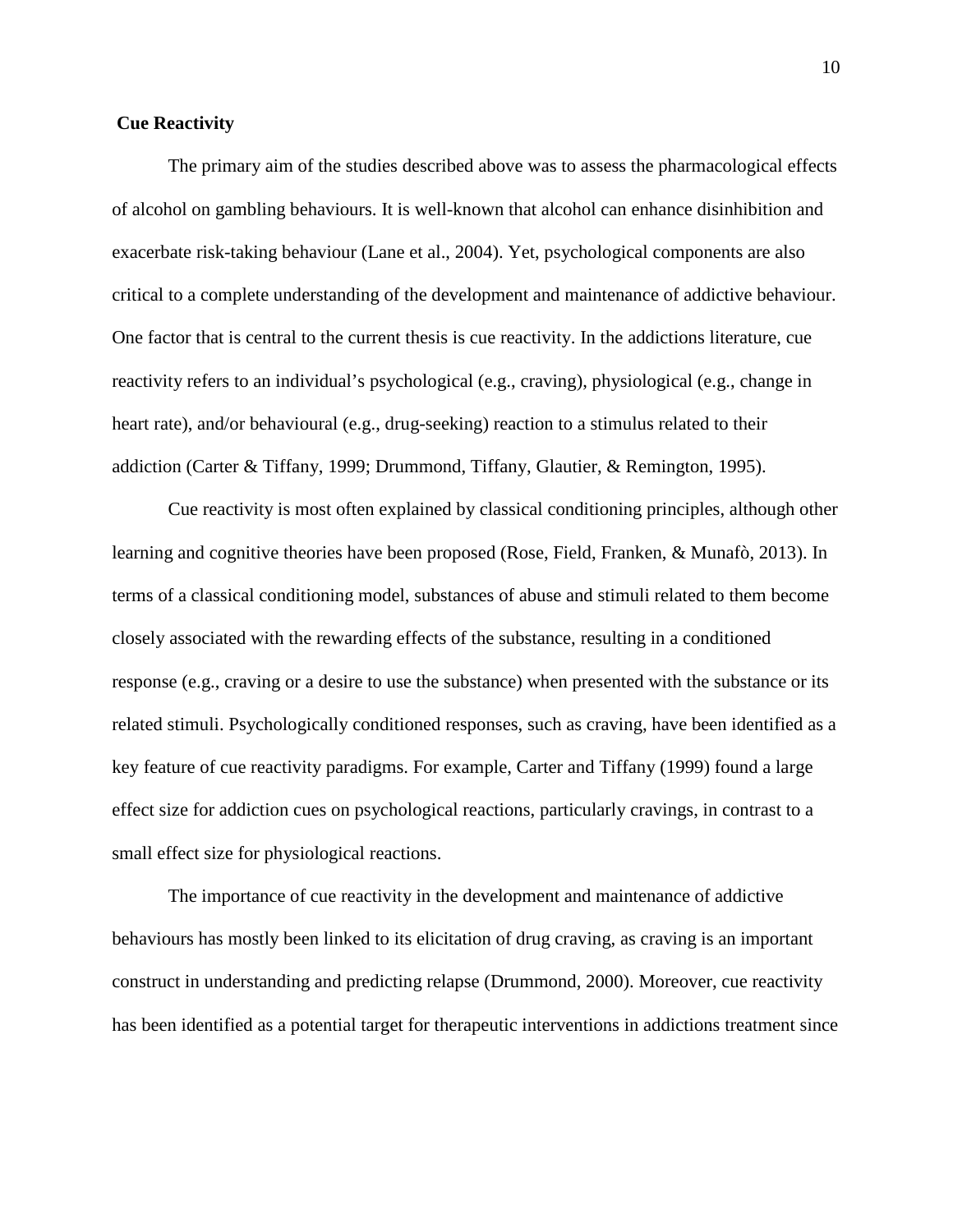extinction of reactions to drug-related cues is thought to be an important process for recovery and abstinence from an addiction (Conklin & Tiffany, 2002).

**Alcohol cue reactivity.** Cue reactivity in relation to alcohol has been extensively studied over the past thirty years. For example, a 2015 systematic review identified 19 empirical studies that used a cue reactivity paradigm with alcohol cues (Veilleux & Skinner, 2015). Most research conducted has operationalized alcohol cues using an *in vivo* protocol whereby alcohol is presented to the participant and they are asked to look at it and/or smell it<sup>[4](#page-21-0)</sup>. Exposure to alcohol cues has been found to initiate behavioural reactions, such as choosing to drink alcohol over other non-alcoholic beverages (MacKillop & Lisman, 2007; Engels, Hermans, van Baaren, Hollenstein, & Bot, 2009; Koordeman, Anschutz, van Baaren, & Engels, 2011). Furthermore, exposure to alcohol cues consistently elicits psychological reactions, including poor decisionmaking in individuals with AUD (Waters & Green, 2003), increased responsiveness to rewards (Kambouropoulous & Staiger, 2001), heightened craving or urges for alcohol (Witteman et al., 2015), and failure to inhibit responses (Muraven & Shmueli, 2006).

**Gambling cue reactivity.** While not as well-studied as alcohol cue reactivity, several investigations in recent years have examined the effect of gambling-related cue reactivity. A recent meta-analysis identified eight studies that looked at cue reactivity in DGs compared to healthy controls (Starcke, Antons, Trotzke, & Brand, 2018). The study concluded that DGs consistently displayed stronger cue reactivity towards gambling cues compared to controls. The studies included in this meta-analysis used a variety of techniques to assess cue reactivity, including physiological methods (e.g., heart rate, blood pressure, skin conductance level), neurological imaging (fMRIs), and subjective craving measures (e.g., self-report scales). The

l

<span id="page-21-0"></span><sup>4</sup> See Appendix A for a full description of the original alcohol cue exposure protocols by Monti et al. (1987) and Monti et al. (1993)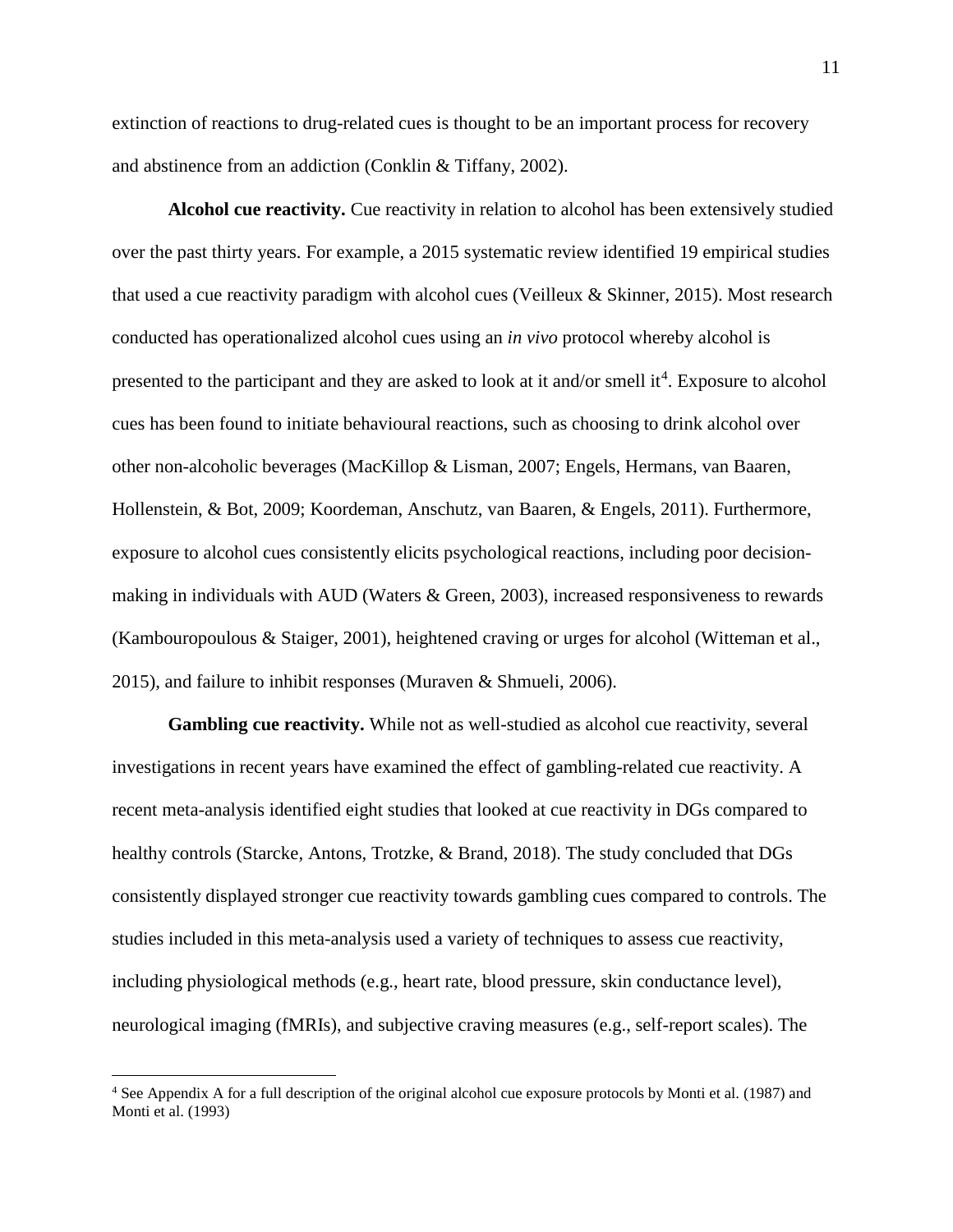effect size was large for all included studies, medium for physiological measures and interestingly, was small and non-significant for subjective measures (Starcke et al., 2018).

**Cross-cue reactivity**. The mechanisms underlying cue reactivity have been extended to cross-addicted individuals. That is, cross-cue reactivity occurs when the cue for one addiction comes to elicit a response for another. Theoretically, if alcohol and gambling are repeatedly paired together, one may learn to associate alcohol with gambling, and gambling with alcohol, such that alcohol by itself can elicit thoughts, behaviours, cravings for gambling (and vice versa). Cross-cue reactivity has been studied in relation to co-morbid substance addictions, particularly concurrent alcohol and tobacco use, such that exposure to smoking cues can lead to stronger urges to drink while exposure to alcohol cues results in enhanced cigarette cravings (e.g., Gulliver et al., 1995; Rohsenow et al., 1997; Carpenter et al., 2014). Unfortunately, there is a very limited literature examining similar phenomenon among gamblers.

To my knowledge, only two studies have examined cross-cue reactivity in relation to gambling and other substances. The first examined gambling and smoking cross-cue reactivity, and found that poker players who smoke reported greater urges to smoke when exposed to gambling cues in comparison to a group of poker players who did not smoke and smokers who did not gamble (Wulfert, Harris, & Broussard, 2016). They also found that poker players who smoke had a greater physiological response, as measured by greater skin conductance, in response to gambling and smoking cues.

The second study is from an unpublished doctoral dissertation and examined gambling and alcohol cross-cue reactivity (Lipinski, 2010). Participants were randomly assigned to gamble on a slot machine, watch a boring or an exciting basketball game, or watch a movie. They were then asked to report their cravings for alcohol. Individuals who had gambled on a slot machine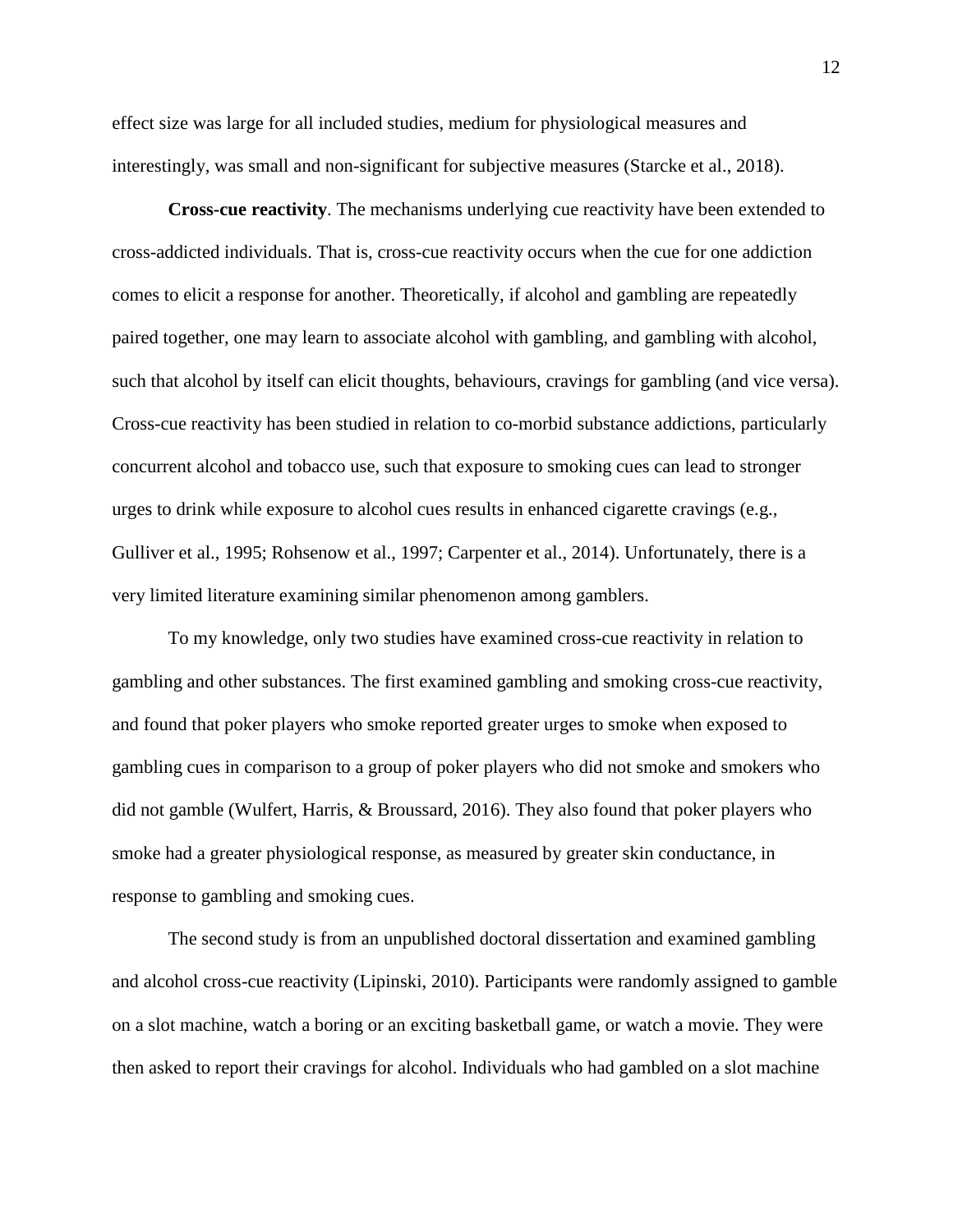reported significantly higher cravings for alcohol compared to those who watched the boring basketball game and the movie. The second part of the study manipulated the slot machine payouts so that there were three conditions: break-even, winning, and losing. Participants were randomly assigned to either of the three conditions, or to watch a movie. Afterward, alcohol cravings were assessed. Participants who had played the slot machines reported higher alcohol cravings than those who watched the movie, and furthermore, participants in the losing condition reported the highest alcohol cravings. The results from this study suggest that cross-cue reactivity between alcohol and gambling may manifest as increased alcohol cravings in response to gambling losses.

#### **Attentional Biases**

A related cognitive process frequently seen in addictions populations are attentional biases. Attentional biases are the irrepressible tendency to preferentially attend to certain stimuli over others (Ciccarelli, Nigro, Griffiths, Cosenza, & D'Olimpio, 2016). They can be thought of as the cognitive component of cue reactivity and are related to how these addiction-related cues are processed (Field & Cox, 2008). Research has demonstrated that attentional biases exist across a wide range of psychopathologies, from eating disorders (Faunce, 2002), anxiety disorders (Bradley, Mogg, Millar, & White, 1995), and most pertinent to this proposal, addictions (Field & Cox, 2008).

The extant literature has shown that individuals with substance use disorders consistently demonstrate attentional biases towards their drug of choice. Classical conditioning principles, as outlined in the cue reactivity section, can partially explain why this occurs. However, these principles do not fully explain the mechanisms underlying attentional biases in substance users. In a comprehensive review of attentional biases in addictions, Field and Cox (2008) refer to the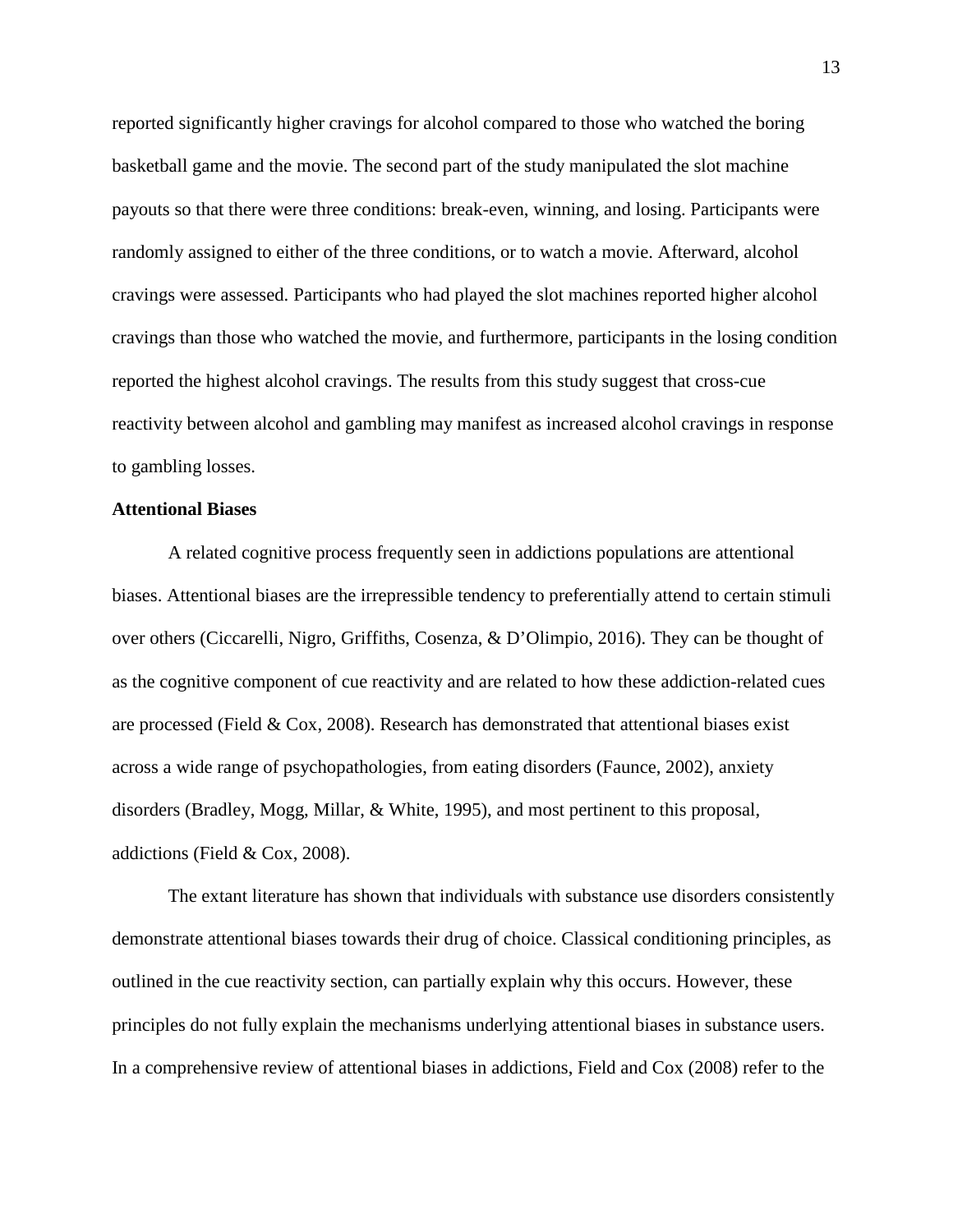importance of incentive-sensitization theory (Robinson & Berridge, 1993) in more fully describing how attentional biases develop. Although the exact mechanisms of psychoactive drugs vary substantially, all drugs of addiction influence dopaminergic pathways in the brain's reward circuitry (Diana, 2011). Incentive-sensitization theory posits that the brain becomes sensitized to subsequent drug administration, releasing more dopamine and causing the substance and stimuli related to it to acquire salience to an individual (Robinson & Berridge, 1993). Particularly, it affects motivational states such that an individual will become driven to use the substance again (i.e., cravings).

Attentional biases are an important cognitive process in the development and maintenance of addictive behaviour. Given the close relationship between cue reactivity and attentional biases, much interest has also been paid to the relationship between attentional biases and craving. The current evidence reported in the research literature supports the assertion that attentional biases are related to craving, and that stronger attentional biases are related to stronger cravings (Field, Marhe, & Franken, 2014). Furthermore, early research showed that attentional biases may be a useful predictor of relapse, such that individuals who display stronger attentional biases, particularly early in treatment for their addiction, are more likely to relapse (Cox, Pothos, & Hosier, 2007). However, the relationship between attentional biases and maintenance of abstinence has been inconsistently supported in subsequent research, with some studies indicating that attentional biases predict relapse (Cox, Hogan, Kristian, & Race, 2002), and others failing to find this relationship (Field, Mogg, Mann, Bennett, & Bradley, 2013).

**Attentional biases in gamblers.** Although not as well-studied as in substance use disorders, there is evidence that attentional biases exist in gambling. A systematic review on attentional biases in GD reported 11 studies in total that had examined this phenomenon (Hønsi,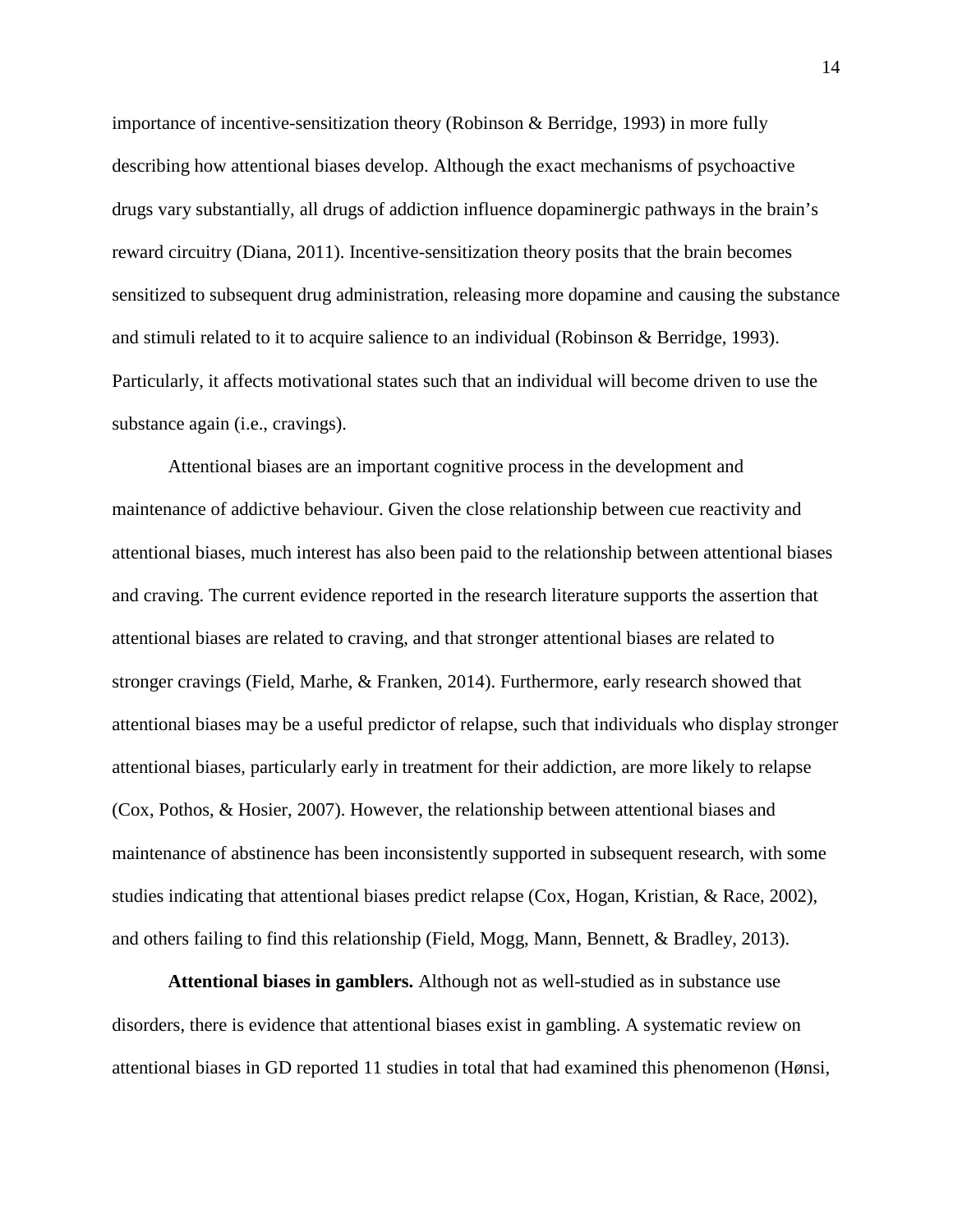Mentzoni, Molde, & Pallesen, 2013). In aggregate, the findings of this review suggest that DGs do display attentional biases related to gambling stimuli, although this effect is moderated by the type of measurement tool used. Researchers have used a variety of methods to study attentional biases in addictions, including Stroop tasks and visual probe tasks, but the internal reliability of some of these methods is reported to be quite poor (Field et al., 2014). In contrast, eye-tracking paradigms are one of the most direct methods to assess attentional biases and have shown superior internal reliability compared to other methods (Field et al., 2014). Eye-tracking measures have been shown to complement direct measures of human cognition, such as neuroimaging, and are thought to be an ideal way to examine the relationship between what is happening in the brain with observable behaviour (Luna, Velanova, & Geier, 2008)<sup>[5](#page-25-0)</sup>.

Unfortunately, there is still a considerable gap in research on attentional biases in gamblers, particularly as eye-tracking research is practically non-existent in relation to gambling. One of the only studies to date that has used eye-tracking to assess attentional biases in gamblers examined differences in attentional biases amongst different types of gamblers (McGrath, Meitner, & Sears, 2018). The results of this study indicate that poker players and VLT players spent more time attending to images related to their preferred form of gambling compared to neutral stimuli (board games). This echoes research from the alcohol literature that found individuals who drink alcohol display attentional biases towards their preferred type of alcoholic beverage (Christiansen, Mansfield, Duckworth, Field, & Jones, 2015).

The existence of attentional biases for both gambling and alcohol have been established, yet, to our knowledge, no known study has explored the possible influence of cue exposure on subsequent measures of attentional biases. Further to this, cross-cue exposure among dually

l

<span id="page-25-0"></span><sup>&</sup>lt;sup>5</sup> See Eckstein, Guerra-Carrillo, Singley, and Bunge (2017) for an excellent review how eye-tracking has been used to study human cognition and attention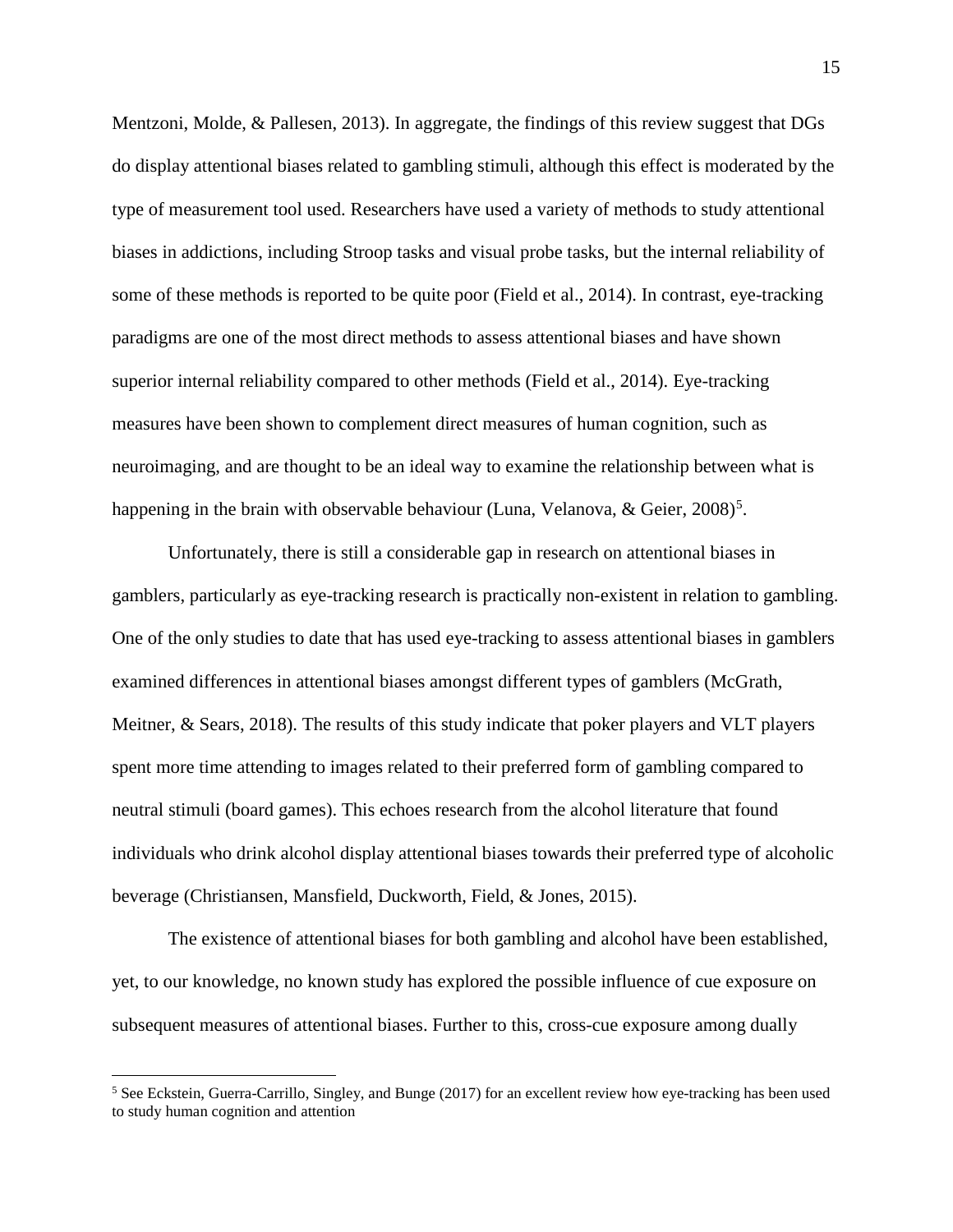addicted individuals has been ostensibly ignored in the gambling area. This is somewhat surprising given the frequent real-world pairing of alcohol and gambling in gambling venues and suggests a need for research into this area.

#### **Rationale and Hypotheses**

The purpose of this study was two-fold. First, to examine whether cue reactivity, measured by alcohol cravings and attentional biases for alcohol images, occurs after exposure to an alcohol cue compared to a neutral cue (in other words, to validate the existence of alcoholspecific cue reactivity using an *in vivo* paradigm). Second, to examine whether cross-cue reactivity, measured by gambling cravings and attentional biases for gambling images, occurs after alcohol cue exposure in a sample of gamblers who drink when they gamble.

This study adds to the literature in a few important ways. First, examining attentional biases using an eye-tracking methodology in gamblers has been a vastly under-utilized paradigm. Given the superior internal reliability and the usefulness of this methodology in measuring unconscious and implicit processes (Eckstein et al., 2017), additional research is needed in this area in order to more thoroughly understand gambling-specific attentional biases. Second, no studies to my knowledge have examined the feasibility of using an eye-tracking task as a measure of cue reactivity following cue exposure. Using a control group of non-gamblers provides a sound methodological basis on which to establish the existence of cue and cross-cue reactivity in gamblers who drink. Third, exploring the effect of exposure to alcohol cues on gambling-specific attentional biases and gambling cravings would help determine whether crosscue reactivity between alcohol and gambling does exist for individuals who drink and gamble concurrently.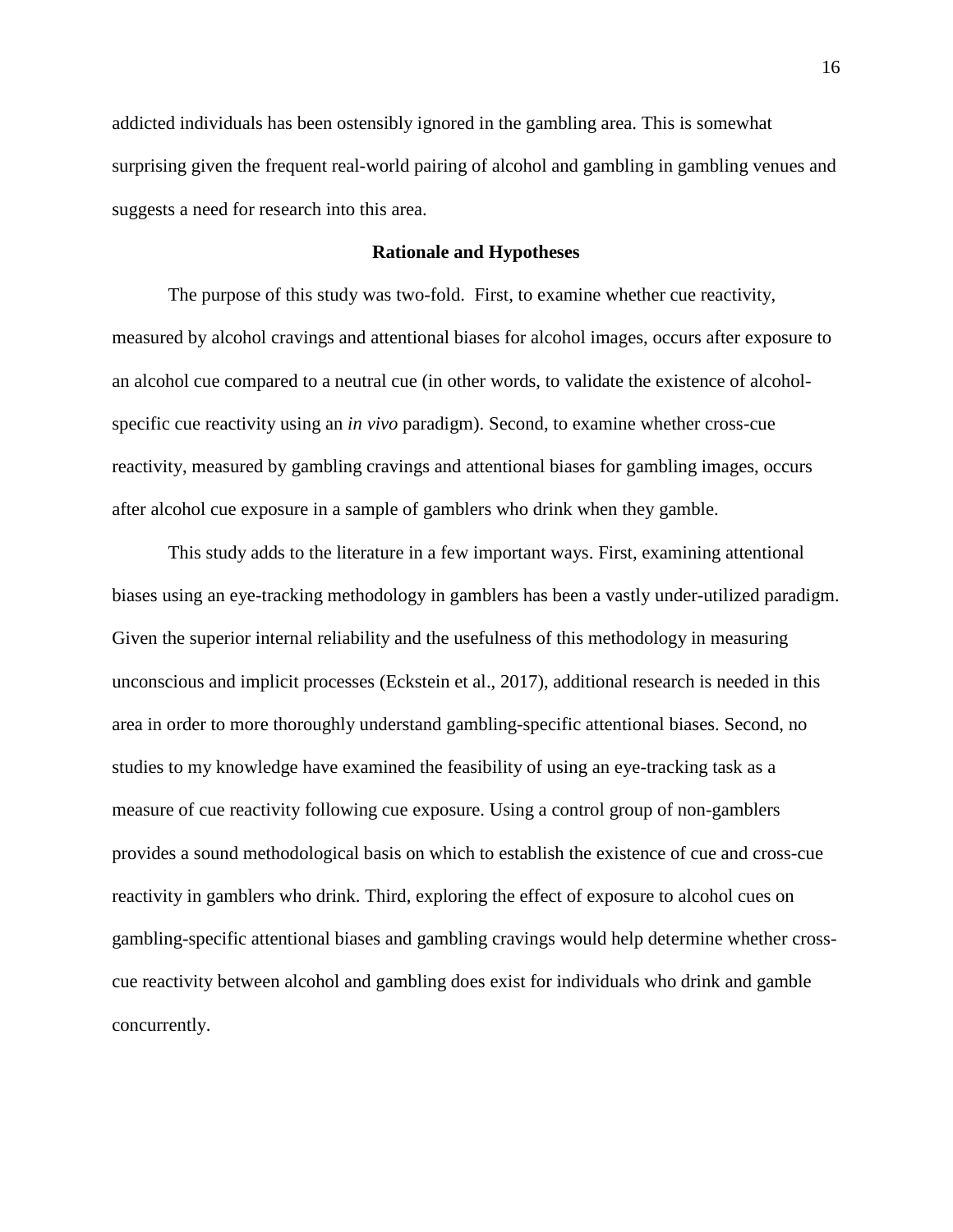#### **Hypotheses**

(H1) Participants in the alcohol cue condition will experience higher subjective cravings for alcohol compared to participants in the neutral cue condition following exposure to alcohol cues.

(H2) Participants in the alcohol cue condition will preferentially attend to alcohol images to a significantly greater extent compared to participants in the neutral cue condition.

(H3) Gamblers will preferentially attend to gambling images to a significantly greater extent compared to non-gamblers.

(H4) Gamblers in the alcohol cue condition will preferentially attend to gambling images to a greater extent compared to gamblers in the neutral cue condition.

(H5) Gamblers in the alcohol cue condition will experience higher subjective cravings for gambling compared to the neutral cue condition.

#### **Method**

#### **Participants**

Participants were recruited using the University of Calgary's research participation system, which allows students to sign up for research studies in compensation for course credits; posters on campus; and online advertisements on Kijiji and Facebook. Those interested in participating were directed to a short online screening form to determine their eligibility for the study. A total of 404 potential participants completed the online screening form. Of those, 192 were deemed eligible, and 125 completed the study.

All participants were required to (1) identify as male (chosen due to a greater proportion of pokers players being male) (Gainsbury, Suhonen, & Saastamoinen, 2014) (2) be between the ages of 18 and 35, and (3) regularly consume alcohol, defined as drinking at least 1 drink per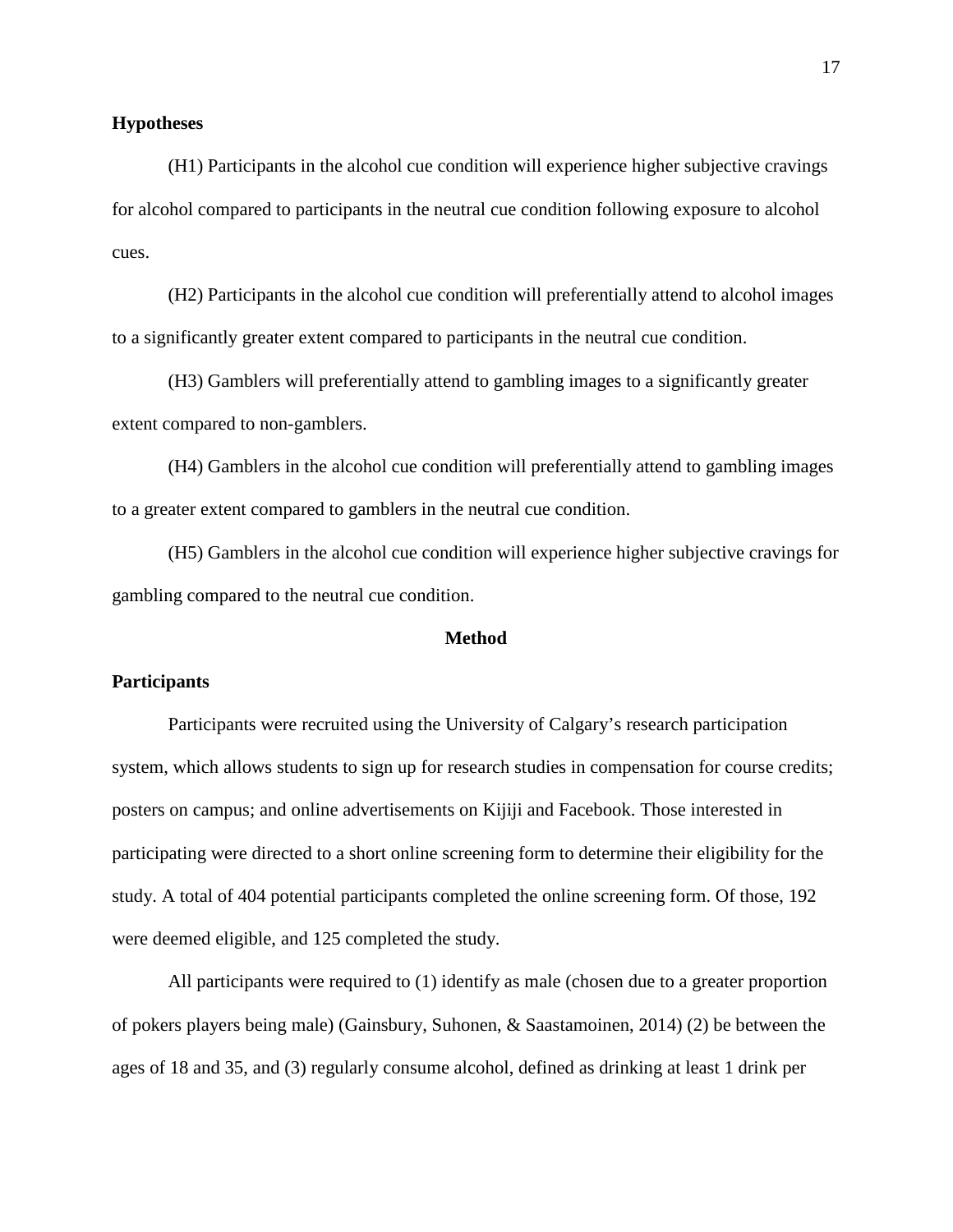week on average. Participants were excluded if they (1) experienced any problems with colour blindness, (2) were trying to quit alcohol or gambling or intended to quit either within the next 30 days, or (3) did not drink beer. Gamblers had the additional exclusion requirements of stating that they never drank when they gambled. The beer requirement was included as more than half (65%) of the alcohol images in the eye-tracking task were images of beer.

Individuals were classified as non-gamblers if they had not bet or spent money on any gambling activity in the 12 months. Gamblers were classified as such if they (1) had played poker once per month for the past three months, or (2) spent the most money on poker out of all types of gambling over the past three months, or (3) selected poker as their favourite form of gambling to play from all types of gambling over the past three months.

Eye-tracking data was missing for seven participants, as they were wearing glasses with anti-reflective coating or gas permeable contacts, both of which are incompatible with the eyetracker. As such, these participants were excluded from all analyses. The final included sample size for this study consisted of 118 males who regularly consumed alcohol, *n* = 59 in each the non-gambler and gambler groups.

#### **Apparatus and Materials**

**Problem gambling severity index (PGSI).** The PGSI (Ferris & Wynne, 2001) consists of nine questions that each reflect a potentially problematic relationship with gambling. There are four set answers to each question: "never", "sometimes, "most of the time", or "almost always". Examples of questions in the PGSI include, "Do you feel guilty about the way that you gamble or what happens when you gamble?" and "Have you bet more than you could really afford to lose?" Each answer is associated with a score, anchored at 0 for "never" and 3 for "almost always", and all responses are summed to yield a total score. The interpretive categories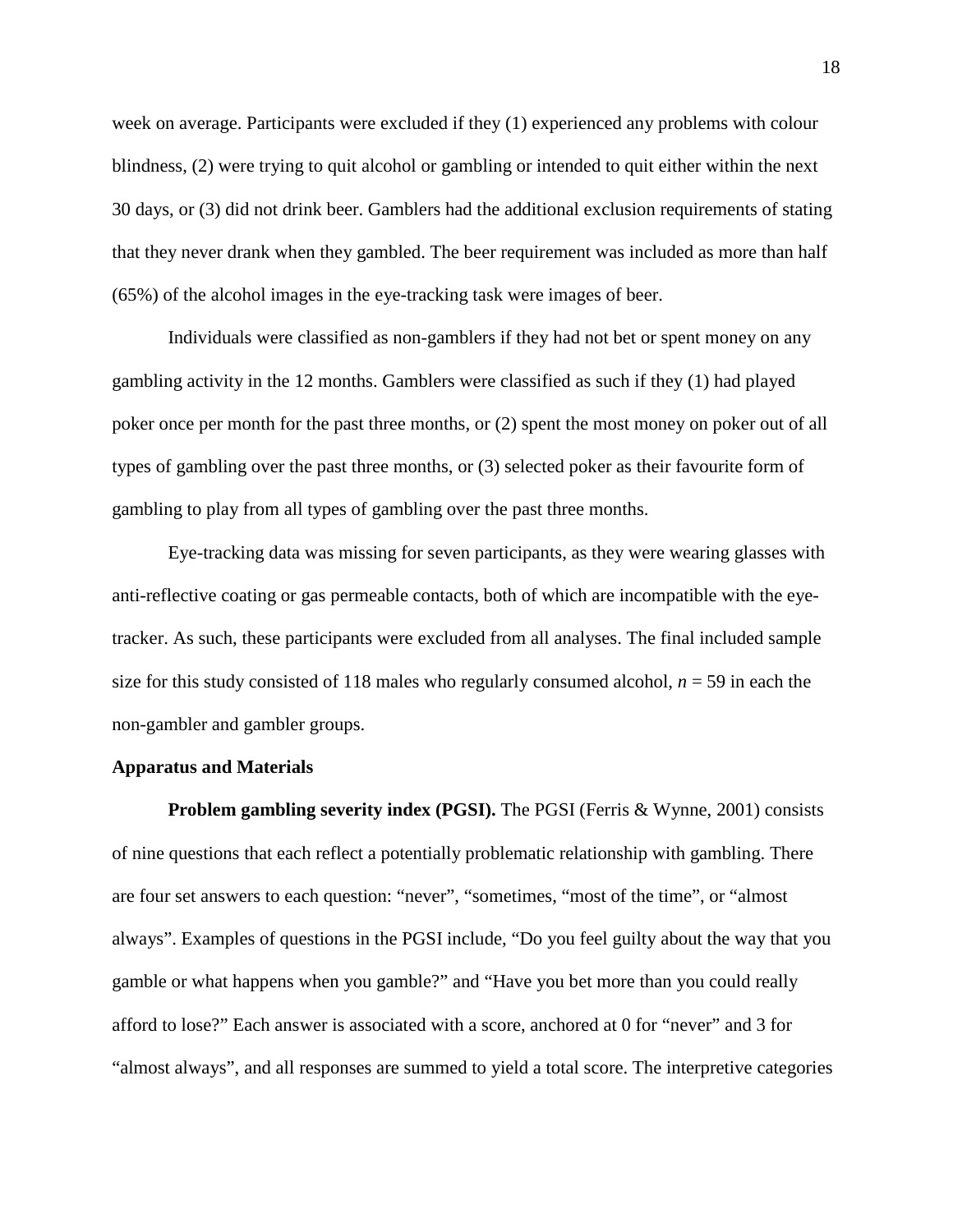of the PGSI were originally broken down into non-DGs, low-risk gamblers, moderate-risk gamblers, and DGs. I followed the recommendations of Currie et al. (2013) and categorized potential DGs as those scoring 5 or higher on the PGSI.

**Alcohol use disorders identification test (AUDIT).** The AUDIT is a 10-item self-report questionnaire used to categorize individuals who drink as low-risk, moderate-risk (risky or hazardous drinking), or high-risk. The AUDIT has three subscales that measure different aspects of problematic drinking: consumption (*amount* of alcohol typically consumed), dependence (indicative of *physical dependency* on alcohol), and harms (*practical consequences* of problematic drinking, such as its impact on close relationships). A recent review of the psychometric properties of the AUDIT concluded that it demonstrates strong test-retest reliability in general samples, strong construct and criterion validity, and is suitable for use amongst diverse ethnic and age groups (Reinert & Allen, 2007).

**Subjective rating scale (SRS).** The SRS is an 11-item questionnaire that consists mainly of one-word mood states such as "relaxed", "pleasant", and "irritable". There are also two questions that ask the degree of "wanting" and "liking" to drink/gamble. Participants are asked to select a number that corresponds with how much of that particular mood state they are feeling at that moment, from 1 ("not at all") to 10 ("extremely"). The SRS has been used in previous alcohol cue reactivity related experiments that use repeated measures (e.g. Barrett et al., 2015).

**Alcohol urge questionnaire (AUQ).** The AUQ is composed of eight statements related to urges to drink alcohol such as: "Having a drink now would make things seem just perfect" and "I crave a drink right now". Responses are anchored from 1 ("strongly disagree") to 7 ("strongly agree"). Scores from each statement are summed and then averaged to provide a total score. The total score measures a single factor (urge to drink) which in turn is thought to partially represent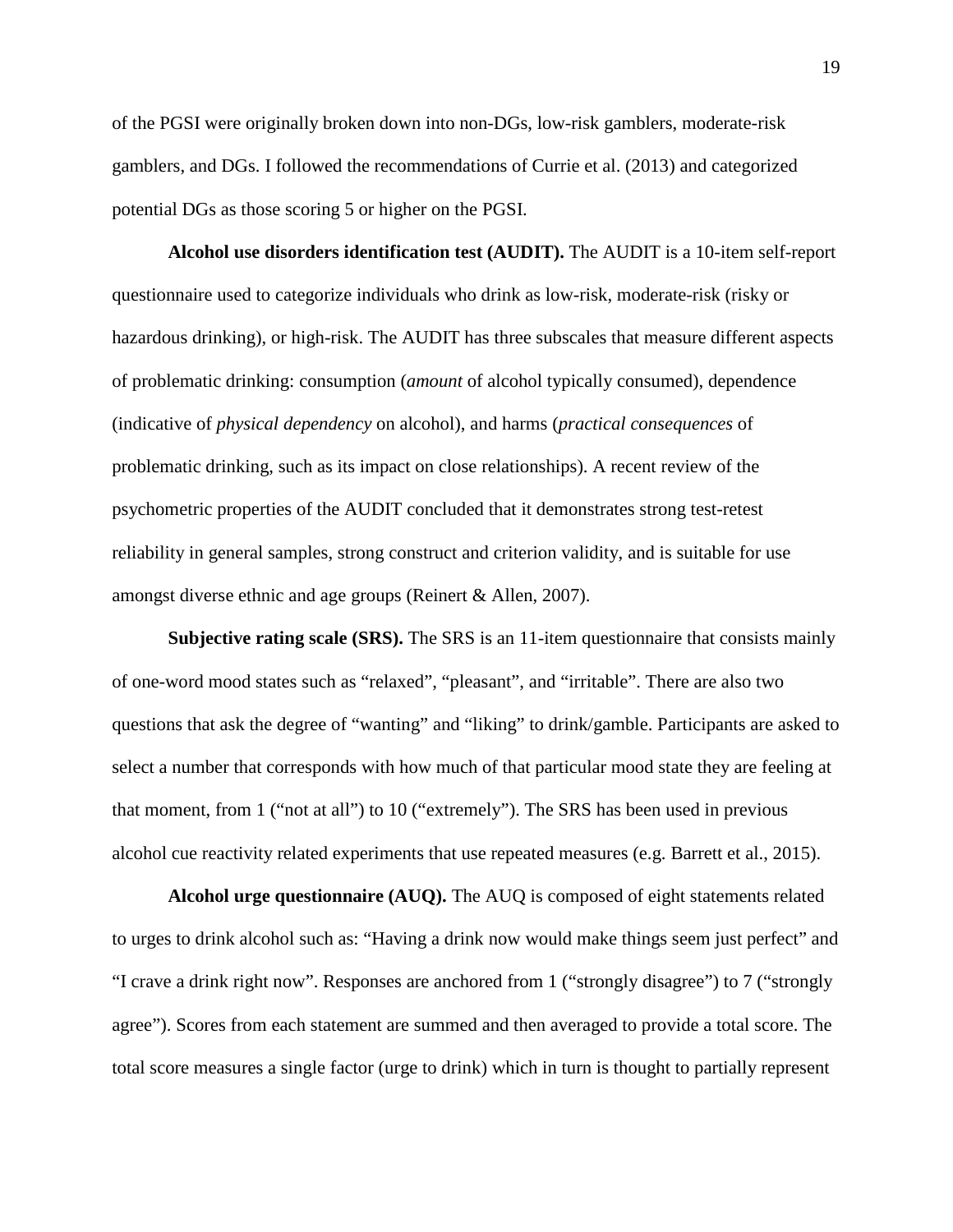craving (Bohn, Krahn, & Staehler, 1995). Higher scores represent greater urges to drink. The AUQ is particularly well-suited to measure drinking urges in dependent drinkers (Drummond & Phillips, 2002) and heavy drinkers (MacKillop, 2006), as it is significantly correlated with measures of alcohol dependency (Bohn et al., 1995; Drummond & Phillips, 2002; MacKillop, 2006). The AUQ has demonstrated excellent internal consistency, as well as good construct validity and discriminant validity (Bohn et al., 1995).

**Gambling craving scale (GACS).** The GACS is a 9-question self-report measure that assesses gambling cravings based on three related factors: (i) anticipation [that gambling will be enjoyable] (ii) desire [to gamble], and (iii) relief [of negative mood symptoms by gambling] (Young & Wohl, 2009). Participants are asked to rate how much they agree with statements such as "Gambling would be fun right now", "I need to gamble right now", and "Gambling would make me less depressed", on a scale from 1 ("strongly disagree") to 7 ("strongly agree"). The three subscales of the GACS have shown to have strong concurrent validity in convenience and community samples (Young & Wohl, 2009). They have also demonstrated high predictive validity; the three subscales have shown to significantly predict lengthier gambling sessions and continued engagement in gambling despite persistent losses (Young & Wohl, 2009). Higher scores on each subscale collectively represent stronger gambling cravings, and each subscale is usually interpreted on their own rather than collectively.

**Eye-tracking task.** An Eyelink 1000 eye-gaze tracking system (SR Research Ltd., Ottawa, Ontario) was used for the eye-tracking task. The eye-tracking system has a sampling rate of 1000 Hz, or 1000 samples, per second; a temporal resolution of less than 2.5 milliseconds (ms); and the reported eye-gaze at any given point is accurate to within less than 0.5 degrees of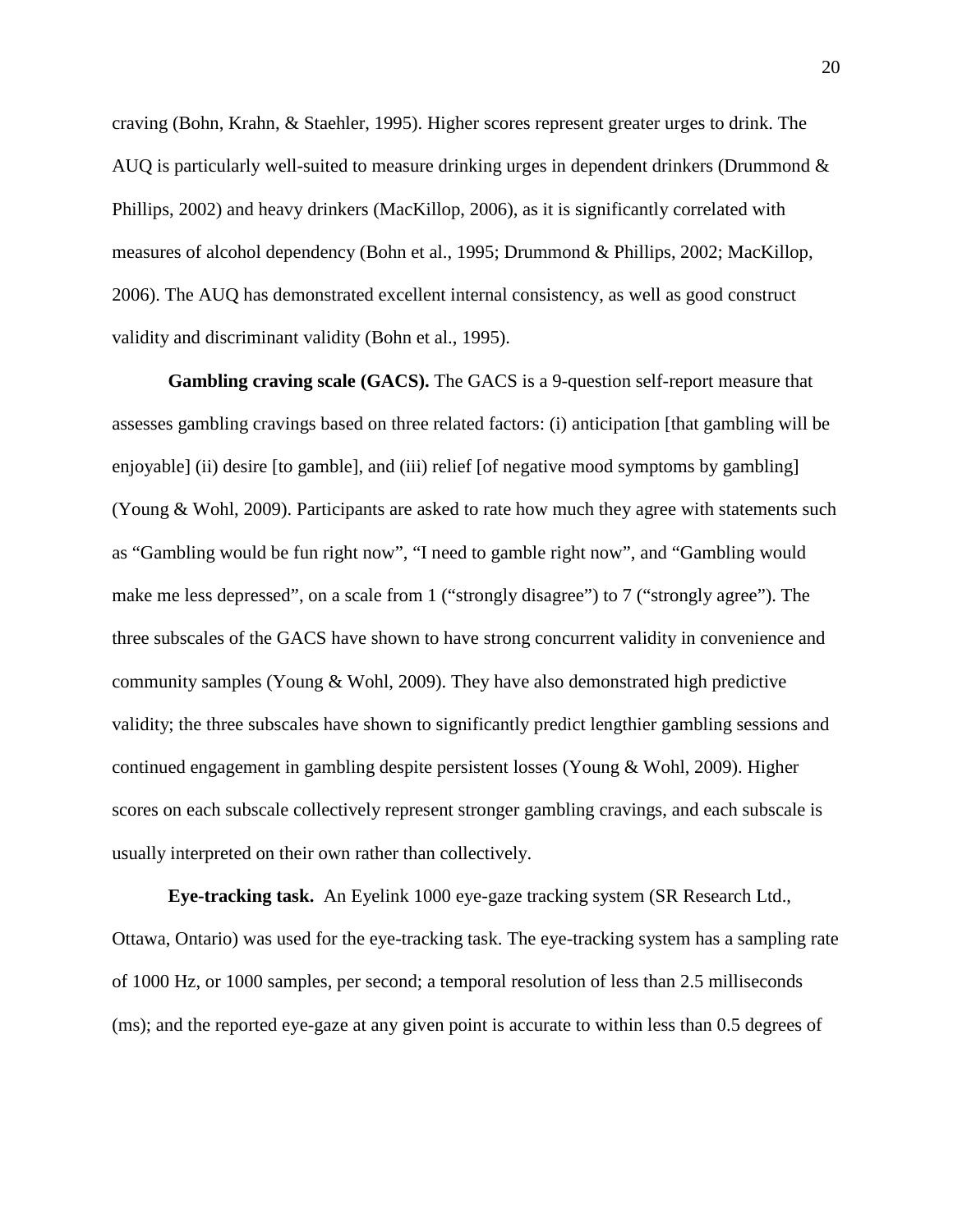visual angle. Each image was 4.5 x 6 inches and was displayed with its matched pair on a 21 x 12 inch monitor, which was situated 40 inches from the participant.

There were four types of image pairings: alcohol vs. neutral (water), gambling vs. neutral (board games), alcohol vs. gambling, and neutral (water) vs. neutral (board games). Each image type (alcohol, gambling, neutral) appeared in the left quadrant and right quadrant equal amounts of times within each image pairing (i.e., 10 times on the left and 10 times on the right). The neutral vs. neutral image pairing acted as a filler and was not the focus of any hypotheses, so was not included in any analyses.

There were a total of 80 trials with 20 trials for each category. Each trial was displayed for a total of 4000 milliseconds and each trial was randomized for each participant. However, each image pair remained the same. Image pairings were carefully selected to ensure congruency between the images. That is, each image and its pair would share similar structural features, colours, presence (or lack of) people in the image, etc. See Appendix B for examples of each image pairing. The eye-tracking task took approximately 10 minutes to complete, including time for calibration and validation.

**Demographics and alcohol and gambling history**. This author-compiled questionnaire was used to gather information on age, education, employment, income, marital status, and ethnicity. The alcohol and gambling history contained questions about parental gambling and alcohol treatment, age of first alcoholic beverage, type of preferred alcoholic beverage, and questions about last time alcohol and caffeine had been consumed.

**National Institute on Alcohol Abuse and Alcoholism (NIAA) recommended alcohol use questions**. The NIAA Task Force on Recommended Alcohol Questions released four sets of questionnaires designed for researchers with limited time or interaction with a participant to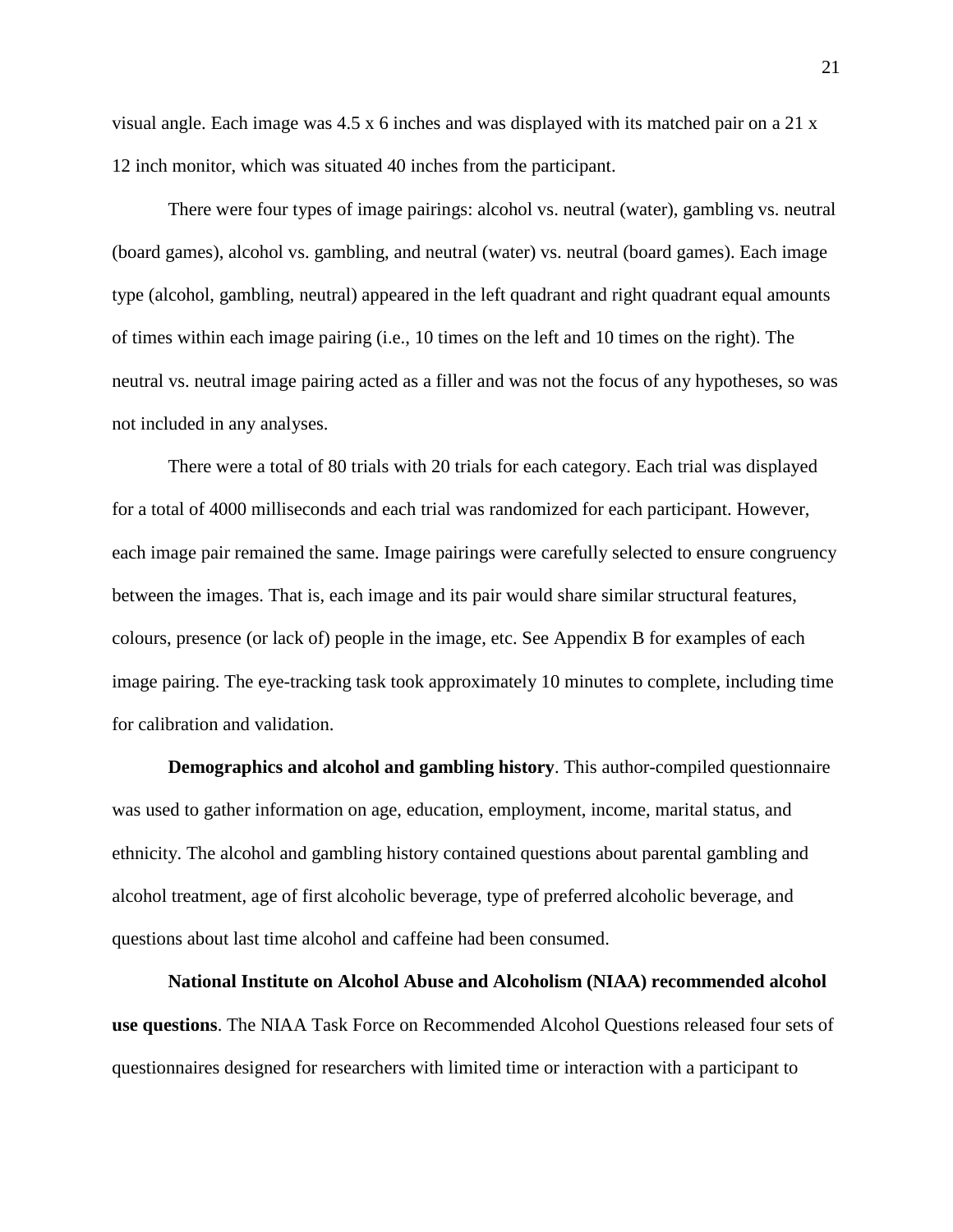assess drinking patterns over the past 12 months (NIAA, n.d.). I used the four-question set, which contains two questions related to frequency of drinking sessions and number of alcoholic drinks typically consumed per session, and two questions related to binge drinking.

**UPPS-P impulsive behaviour scale.** The UPPS-P consists of 59 questions related to one of five domains of impulsivity: urgency, perseverance, premeditation, sensation-seeking, and positive urgency (Lynam, Smith, Whiteside, & Cyder, 2006). Each question is a statement where participants are asked to what extent they agree or disagree with the statement. Responses are anchored on a scale of 1 ("strongly agree") to 4 ("strongly disagree"). Higher scores reflect stronger impulsive tendencies.

#### **Procedure**

Participants were randomly assigned to the alcohol cue or neutral cue condition using GraphPad QuickCals random number calculator (https://www.graphpad.com/quickcalcs/ randomize1/) prior to arriving at the lab for their testing session. They were asked not to consume any alcohol or cannabis 12 hours prior to their testing time, as well as caffeine for 3 hours prior to their testing time, in order to control for any potential effects of these substances on alcohol and gambling cravings. Study sessions were scheduled to start between 11 AM and 7 PM and were all tested by the same researcher (ER).

Participants were first brought to a neutral testing room (designed to be absent of any cues) and were asked to read through the informed consent. All questionnaires were delivered via Qualtrics, an online survey platform often used to administer questionnaires and surveys in research studies. The SRS, AUQ, and GACS (filled out in that order) were completed by the participant at three times during the study session. Time 1 (T1) measures were filled out after signing the informed consent form. Time 2 (T2) measures were completed after the cue exposure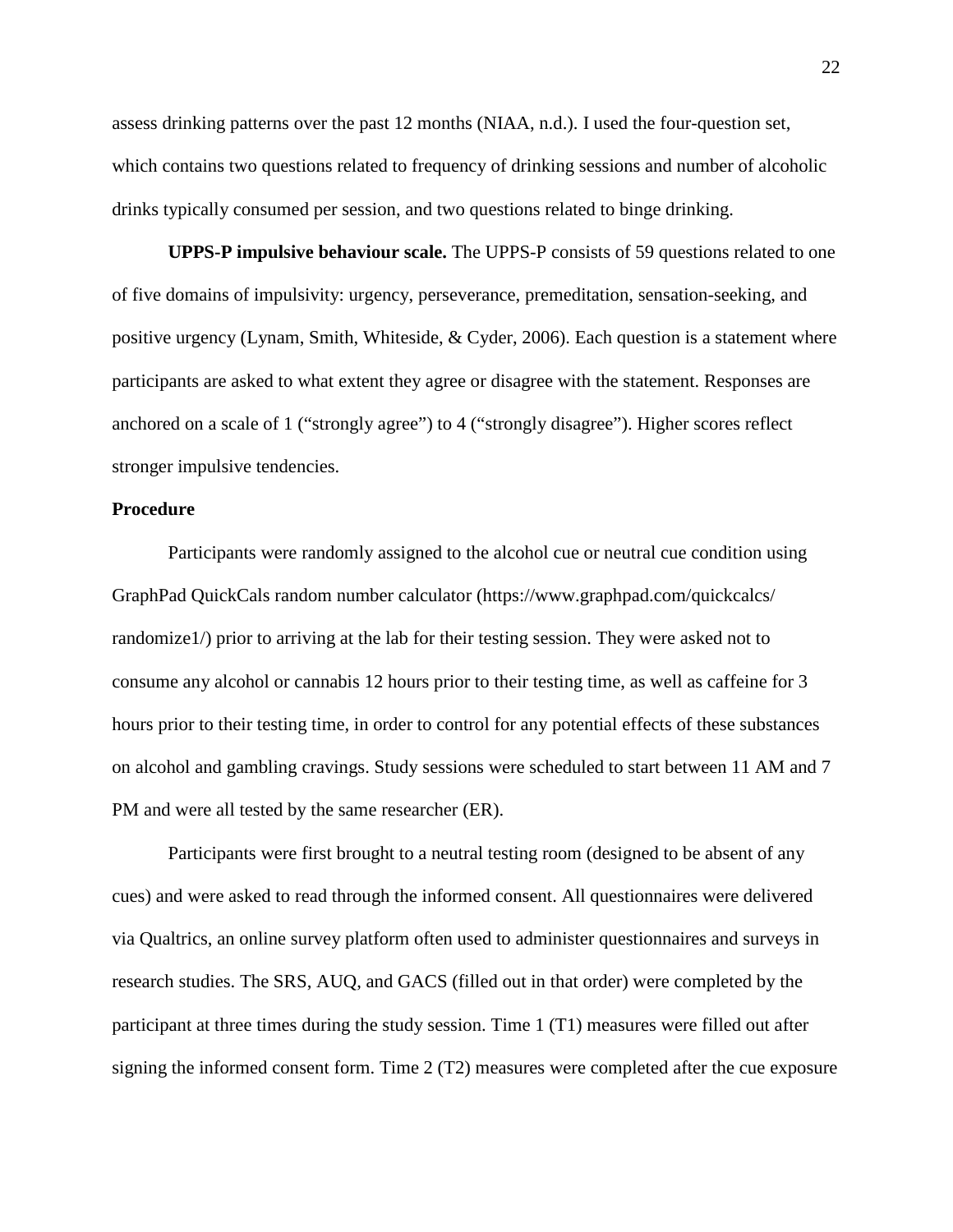(described below). Time 3 (T3) measures were completed after the eye-tracking task and before the demographics and alcohol and gambling history questionnaires.

While the participant was filling out the T1 measures, the researcher left the room to organize the drinks for the *in vivo* cue exposure task. For the neutral cue condition, six different brands of bottled water (Dasani, Aquafina, Evian, Fiji, Perrier, and San Pellegrino) were placed in a row on a bar cart, along with a single glass. For the alcohol cue condition, there were a variety of spirits, mixers, wine, and beer assembled on the cart. For liquor, there were 750 mL bottles of rum (Captain Morgan's), vodka (Smirnoff), gin (Bombay Sapphire), and whiskey (Jack Daniel's). The rest of the bar cart contained white wine and red wine, one type of cider (Strongbow), and four types of beer (Canadian, Budweiser, and two types of craft beer from a local brewery). Four mixers were available: Coke, Sprite, tonic water, and club soda. Beside the bottles and cans there were three glasses (a tall glass, a short glass, and a pint), as well as a dualsided shot glass that could measure 1.0 oz or 1.5 oz shots. The alcohol was displayed in a way such that the large bottles of spirits were in the back row, the beer and cider cans were in the front row, and the smaller mixers were in the middle row. This way, the participant could view all types of alcohol without needing to move anything.

When T1 measures were completed, the researcher brought the bar cart into the neutral testing room. Participants were told that the next part of the study was to complete a focus task, where they would be asked to focus on different aspects of a drink for 30 seconds at a time (see Appendix C for a full description for the script). They were asked to select their favourite beverage from the ones on the cart. The cue exposure consisted of three parts, each 30 seconds in duration: (1) looking at the drink and paying close attention to its physical appearance, (2) pouring the drink into a glass and thinking carefully about what they were doing (they were told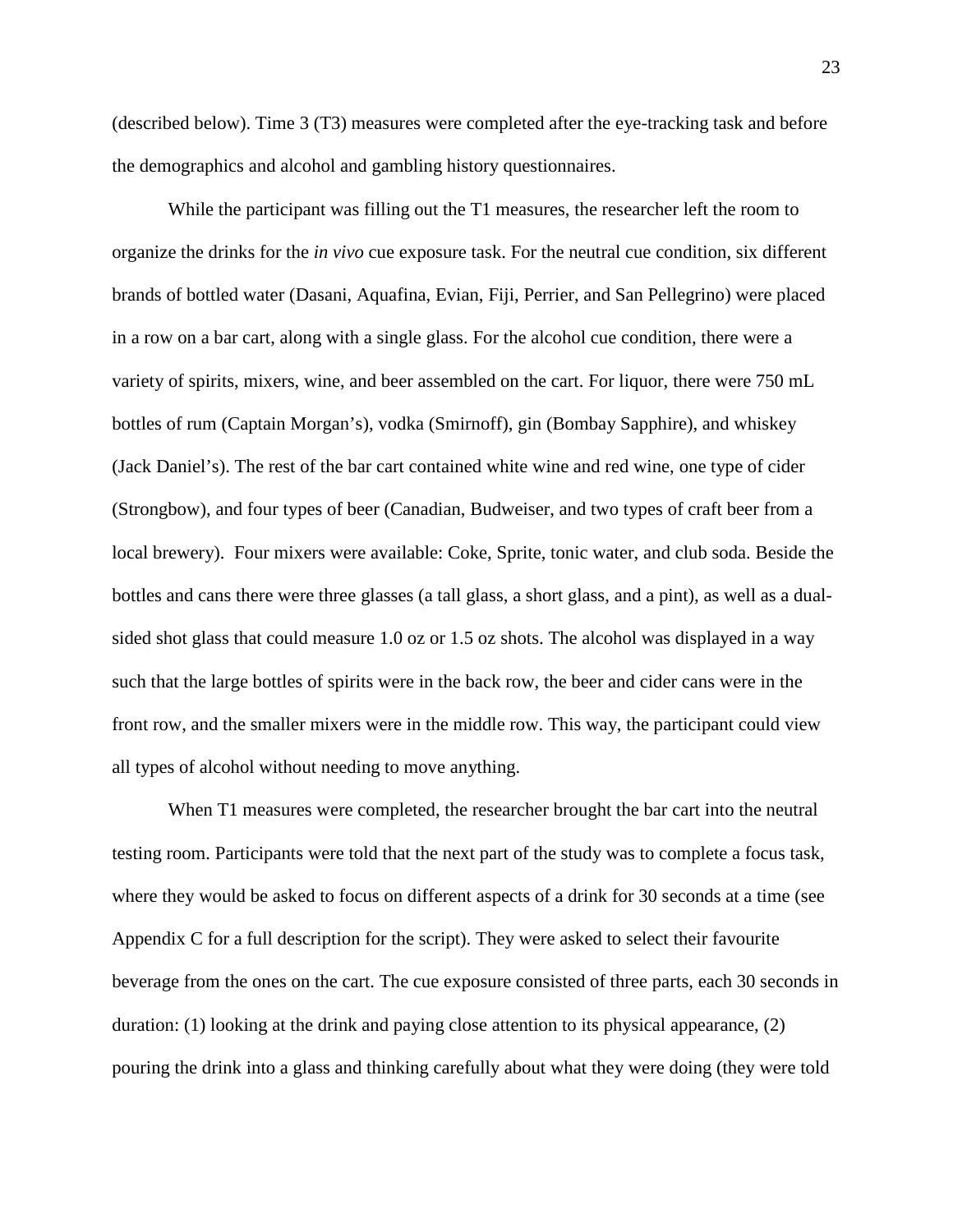to "be mindful"), (3) smelling the drink. The cue exposure protocol was the same for both conditions.

When the cue exposure task was completed, the researcher put the selected drink back on the cart, asked the participant to begin filling out T2 measures, and put the bar cart in a different room where the participant could no longer see it. The participant was then escorted to the eyetracking room to complete the eye-tracking task. Afterwards, they completed T3 measures, demographics and alcohol and gambling histories, and the UPPS-P in the original neutral testing room. All participants were then compensated with either one course credit or a \$20 gift card and were fully debriefed about the purpose of the study.

#### **Statistical Analyses**

With respect to the eye-tracking data, there were three trial pairings of interest: gambling vs. alcohol, gambling vs. neutral, and alcohol vs. neutral. The Eyelink software that generates output for the eye-tracking sessions allows for the selection of multiple dependent variables, each of which can be produced for either image in the trial pairing. I selected three dependent variables to focus all analyses that involved eye-tracking data, specifically: the mean dwell time percent, first run dwell time, and second run dwell time. See Table 1 for a more detailed explanation of each of these variables. These variables were selected as they represent different aspects of attentional biases and have been used in previous research (i.e., McGrath et al., 2018; Skinner et al., 2018). The eye-tracking data were reviewed for outliers by examining the total trial dwell time for each participant, as total trial dwell times less than 75% of the total trial time (3000 ms for a 4000 ms trial) are thought to indicate low attention (C. Sears, personal communication, May 15, 2019). No participants had a trial dwell time of less than 3000 ms, nor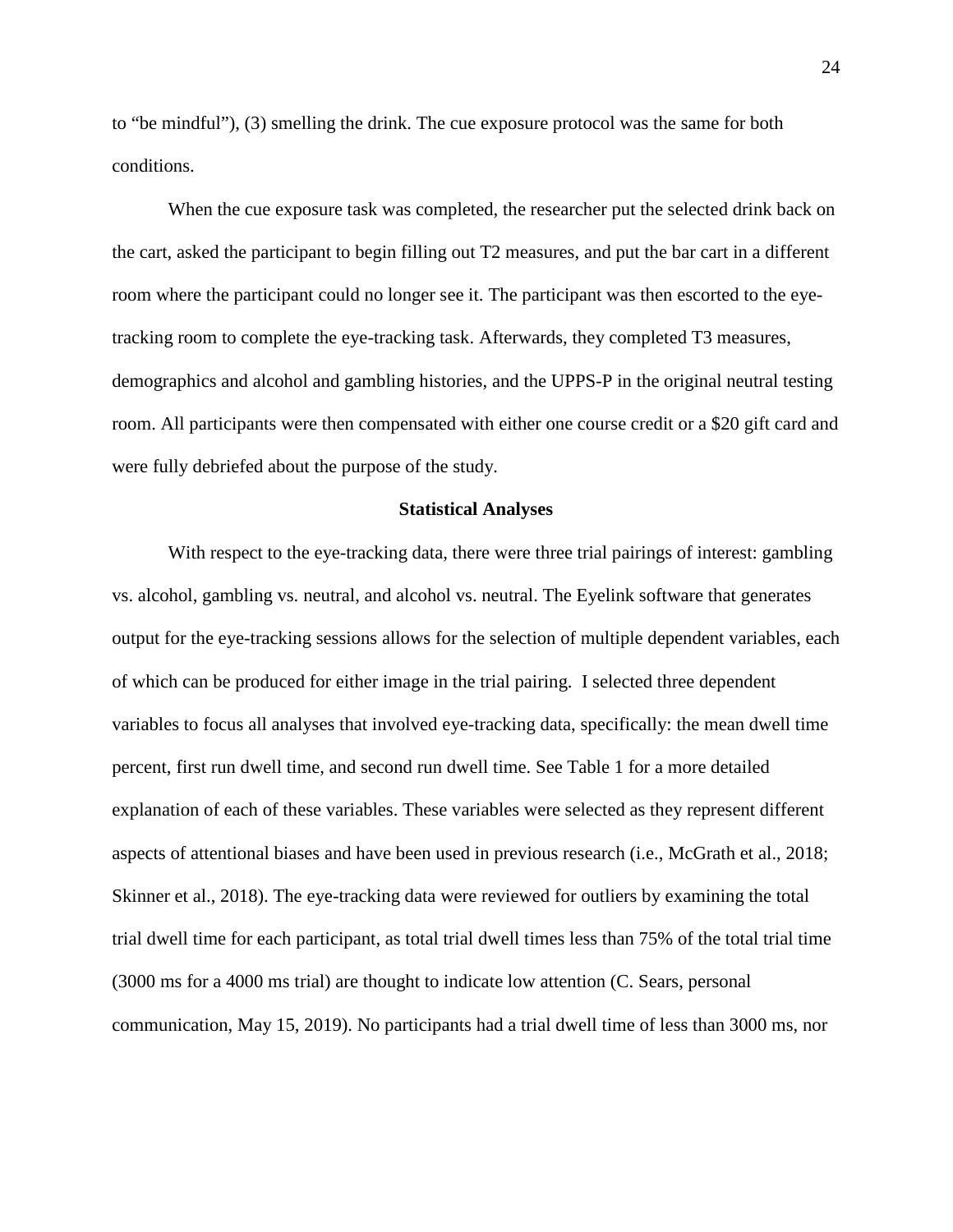were any indicated by assessing boxplots for outliers; as such, all data was kept for further analyses.

For each of the dependent variables analyzed (i.e., all craving measures and eye-tracking data), the Shapiro-Wilk test for normality was consistently significant for most measures, indicating that normality was violated. Given that ANOVA is robust to violations of normality given a sufficiently large sample size (Maxwell & Delaney, 2004), the ANOVAs were conducted without transforming data. Further assumptions of each analysis are discussed in their respective sections below. For post-hoc comparisons of the repeated measures data only, Fisher's LSD for multiple comparisons was applied as it is recommended for use with data that has three means (Hayter, 1986; Levin et al., 1994).

#### **Results**

#### **Participant Characteristics**

Demographic characteristics of the participants are summarized in Table 2. The mean age of the participants was  $23.98$  (*SD* = 4.87), and most of the sample identified as white (61.50%) and were single (83.89%). Of the gamblers, 20 were categorized as DGs and 39 as non-DGs. As shown in Table 2, gamblers and non-gamblers did not differ significantly in age, marital status, ethnicity, or highest level of education completed, *p*s > .05. The percentage of non-gamblers who were students did differ significantly from the percentage of gamblers who were students,  $\chi^2(1)$  = 5.59,  $p = .018$ ; this could be due to the fact that we recruited more non-gamblers from the research participation system  $(n = 20)$  compared to gamblers  $(n = 7)$ .

As shown in Table 3, gamblers and non-gamblers differed significantly on AUDIT scores, AUDIT categorizations (as a low risk, moderate risk, or high risk drinker), on one measure of binge drinking using the NIAA Recommended Alcohol Questions, and two subscales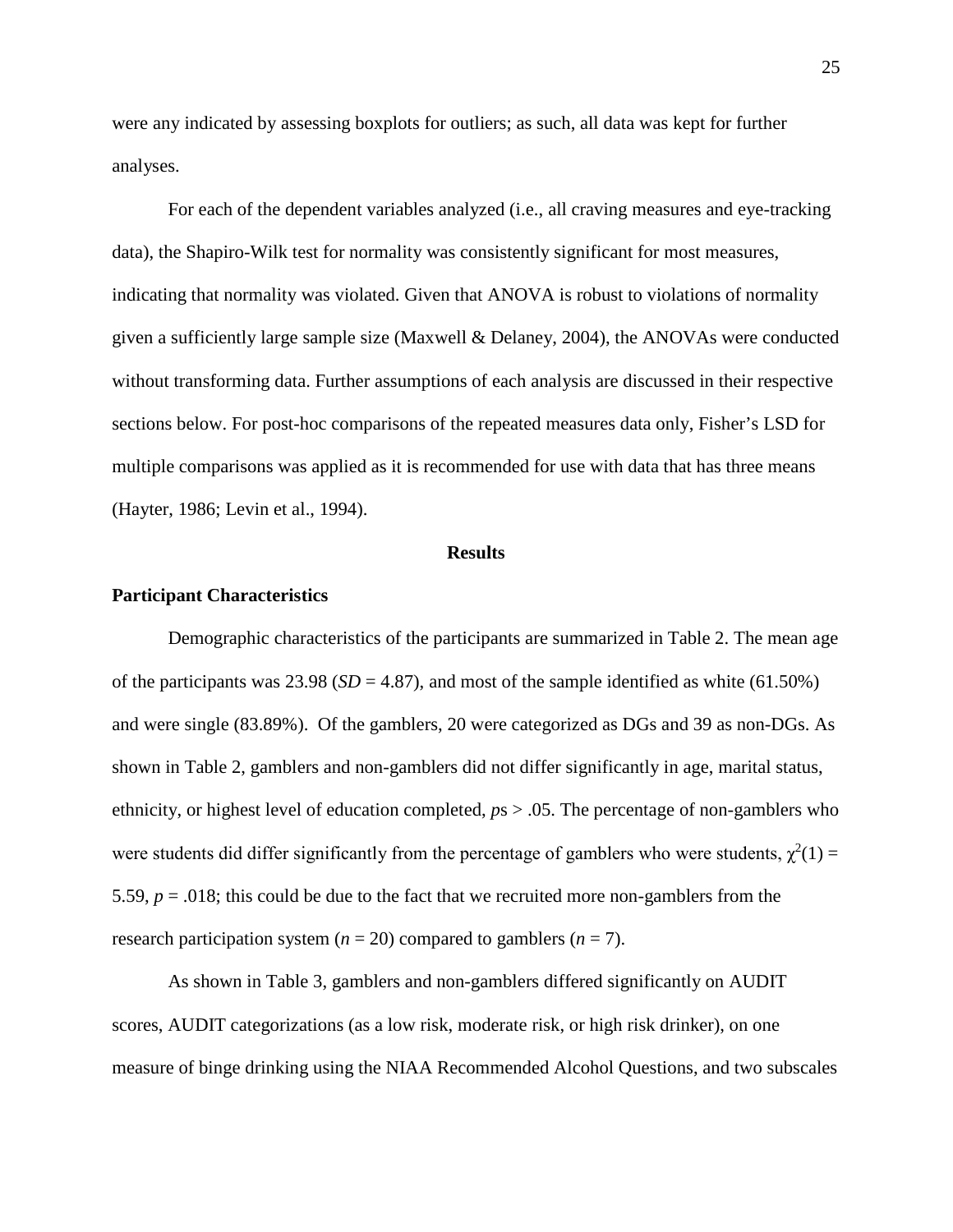of the UPPS-P (sensation seeking and positive urgency). They did not differ significantly in smoking status, frequency of drinking sessions, average drinks consumed per session, or on the other four measures of alcohol consumption from the NIAA, *p*s > .05.

#### **Alcohol Variable Analyses: H1**

**Alcohol cravings & urges.** A one-way repeated measures ANOVA was conducted to assess the impact of cue exposure on alcohol cravings and urges for each of the alcohol craving measures. Boxplots were examined for outliers, and none were detected for AUQ scores or SRS "Like To Drink" scores. Three outliers were detected for SRS "Want To Drink" scores, and analyses were conducted with and without the outliers; however, the results did not change significantly, so the outliers were kept in the analyses. Mauchly's test of sphericity was significant for all three ANOVAs,  $p < .001$ , indicating that sphericity had been violated. As such, the Greenhouse-Geisser correction was used.

*AUQ***.** There was a significant main effect of time on average AUQ scores, *F*(1.65, 186.64) = 45.76,  $p < .001$ ,  $\eta^2 p = .29$ . Pairwise comparisons revealed that average scores on the AUQ increased after the cue exposure, such that there was a significant difference between T1  $(M = 2.38, SD = 1.04)$  and T2 ( $M = 3.01, SD = 1.59$ ),  $p < .001$ , but not T2 and T3 ( $M = 3.03, SD$  $= 1.62$ ),  $p = .808$ . Measures of effect size indicate that the increase in alcohol urges was larger for the alcohol cue condition,  $\eta_p^2 = 0.30$ , than the water cue condition,  $\eta_p^2 = 0.17$ .

**SRS "Want to Drink".** There was a significant two-way interaction between time and condition,  $F(1.69, 191.48) = 5.74$ ,  $p = .006$ ,  $\eta^2 p = .05$ . Pairwise comparisons revealed that on average, "Want to Drink" scores for both conditions increased after cue exposure but did not continue to increase post eye-tracking. For the water cue condition, there was a significant difference between T1 (*M* = 2.10, *SD* = 1.51) and T2 (*M* = 3.24, *SD* = 2.78), *p* < .001, and T1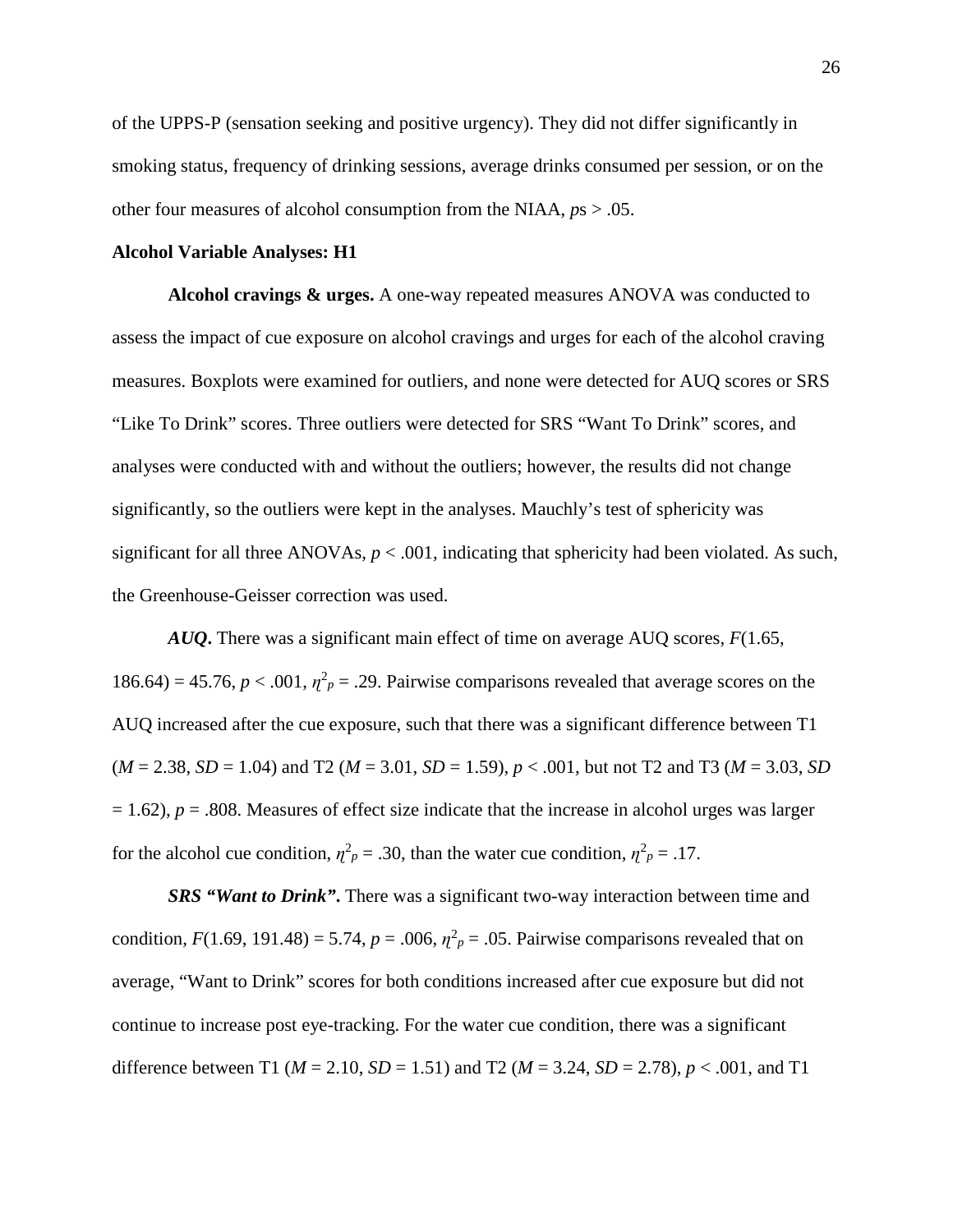and T3 ( $M = 3.17$ ,  $SD = 2.73$ ),  $p < .001$ , but not T2 and T3,  $p = .931$ . Similarly, there were significant differences in "Want to Drink" scores for the alcohol condition between T1 ( $M =$ 1.93, *SD* = 1.15) and T2 (*M* = 4.10, *SD* = 2.64),  $p < .001$ , and T1 and T3 (*M* = 4.12, *SD* = 2.62),  $p = .001$ , but not T2 and T3,  $p = .931$ . Measures of effect size indicate that the increase in alcohol urges was larger for the alcohol cue condition,  $\eta^2 p = 0.38$ , than the water cue condition,  $\eta^2 p = 0.14$ .

*SRS "Like to Drink"***.** The results for the two-way interaction between time and condition are displayed in Figure 1. The two-way interaction was significant,  $F(1.87, 211.20) = 3.17$ ,  $p =$ .047,  $\eta^2$ <sub>*p*</sub> = .03. Follow-up pairwise comparisons revealed that there were no significant differences in "Like to Drink" scores for the water cue condition between any of the time points, *p* > .05. However, there was a significant difference in "Like to Drink" scores for the alcohol cue condition between T1 ( $M = 3.62$ ,  $SD = 2.16$ ) and T2 ( $M = 4.88$ ,  $SD = 2.65$ ),  $p < .001$ , and T1 and T3 ( $M = 4.79$ ,  $SD = 2.61$ ),  $p < .001$ , but not T2 and T3,  $p = .652$ , indicating that participants in the alcohol cue condition experienced an increase in "liking to drink" following exposure to alcohol cues. This increase in alcohol craving did not continue to increase after the eye-tracking task.

#### **Alcohol Variable Analyses: H2**

**Attentional biases for alcohol.** A 2 (trial pairing: gambling vs. alcohol, alcohol vs. neutral) x 2 (condition: alcohol, neutral) mixed ANOVA was conducted to examine the effect of cue exposure on alcohol-specific attentional biases. There were no outliers, as detected by inspection of boxplots for each of the dependent variables. Box's M was significant for dwell time percent and first run dwell time,  $p < .05$ , but not for second run dwell time,  $p > .05$ . Levene's test was not significant for any of the eye-tracking variables, indicating that the assumption of homogeneity of variances was met, *p* > .05.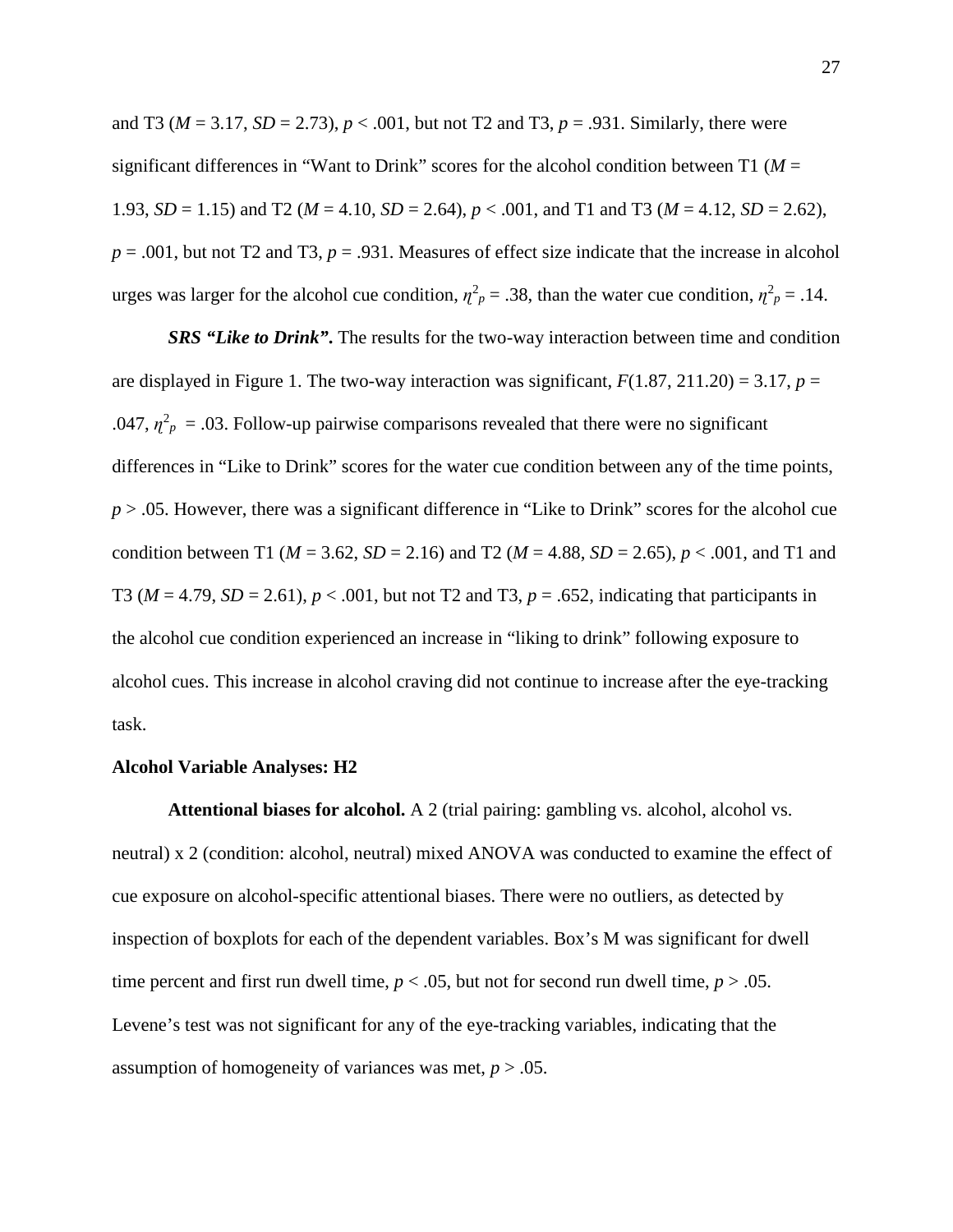*Mean dwell time percent for alcohol images.* As shown in Figure 2, there was a statistically significant main effect of condition on average dwell time percent scores,  $F(1,116) =$ 4.73,  $p = .032$ ,  $\eta^2$  = .04. Pairwise comparisons revealed that participants in the alcohol cue condition spent significantly more percent of the trial time looking at the alcohol images,  $M =$ .56,  $SD = .01$ , compared to participants in the neutral cue condition,  $M = .52$ ,  $SD = .10$ .

*Mean first run dwell time for alcohol images.* The two-way interaction between trial pairing and condition was not statistically significant,  $F(1,116) = 0.003$ ,  $p = .955$ . There was no significant main effect of condition,  $F(1,116) = 3.68$ ,  $p = .057$ , nor a significant main effect of trial pairing,  $F(1,116) = 1.52$ ,  $p = .22$ . Overall, this indicates that there were no differences in how long participants spent looking at alcohol images upon their first fixation between conditions or trial pairings.

*Mean second run dwell time for alcohol images.* There was a significant main effect of condition on average second run dwell time,  $F(1,116) = 4.71$ ,  $p = .032$ ,  $\eta^2_p = .04$ . Participants in the alcohol condition had significantly longer second run dwell times on average,  $(M = 1121.96$ ,  $SE = 41.36$  compared to participants in the neutral cue condition,  $(M = 955.06, SD = 41.36)$ . This indicates that participants in the alcohol cue condition spent significantly longer looking at the alcohol images upon their second fixation compared to participants in the neutral cue condition.

#### **Gambling Variable Analyses: H3**

**Attentional biases for gambling between gamblers and non-gamblers.** A 2 (trial pairing: gambling vs. alcohol, gambling vs. neutral) x 2 (group: gambler, non-gambler) mixedmethods ANOVA was conducted for each of the eye-tracking variables to assess differences between gamblers and non-gamblers in gambling-specific attentional biases. Five outliers were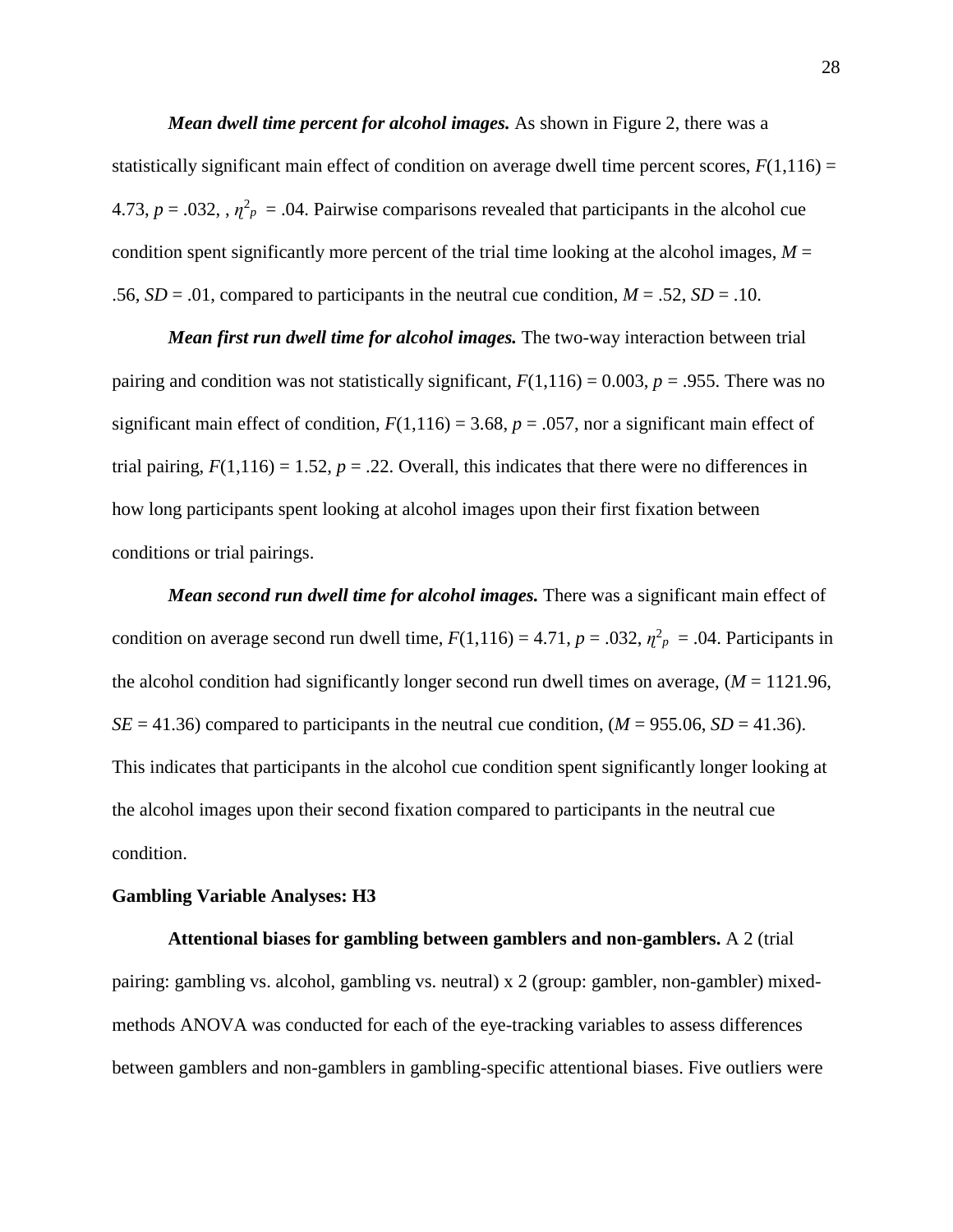detected by inspection of boxplots for mean dwell time percent. As such, analyses were conducted with and without the outliers and the results did not change between analyses, so the outliers were included. Box's M was not significant for any of the eye-tracking measures, *p* > .05. There was homogeneity of variances, as indicated by Levene's test,  $p > .05$ .

As shown in Figure 4, there was a significant main effect of group for mean dwell time percent,  $F(1,116) = 99.96$ ,  $p < .001$ ,  $\eta^2_p = .46$ . Gamblers spent significantly longer gazing at gambling images across trial pairings,  $M = .53$ ,  $SE = .01$ , compared to non-gamblers,  $M = .36$ ,  $SE$  $= 0.01$ . There was also a significant main effect of group for first run dwell time,  $F(1,116) =$ 33.84,  $p < .001$ ,  $\eta^2_p = .23$ , and second run dwell time,  $F(1,116) = 34.08$ ,  $p < .001$ ,  $\eta^2_p = .23$ . This indicates that gamblers spent significantly longer gazing at gambling images during their first and second fixations compared to non-gamblers. Overall, these results suggest that gamblers preferentially attended to gambling images significantly more than non-gamblers.

#### **Gambling Variable Analyses: H4**

**Attentional biases for gambling amongst gamblers only.** A 2 (trial pairing: gambling vs. alcohol, gambling vs. neutral) x 2 (condition: alcohol, neutral) mixed-methods ANOVA was conducted for each of the eye-tracking variables to assess differences between the alcohol and neutral cue conditions amongst gamblers only. There were no outliers for first or second run dwell time, as detected by inspection of boxplots for each of the dependent variables. There were three outliers detected for mean dwell time percent; analyses were conducted with and without the outliers in the data, and the results did not change significantly, so the outliers were included in the analysis. Box's M was not significant for any of the eye-tracking measures,  $p > .05$ . There was homogeneity of variances, as indicated by Levene's test,  $p > .05$ .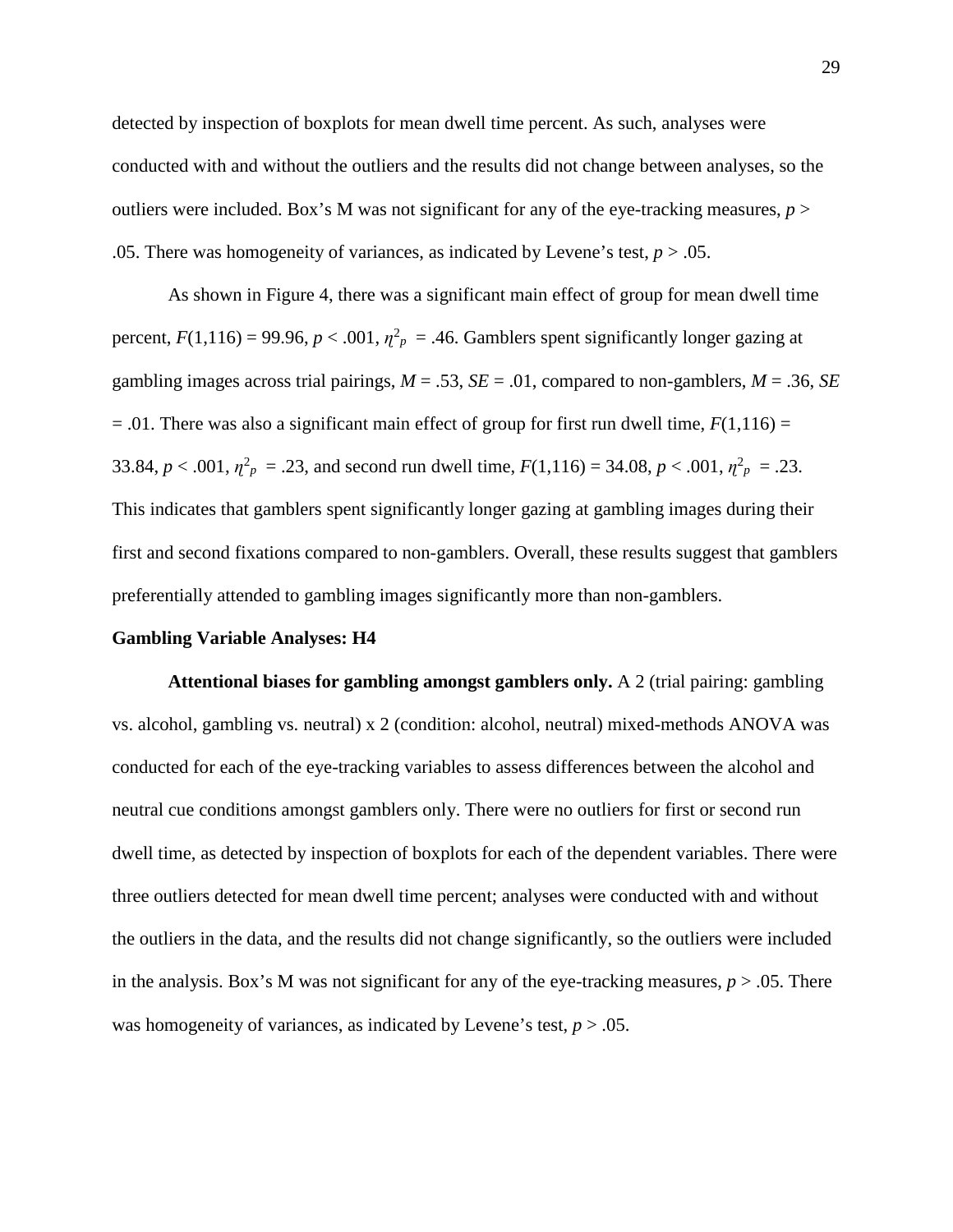*Mean dwell time percent for gambling images.* The two-way interaction between trial pairing and condition was not statistically significant,  $F(1,57) = 0.35$ ,  $p = .556$ . There was no significant main effect of trial pairing,  $F(1,57) = 0.81$ ,  $p = .373$ , or condition,  $F(1,57) = 0.47$ ,  $p =$ .497. This indicates that there were no significant differences in the average time gamblers spent looking at gambling images based on the trial pairing or the condition.

*Mean first run dwell time for gambling images.* The two-way interaction between trial pairing and condition was not statistically significant,  $F(1,57) = 0.55$ ,  $p = .46$ . There was no significant main effect of trial pairing,  $F(1,57) = 2.55$ ,  $p = .116$ , nor a significant main effect of condition,  $F(1,57) = 0.07$ ,  $p = .798$ . These results indicate that on average, gamblers spent similar lengths of time gazing at gambling images when they first looked at them, regardless of the trial pairing or the condition.

*Mean second run dwell time for gambling images.* The two-way interaction between trial pairing and condition was not statistically significant,  $F(1,57) = 0.48$ ,  $p = .489$ . The main effect of trial pairing type was not significant,  $F(1,57) = 2.04$ ,  $p = .159$ , nor was condition,  $F(1,57) = 0.47$ ,  $p = .494$ . This indicates that on average, gamblers spent similar lengths of time gazing at the gambling images in both trial pairings during their second fixation, and this did not differ by the cue exposure they experienced.

#### **Gambling Variable Analyses: H5**

**Gambling cravings and urges.** A one-way repeated measures ANOVA was conducted for each gambling craving measure in order to assess the impact of cue exposure for gamblers only. There were no outliers for the SRS scores or the "Relief" and "Anticipation" scales of the GACS, as detected by inspection of boxplots for each of the dependent variables. However, five outliers were identified for the "Desire" subscale of the GACS, all in the water cue condition.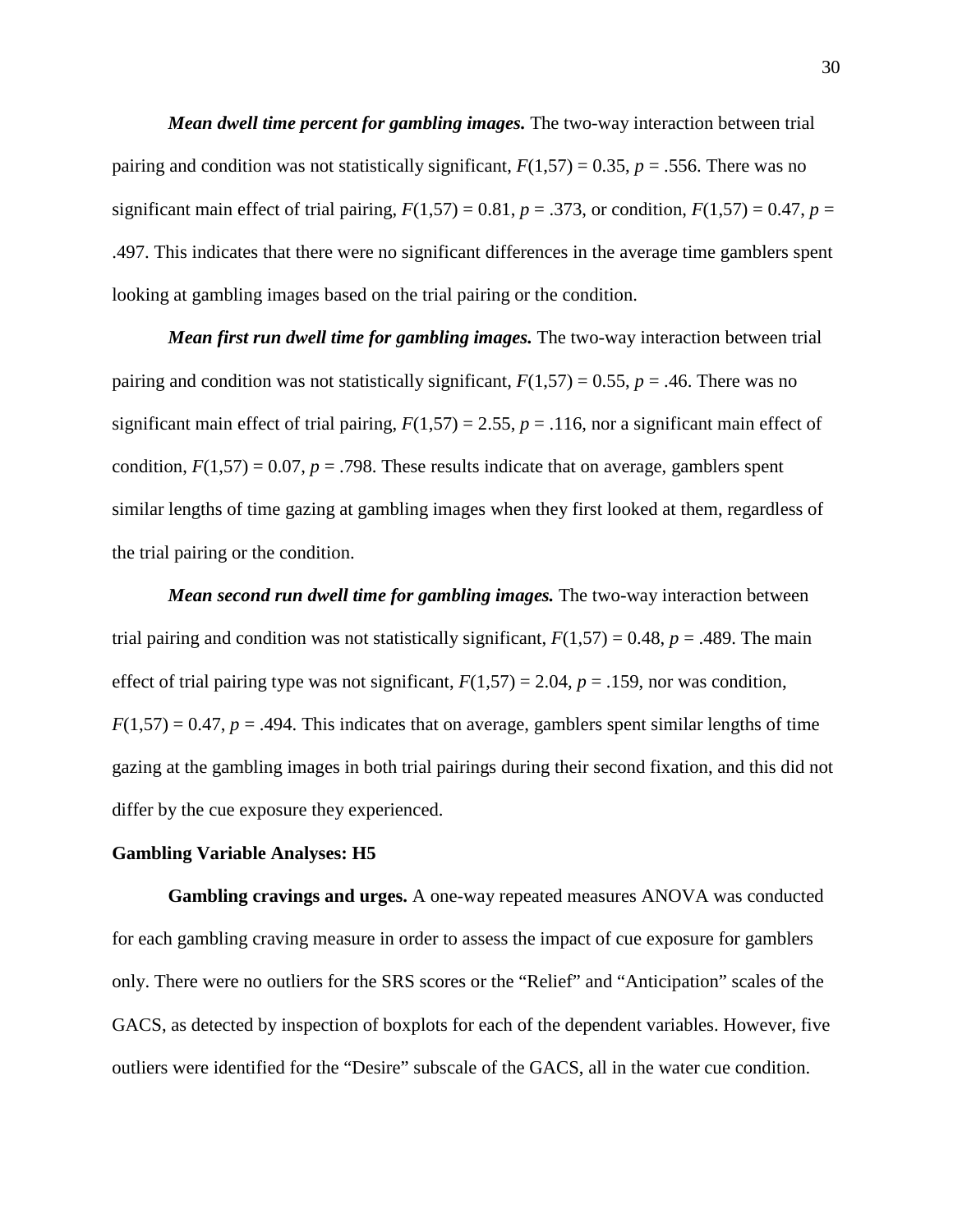Analyses were conducted with and without the outliers, but the results were the same regardless, so the outliers were ultimately kept in the analyses. The assumption of sphericity was not met for "Want to Gamble" and all subscales of the GACS, as indicated by a significant Mauchly's test, and so the Greenhouse-Geisser correction was applied.

*GACS.* There were no statistically significant two-way interactions between time and condition for any of the GACS subscales, *p*s > .05. The effect of condition was not significant for any of the GACS subscales,  $p > 0.05$ . However, there was a main effect of time for the Desire subscale,  $F(1.51, 84.57) = 20.81, p < .001, \eta^2_p = .27$ , and the Relief subscale,  $F(1.61, 90.17) =$ 4.56,  $p = .012$ ,  $\eta^2$  = .08, but not the Anticipation subscale,  $F(1.73, 96.71) = 2.77$ ,  $p = .075$ . Posthoc pairwise comparisons revealed a statistically significant difference between T1 (*M* = 2.18, *SD* = 1.28) and T3 ( $M = 2.83$ ,  $SD = 1.64$ ),  $p < .001$ , and T2 ( $M = 2.24$ ,  $SD = 1.27$ ) and T3,  $p <$ .001, for the Desire subscale only (shown in Figure 3). This indicates that desire to gamble significantly increased for all gamblers after the eye-tracking task, but not after cue exposure. None of the follow-up pairwise comparisons for the Relief subscale were significant.

*SRS "Want to Gamble".* The two-way interaction between time and condition was not significant,  $F(1.73, 96.71) = 2.77$ ,  $p = .075$ . There was no main effect of time on "Want to" Gamble" scores,  $F(1.67, 93.58) = 2.62$ ,  $p = .077$ , nor a main effect of condition on "Want to Gamble" scores,  $F(1,56) = 0.08$ ,  $p = .781$ .

*SRS "Like to Gamble".* The two-way interaction between time and condition was not significant,  $F(2,112) = 1.24$ ,  $p = .294$ . There was no main effect of time on "Want to Gamble" scores,  $F(2,112) = 0.32$ ,  $p = .725$ , nor a main effect of condition on "Want to Gamble" scores,  $F(1,56) = 0.89, p = .351.$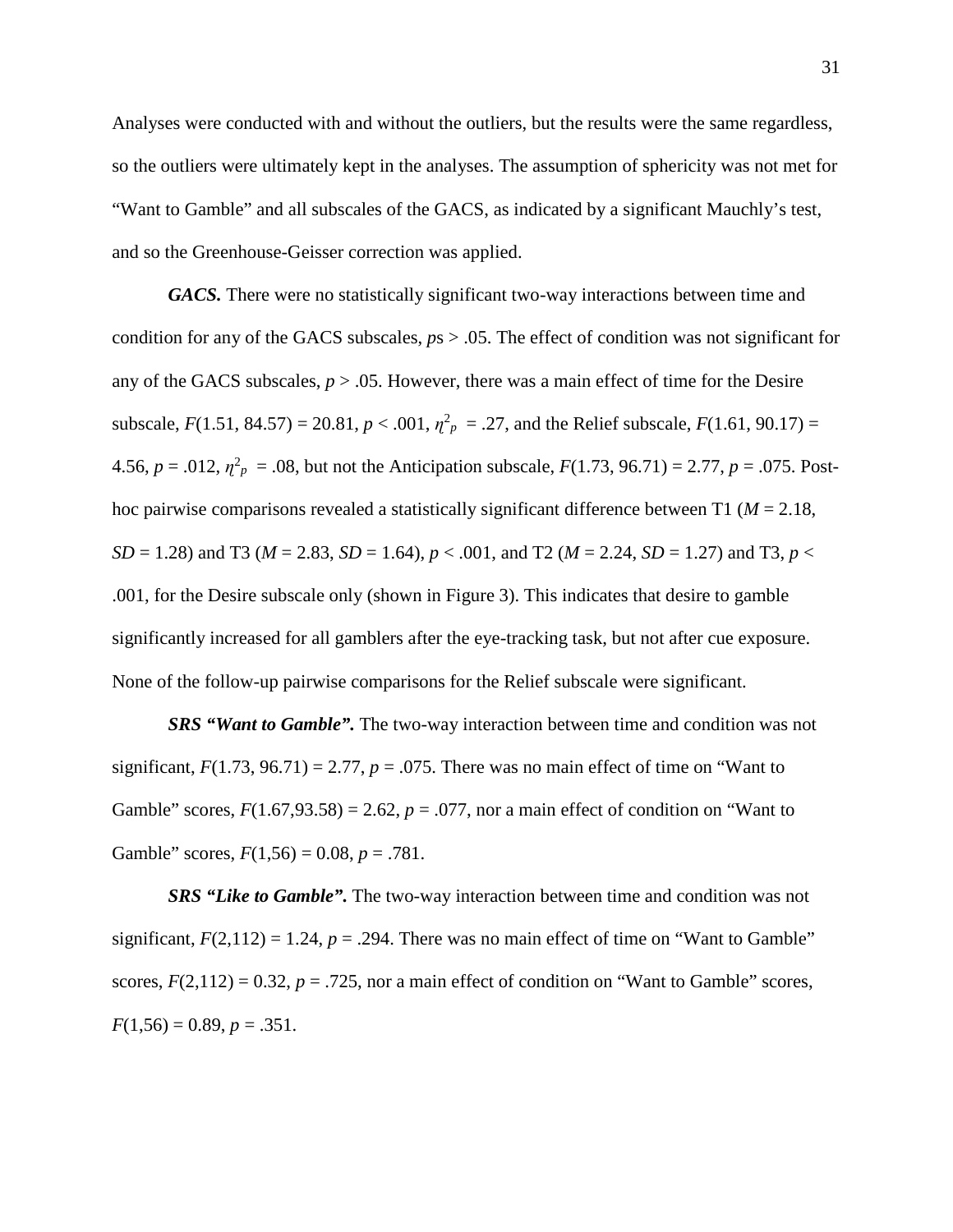#### **Discussion**

This thesis represents the first known study to directly examine gambling and alcohol cross-cue reactivity using eye-tracking technology. Cross-cue reactivity was measured subjectively by assessing gambling cravings pre- and post- cue exposure and objectively by capturing indices of attention through eye-tracking. First, the existence of gambling-specific attentional biases was assessed using eye-tracking and comparing preferential attention toward gambling stimuli in gamblers vs. non-gamblers. As expected, the gamblers did attend to gambling imagery to a greater extent compared to non-gamblers. This finding indicates that an attentional bias towards gambling was present among the gamblers in the sample.

Next, I tested whether exposure to *in vivo* alcohol cues vs. neutral (water) cues would result in cross-cue reactivity, as measured by subjective cravings for gambling and greater attention to gambling stimuli. Research in addictive behaviors has indicated that substance-use craving is an important correlate of attentional biases (Field, Munafò, & Franken, 2009). Given this, the craving measures were assessed at several time points over the course of the experimental session. These included baseline measurements (T1), post cue exposure (T2), and post eye-tracking stimuli presentation (T3). And while both gamblers and non-gamblers were recruited, the gamblers in this case were of primary interest. That is, there is theoretical justification for possible cross-cue reactivity among gamblers who pair their gambling with alcohol; however, similar processes likely do not occur among non-gamblers who drink given that they have no first-hand experience with gambling. Therefore, the focus of the cross-cue reactivity analyses were directed toward comparing alcohol vs. neutral cue exposure among the gambler group only. Contrary to my hypotheses, the overall results indicated that alcohol cue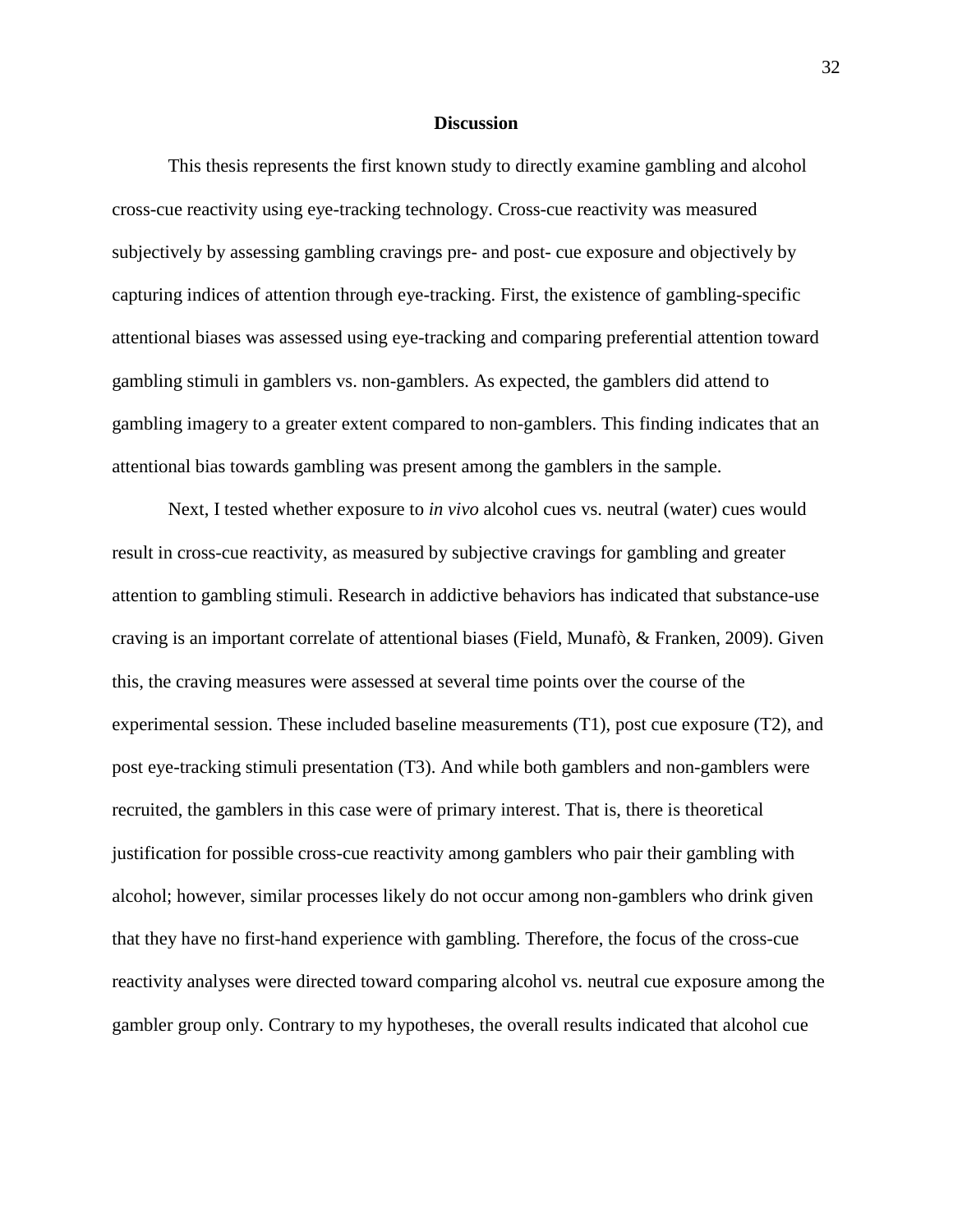exposure did not result in cross-cue reactivity as there was no effect of condition on gambling cravings or gambling-specific attentional biases.

For the craving measures, gamblers in the alcohol cue condition did not report higher cravings for gambling from T1 to T2, nor did they report higher cravings for gambling compared to gamblers in the neutral cue condition at any of the time points. Gambling cravings significantly increased following the eye-tracking task, but this was demonstrated in all gamblers regardless of the cue exposure condition they were assigned to. This increase in gambling cravings post eye-tracking could be attributed to cue reactivity, as they viewed gambling images in the eye-tracking task. Since both gambling and alcohol images were presented in the eyetracking task, however, it is difficult to determine if viewing gambling images, alcohol images, or both images contributed to this increase in gambling cravings.

Additionally, there were no significant differences between conditions amongst the gamblers for the chosen eye-tracking variables: mean dwell time percent, first run dwell time, and second run dwell time. That is, it did not matter which cue exposure the gamblers experienced, they all preferentially attended to gambling images in both the gambling vs. alcohol and gambling vs. neutral trials. In fact, this preference for gambling images was observed in the gambling vs. alcohol trials when gamblers and non-gamblers were compared such that gamblers still preferred the gambling images over the alcohol images. Given that the gamblers in this sample were also drinkers, one might expect that their attention would be more equally divided between the gambling and alcohol images in this trial pairing. This itself is an interesting result, as it suggests that there may be an underlying mechanism in which gamblers preferentially attend to gambling stimuli in the face of other competing stimuli which should still be appealing to them. One suggestion is that this could be the result of gambling being a primarily visual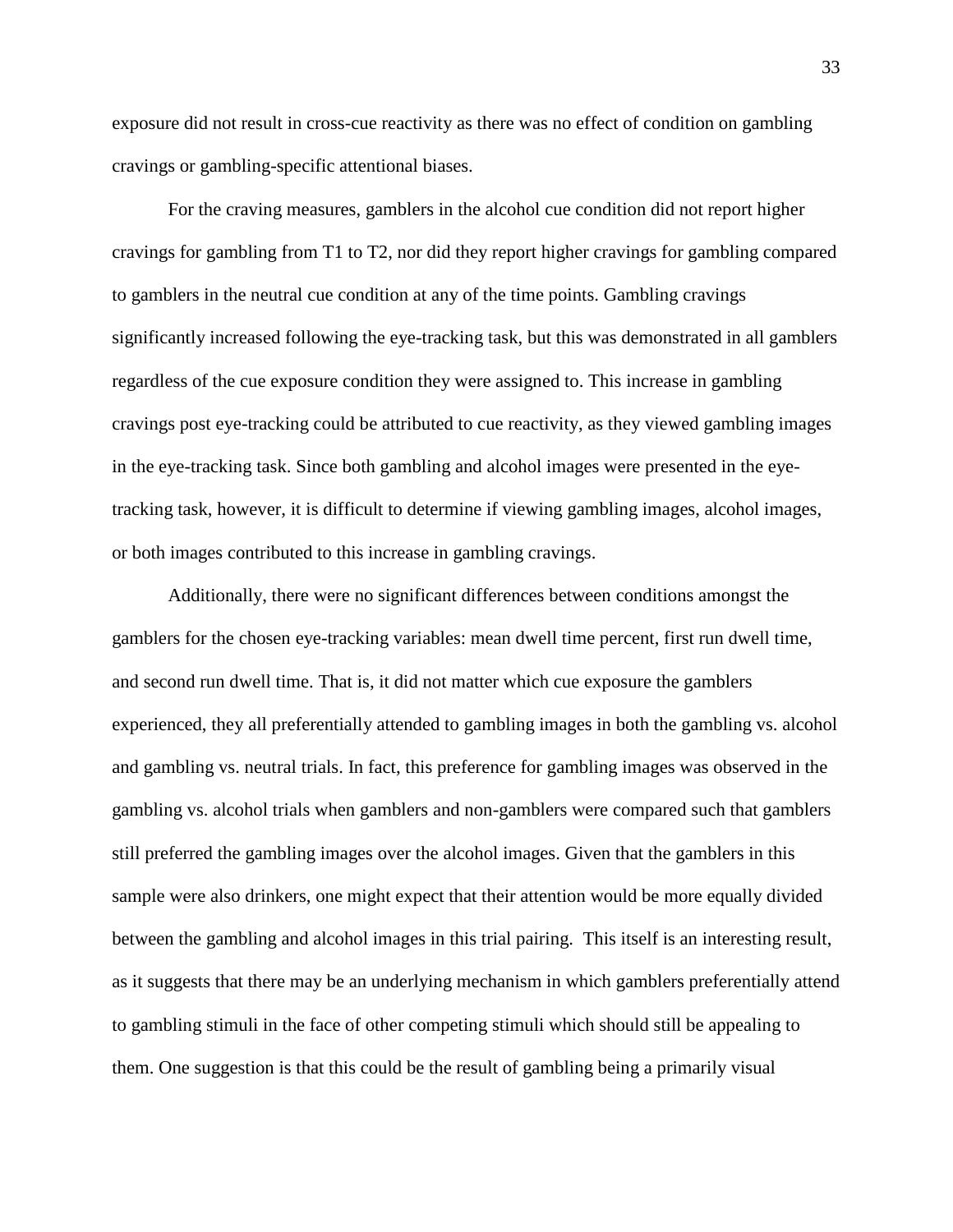activity, in contrast to drinking, where individuals can engage in other activities while they are drinking (i.e., when one is drinking, they typically do not spend the entire time staring at their drink). This warrants future investigation into gambling attentional biases as measured by eyetracking paradigms.

The null findings with respect to cross-cue reactivity could be attributed to several factors. First, the inclusion criteria for alcohol and gambling co-use allowed individuals who responded that they only *sometimes* drink when they gamble. Additionally, given that we recruited poker players, it is likely that the association between drinking and gambling was weaker for them, as individuals who are serious about poker may avoid drinking while playing, due to potential effects of alcohol on their decision-making (Petry, 2002). Finally, I suspect that there may have been some evidence of cross-cue reactivity if a gambling cue had been presented rather than an alcohol cue. The two studies that have been conducted previously on gambling cross-cue reactivity had significant findings only in the gambling cue condition (Wulfert et al., 2016; Lipinski, 2010). It is feasible that many of the gamblers in the study do not drink *only* when they gamble, so they have many experiences of consuming alcohol without also gambling. As such, they may not immediately connect alcohol to gambling. However, even if they only sometimes drink when they gamble, a gambling cue may have elicited urges for alcohol because they have more experiences of gambling while drinking than experiences of gambling while not drinking. Thus, a gambling cue may have elicited urges for alcohol. A similar train of thought can be seen in the cross-cue reactivity literature for alcohol and smoking co-use. It is far more common for researchers to use alcohol cue exposure rather than tobacco cue exposure, as many individuals only smoke while they are drinking alcohol, and thus have no experiences of smoking without also drinking (Bobo & Husten, 2000).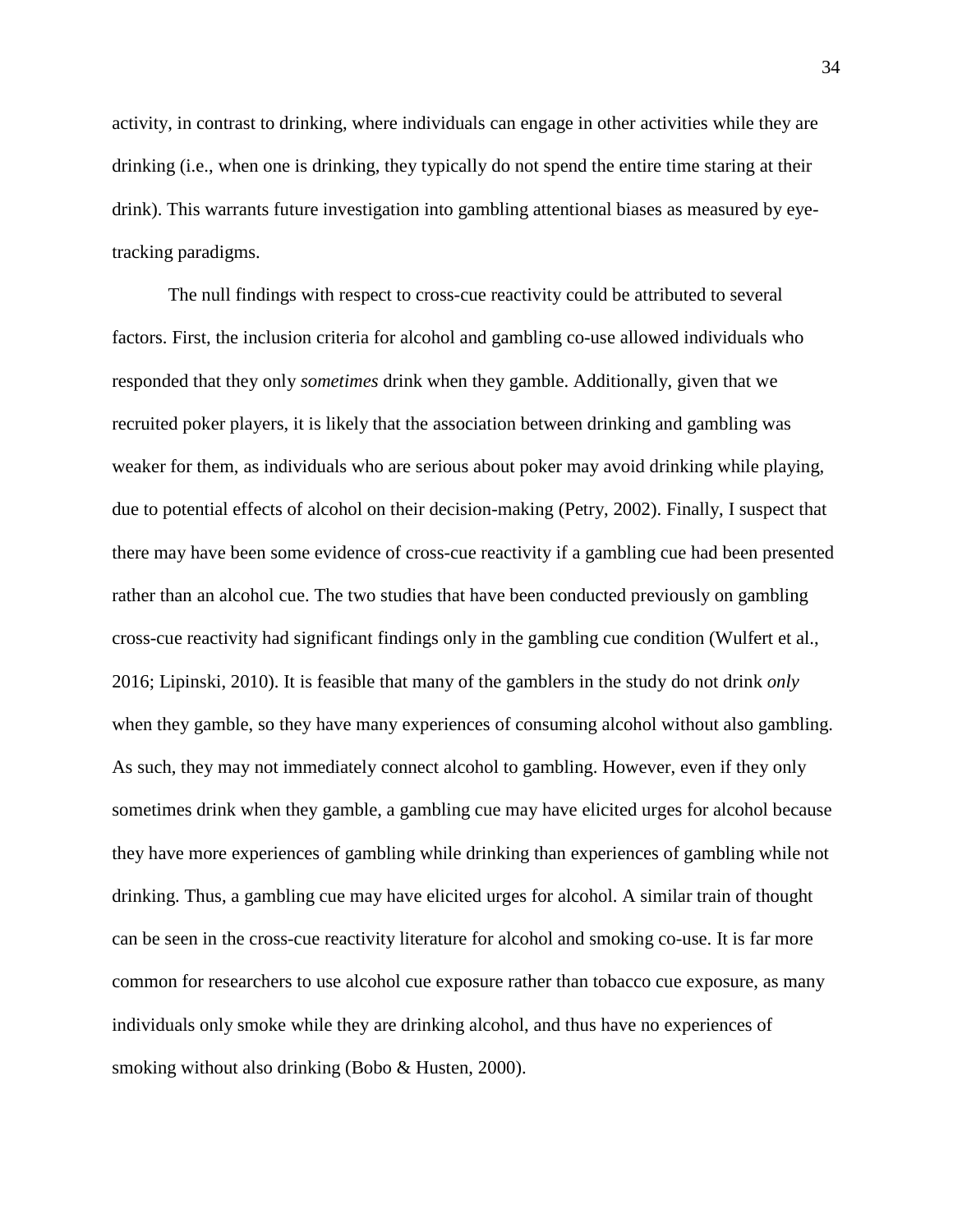Although I did not find anything to support that cross-cue reactivity occurs in gamblers who drink, there were other significant findings of note with respect to alcohol related cue reactivity. There was a significant difference between conditions for two of the eye-tracking variables, mean dwell time percent and second run dwell time. Participants who were exposed to an alcohol cue prior to eye-tracking spent significantly longer gazing at alcohol images for both trial pairings, and they also spent longer looking at alcohol images upon their second fixation. Both findings suggest that the cue exposure manipulation was successful, as increased attention to alcohol image indicates heightened cue reactivity towards alcohol in the alcohol cue condition only.

Interestingly, the differences in alcohol cravings between the alcohol and neutral cue conditions were not as clear. Alcohol cravings as assessed by the AUQ and two items on the SRS ("Want to Drink" and "Like to Drink") indicated that participants in the alcohol cue condition only increased in "Like to Drink" scores and not the other measures of alcohol craving following cue exposure. However, participants in both conditions reported significantly higher scores for "Want to Drink" following cue exposure. Although the observed effect size was much larger for the alcohol cue condition, this increase in alcohol urges for the neutral cue condition was unexpected.

One potential explanation for this finding is demand characteristics. Although participants did not know the true purpose of the study until they were debriefed at the end, they were likely aware that it had something to do with alcohol since many of our study advertisements had titles such as "Are you a male who drinks alcohol?" Furthermore, it is possible that simply asking participants about their alcohol urges acted as a cue itself. In addition, exposure to water cues could have feasibly resulted in increased thirst or desire to drink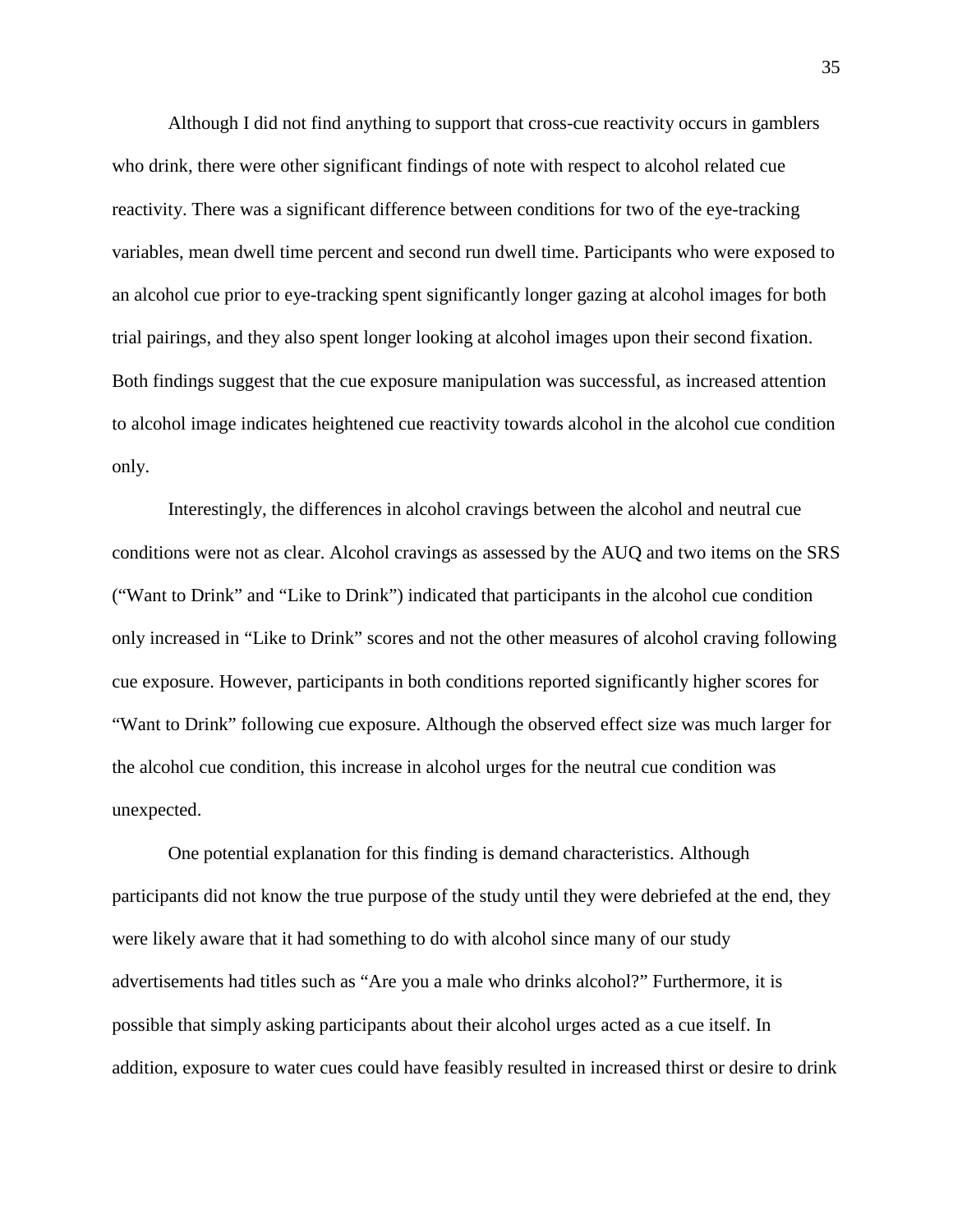liquids. Unfortunately, participants were not directly queried for this possibility. If water cues increased thirst, then it is possible that participants would indicate increased desire to drinking beverages in general (including alcoholic beverages). Future research on this topic should address this possibility by establishing a baseline measure of thirst.

### **Strengths**

This study had several strengths worth noting. First, the sample consisted of both members recruited from the community ( $n = 91, 77.12\%$ ) as well as undergraduate students ( $n =$ 27, 22.88%). Using primarily undergraduate samples is common practice in psychological research. However, these studies are limited in their generalizability as students differ from the general public in significant ways (Hanel & Vione, 2016). That said, this study did select for primarily poker players, a form of gambling that is particularly prevalent among male young adults (Gainsbury et al., 2010). Using a mix of community-recruited gamblers in addition to a convenience sample helps to enhance the external validity of the study's findings.

Another strength of this study was the use of *in vivo* cues. Previous research suggests that *in vivo* cues, as opposed to simply pictorial cues, are more effective for inducing acute craving (Cooney, Cooney, Pilkey, Kranzler, & Oncken, 2003). *In vivo* exposure permits use of multiple sensory modalities. For instance, participants were able to extensively interact with the cues by first choosing their favourite alcoholic drink, then pouring the drink, and then smelling it. This provides for a much more enhanced interaction than simply viewing images. Furthermore, offering participants in the alcohol cue condition a wide variety of alcoholic beverages tailors the cue exposure to each individual's preferences (Christiansen et al., 2015).

Finally, including an eye-tracking component adds an additional measure of cue and cross-cue reactivity that is more objective than self-report measures. Eye-tracking may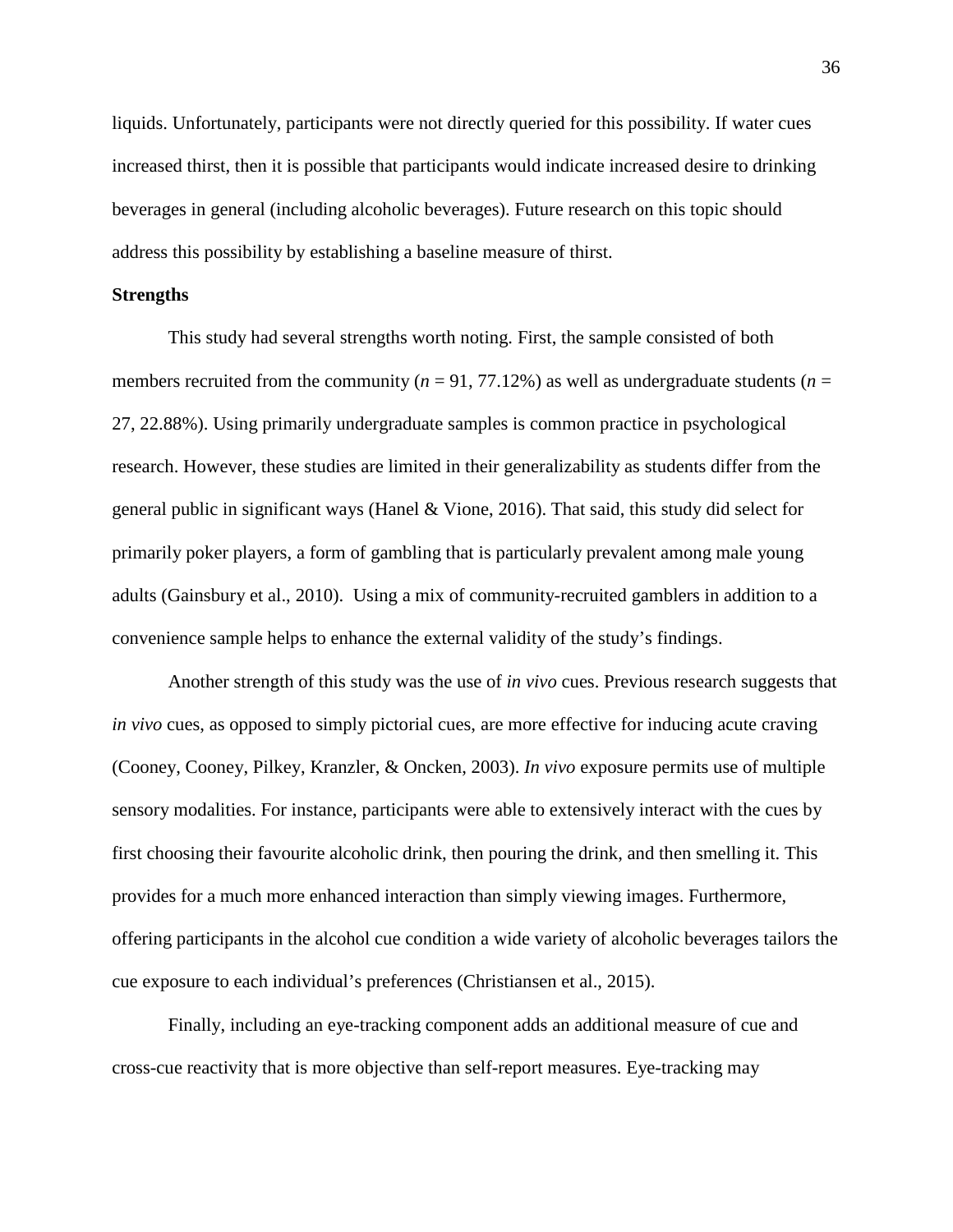circumvent issues that measures reliant on self-report are privy to, such as demand characteristics and social desirability biases. Using eye-tracking as an objective way to measure cue and crosscue reactivity is an effective way of measuring unconscious processes (i.e., attentional biases).

### **Limitations**

There are several limitations of this study that should be discussed. For one, although I used an *in vivo* cue exposure, which is consistently used in the cue reactivity literature, I also used a neutral testing room for the cue exposure protocol. As such, the cue exposure may have felt particularly artificial or contrived to the participants compared to if it had been done in a bar lab. There is no standardized cue exposure protocol for alcohol cue reactivity, although many are adaptations from the original protocol presented in Monti et al. (1993) (see Appendix A). Cue exposure protocols range from *in vivo* presentations, pictorial presentations, and guided narrative scripts; even within these categories, there are multiple methods of delivery. For instance, some studies employ the cue exposure in a neutral testing room, as in Monti et al. (1993), but other research has employed the cue exposure while the participant is in a bar lab (Jones, Rose, Cole, & Field, 2013) or in conjunction with an audio tape (Gauggel et al., 2010). The cue exposure is the present study could have been enhanced if I had chosen another cue exposure type to supplement the *in vivo* protocol.

Similar to differences in cue exposure protocols, measures of craving differ widely between studies. Self-report measures are commonly used, but there is no single scale that is repeatedly used by researchers for this purpose. Additionally, other research has used in-person semi-structured interviews as a way of assessing alcohol cravings (Gauggel et al., 2010). I used the AUQ and two items on the SRS, which have been previously used in studies that administer alcohol to participants (e.g., Barrett et al., 2015). However, the AUQ was developed for use in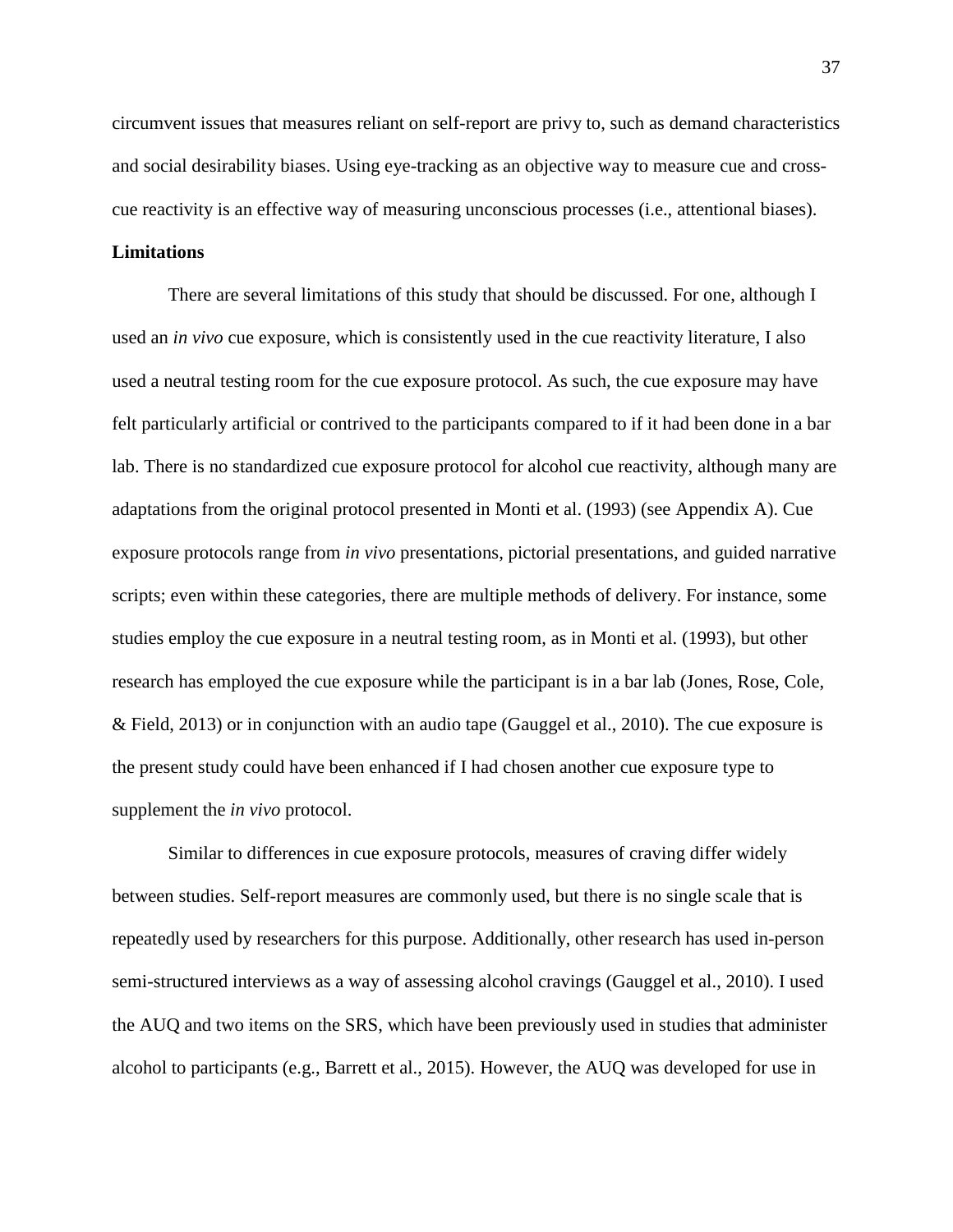individuals with AUD and has been validated in samples of individuals who are dependent on alcohol. As such, it may not have been the best measure to use in my sample as I did not specifically recruit individuals with an AUD, and in fact excluded individuals who may have had an AUD if they indicated that they were trying to quit drinking during the screening process. This may have contributed to the null findings with respect to the AUQ and alcohol cravings between conditions, since the AUQ is better suited to assessing craving in individuals who are dependent on alcohol rather than those who use it recreationally.

Although our sample represents the population which it intended to study (i.e., poker players and healthy controls), it was limited in that I only recruited young adult (aged 18-35) males. Hence, it is not representative of gamblers nor of non-gamblers. As discussed earlier, gamblers are a heterogenous group, and focusing on strategic gamblers who were males does limit the generalizability of the results to gamblers as a larger group. There is a wealth of research suggesting important differences amongst gamblers by preferred gambling activity (Petry, 2002; Challét-Bouju et al., 2016), gender (Echeburúa et al., 2011), and age (Petry, 2002). For instance, DG rates tend to be highest amongst chance gambling (i.e., VLTs or slot machines) when compared to more strategic forms of gambling (Challét-Bouju et al., 2016). Similarly, there are important differences between males and females who gamble. Females tend to report being motivated to gamble in order to "escape" or to cope (Walker, Hinch, & Weighill, 2005). Additionally, female DGs tend to start gambling at an older age compare to males and develop a problematic relationship with gambling relatively more quickly than males (LaPlante, Nelson, LaBrie, & Shaffer, 2006). As such, it is important to include females in studies on gambling, particularly if the research is focused on DG and/or gambling in older adults.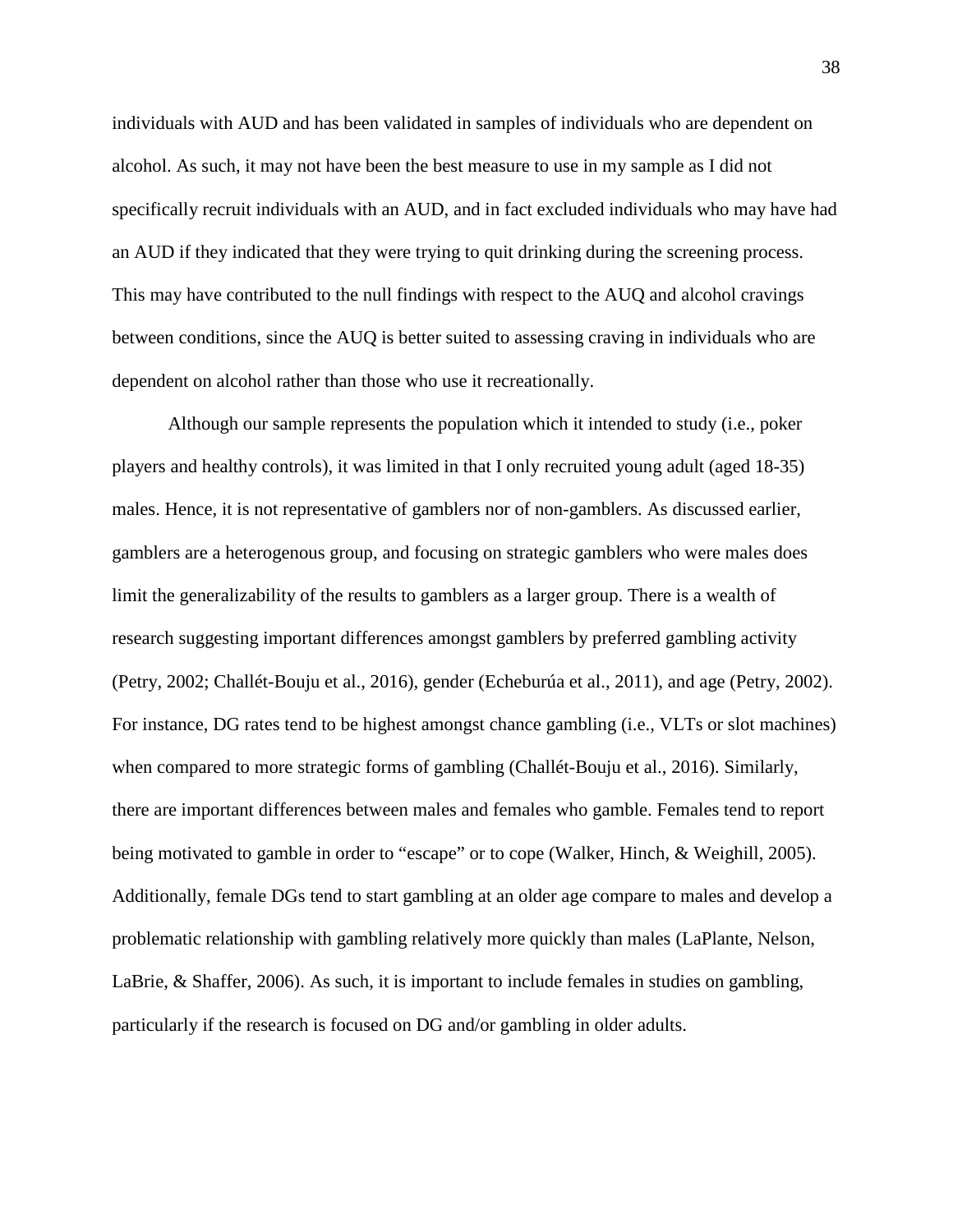There were also some issues with our gambling and alcohol co-use inclusion criteria. I used the question "How often do you drink when you gamble?" and potential participants could select from four options: never, sometimes, most of the time, or almost always. It was decided to include gamblers who only sometimes drink when they gamble. This ended up constituting just about half of the sample of gamblers (*n* = 30) and may have impacted gambling cravings and attentional biases following cue exposure.

#### **Future Directions**

The existing literature on gambling cross-cue reactivity is still sparse. Although I found largely null results in relation to cross-cue reactivity, future research can improve upon the present study in several ways. First, inclusion criteria should focus less on the type of gambling and more on the frequency of gambling and alcohol co-use. If using an eye-tracking procedure, gambling stimuli can be more generalized (i.e., include a variety of gambling images rather than solely poker images) while ensuring that participants pair their gambling with alcohol frequently enough to indicate that classical conditioning between the two activities has occurred. Specifically, participants who answer that they almost always or always drink when they gamble should only be recruited if studying cross-cue reactivity between gambling and alcohol. Including participants who gamble in venues where alcohol is served (i.e., bars for VLTs and casinos for VLTs, slots, and table games) is also warranted.

Second, the cue exposure could be improved upon in several ways. A study design that implements both alcohol and gambling cue exposures as separate conditions may help to further clarify whether the type of cue exposure is important in studying cross-cue reactivity in this population. Using a gambling cue instead or to supplement an alcohol cue may make more sense in practice, as it would be relatively easy to ask a participant to engage in a gambling task versus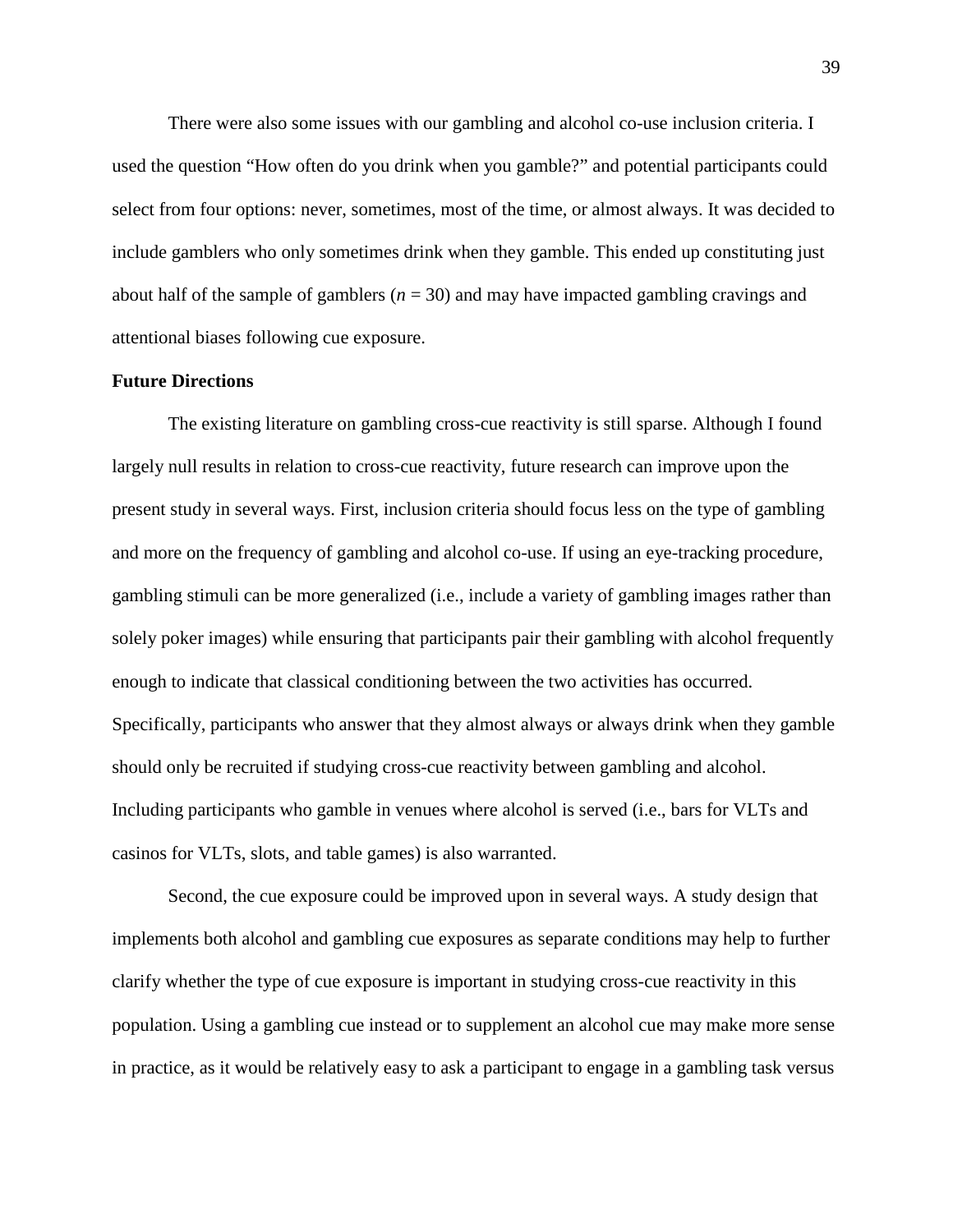the potential safety and health risks that come with asking a participant to consume alcohol in a laboratory setting. Additionally, in terms of better understand gambling cue reactivity, no other studies to date have used eye-tracking as a measure of gambling cue reactivity following exposure to a gambling cue. Further research using an eye-tracking paradigm would be beneficial in understanding the mechanisms of cue reactivity in gambling. Furthermore, studies that use an alcohol cue exposure protocol could improve upon *in vivo* presentation in a neutral room by implementing it in a bar lab or in conjunction with audio tapes to enhance the experience of the cues.

Finally, a variety of gamblers, such as gamblers who prefer VLTs, slot machines, and/or table games, such as blackjack and roulette, should be included in future designs of this nature. These types of gambling are almost ubiquitously found in venues that also serve alcohol (casinos and bars) and thus may be a more representative population of gamblers who drink when they gamble. There should also be an effort to recruit females (to investigate potential gender differences), gamblers who are older adults, and DGs (to compare to non-DGs), in order to more thoroughly investigate cross-cue reactivity in gamblers.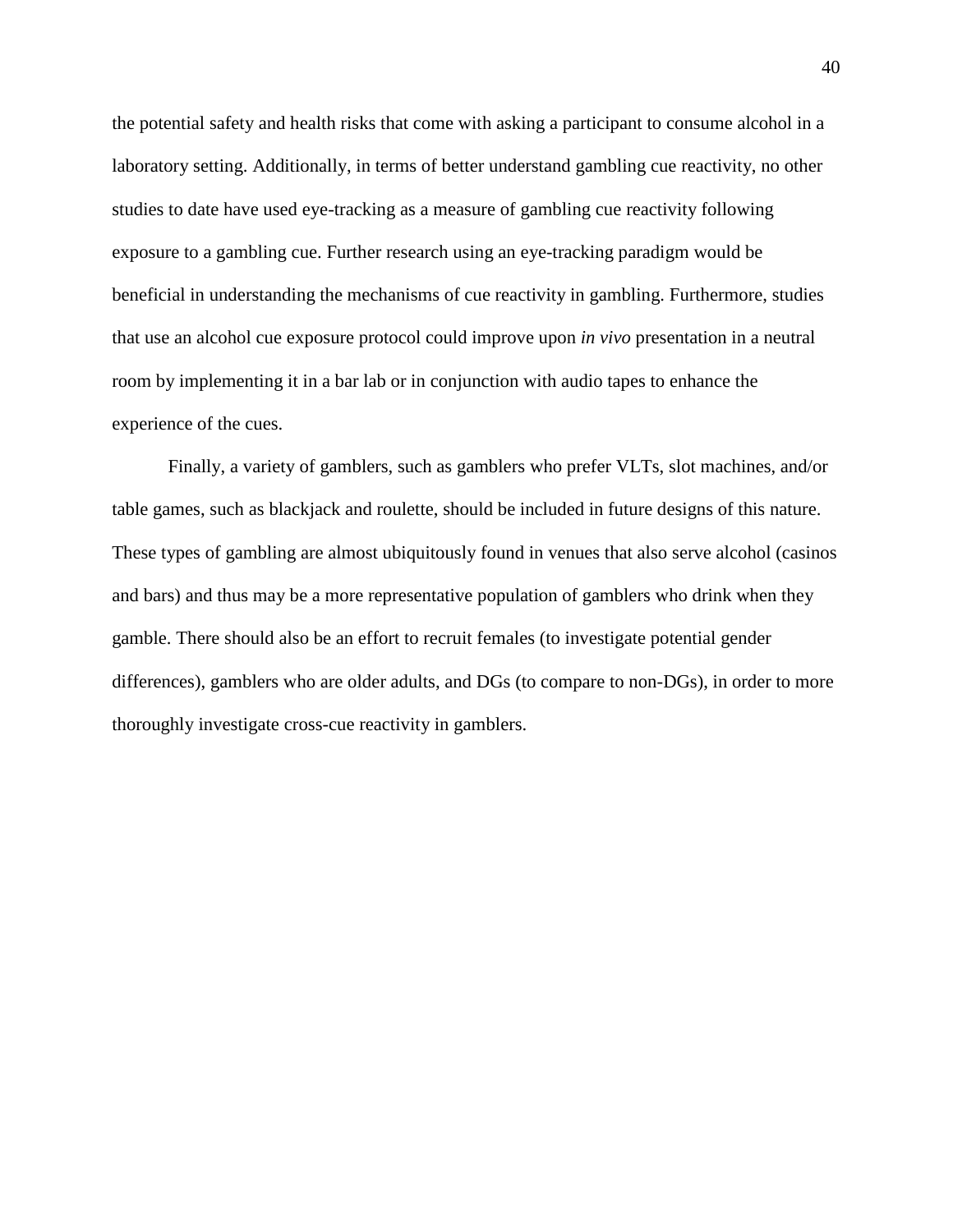- Abdollahnejad, R., Delfabbro, P., & Denson, L. (2014a). Psychiatric co-morbidity in problem and pathological gamblers: Investigating the confounding influence of alcohol use disorder. *Addictive Behaviors, 39*, 566-572. doi: 10.1016/j.addbeh.2013.11.004
- Abdollahnejad, R., Delfabbro, P., & Denson, L. (2014b). Understanding the relationship between pathological gambling and gambling-related cognition scores: The role of alcohol use disorder and delusion proneness. *International Gambling Studies, 14*(2), 183-195. doi: 10.1080/14459795.2014.886711
- Adlaf, E. M., Demers, A., & Gliksman, L. (2005). *Canadian campus survey 2004*. Toronto, Ontario, Canada: Centre for Addiction and Mental Health. Retrieved from http://www.ontla.on.ca/library/repository/mon/25005/309709.pdf on October 9, 2018
- American Psychiatric Association. (2013). *Diagnostic and statistical manual of mental disorders*  $(5<sup>th</sup>$  ed.). Washington, DC: Author.
- Barrett, S. P., Collins, P., & Stewart, S. H. (2015). The acute effects of tobacco smoking and alcohol consumption on video-lottery terminal gambling. *Pharmacology, Biochemistry, and Behavior, 130*, 34-39. doi: 10.1016/j.pbb.2014.12.015
- Bobo, J. K., & Husten, C. (2000). Sociocultural influences on smoking and drinking. *Alcohol Research & Health, 24*(4), 225-232.
- Bohn, M. J., Krahn, D. D., & Staehler, B. A. (1995). Development and initial validation of drinking urges in abstinent alcoholics. *Alcoholism: Clinical and Experimental Research, 19*(3), 600-606.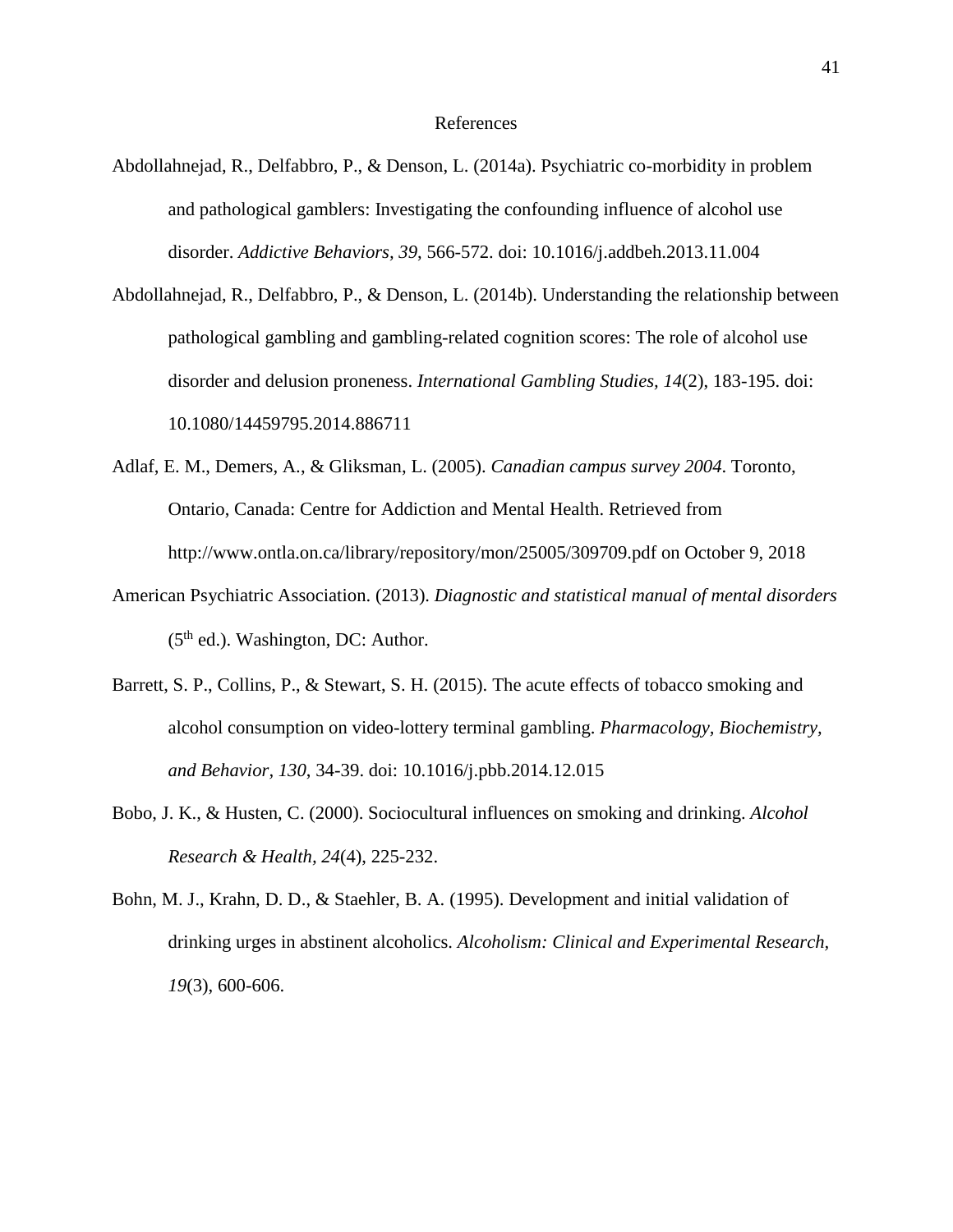- Bradley, B. P., Mogg, K., Millar, N., & White, J. (1995). Selective processing of negative information: Effects of clinical anxiety, concurrent depression, and awareness. *Journal of Abnormal Psychology, 104*(3), 532–536.
- Brewer, J. A., Potenza, M. N., & Desai, R. A. (2010). Differential associations between problem and pathological gambling and psychiatric disorders in individuals with and without alcohol abuse or dependence. *CNS Spectrums, 15*(1), 33-44. doi: 10.1017/S10928529 00000286
- Canadian Partnership for Problem Gambling (2015, August). *Canadian Gambling Digest 2013 2014*. Retrieved from https://www.responsiblegambling.org/docs/default-source/defaultdocument-library/cprg\_canadian-gambling-digest\_2013-14.pdf
- Carpenter, M. J., Saladin, M. E., LaRowe, S. D., McClure, E. A., Simonian, S., Upadhyaya, H. P. & Gray, K. M. (2014). Craving, cue reactivity, and stimulus control among early-stage young smokers: Effects of smoking intensity and gender. *Nicotine & Tobacco Research, 16(*2), 208-215. doi: 10.1093/ntr/ntt147
- Carter, B. L., & Tiffany, S. T. (1999). Meta-analysis of cue-reactivity in addiction research. *Addiction, 94*(3), 327-340.
- Challét-Bouju, G., Hardouin, J., Lagadec, M., Burlacu, S., Valleur, M., Magalon, D., … & Grall Bronnec, M. (2016). Profiles of problem and non-problem gamblers, depending on their preferred gambling activity. *Addiction Research & Theory, 24*(3), 209-222. doi: 10.3109/ 16066359.2015.1102895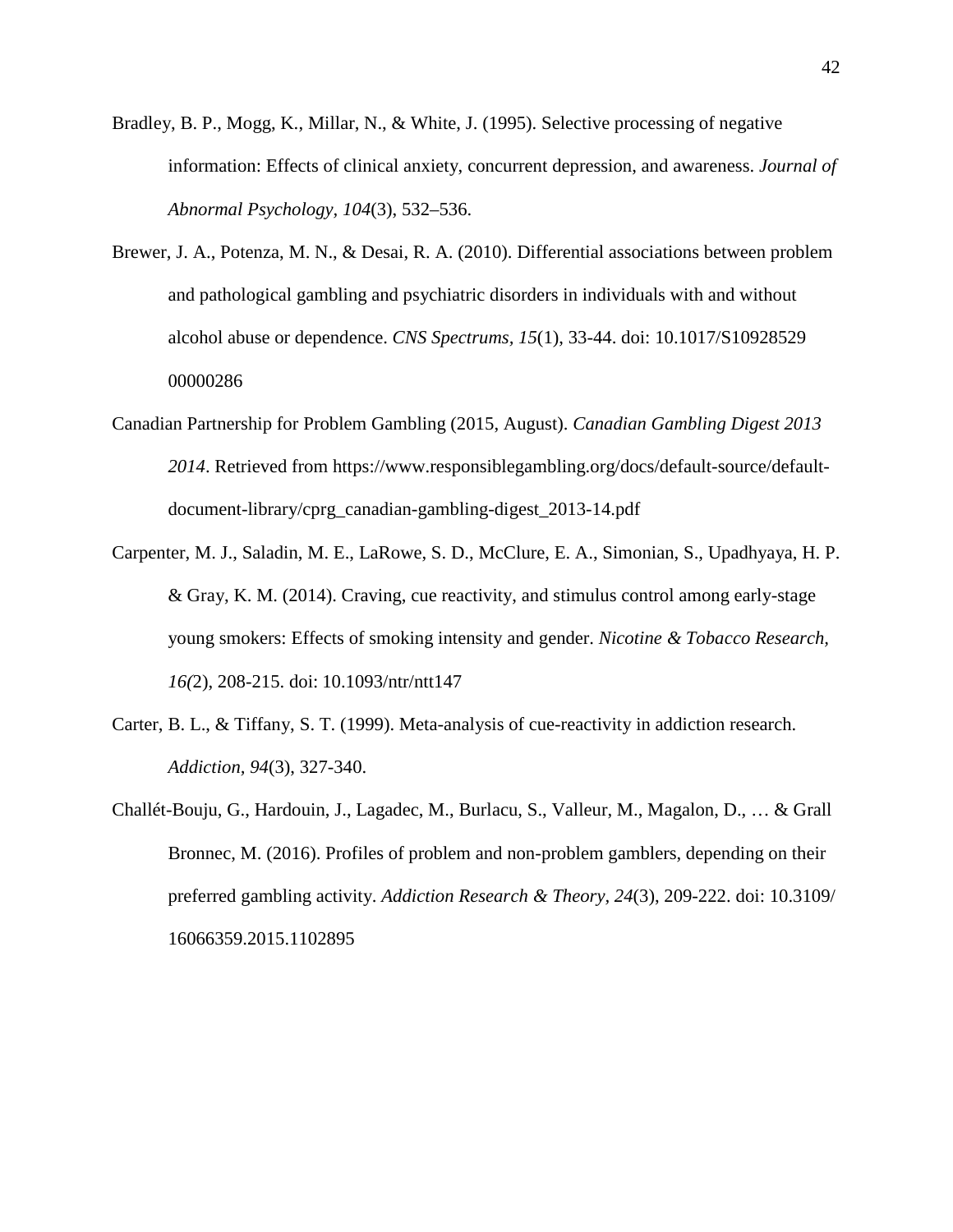- Christiansen, P., Mansfield, R., Duckworth, J., Field, M., & Jones, A. (2015). Internal reliability of the alcohol-related visual probe task is increased by utilizing personalized stimuli and eye-tracking. *Drug and Alcohol Dependence, 155*, 170-174. doi:10.1016/j.drugalcdep. 2015.07.672
- Ciccarelli, M., Nigro, G., Griffiths, M. D., Cosenza, M., & D'Olimpio, F. (2016). Attentional biases in problem and non-problem gamblers. *Journal of Affective Disorders, 198*, 135 141. doi: 10.1016/j.jad.2016.03.009
- Conklin, C. A., & Tiffany, S. T. (2002). Applying extinction research and theory to cue-exposure addiction treatments. *Addiction, 97*(2), 155-167.
- Cooney, J. L., Cooney, N. L., Pilkey, D. T., Kranzler, H. R., & Oncken, C. A. (2003). Effects of nicotine deprivation on urges to drink and smoke in alcoholic smokers. *Addiction, 98*(7), 913-921.
- Cooper, M. L., Russell, M., Skinner, J. B., & Windle, M. (1992). Development and validation of a three-dimensional measure of drinking motives. *Psychological Assessment, 4*(2), 123- 132. doi: 10.1037/1040-3590.4.2.123
- Corbin, W. R., & Cronce, J. M. (2017). Effects of alcohol, initial gambling outcomes, impulsivity, and gambling cognitions on gambling behavior using a video poker task. *Experimental and Clinical Psychopharmacology, 25*(3), 175-185. doi: 10.1037/pha 0000125
- Cox, W. M., Hogan, L. M., Kristian, M. R., & Race, J. H. (2002). Alcohol attentional bias as a predictor of alcohol abusers' treatment outcome. *Drug and Alcohol Dependence, 68*(3), 237-243.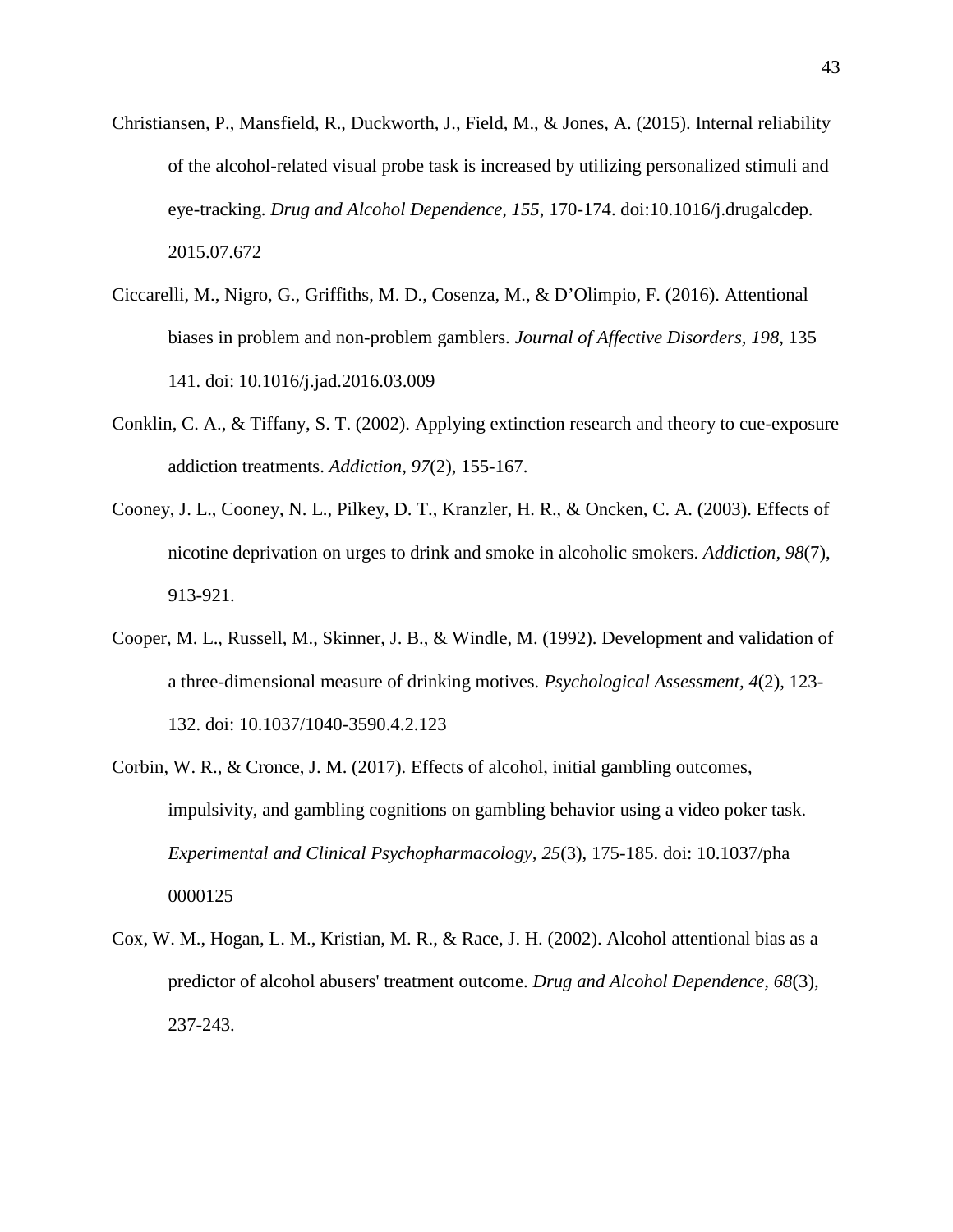- Cox, W. M., Pothos, E. M., & Hosier, S. G. (2007). Cognitive motivational predictors of excessive drinkers' success in changing. *Psychopharmacology, 192*(4): 499–510. doi: 10.1007/s00213-007-0736-9
- Cronce, J. M., & Corbin, W. A. (2010). Effects of alcohol and initial gambling outcomes on within-session gambling behavior. *Experimental Clinical Psychopharmacology, 18*(2), 145-157. doi:10.1037/a0019114.
- Currie, S. R., Hodgins, D. C., & Casey, D. M. (2013). Validity of Problem Gambling Severity Index interpretive categories. *Journal of Gambling Studies, 29*(2), 311-327. doi: 10.1007/ s10899-012-9300-6
- Diana, M. (2011). The dopamine hypothesis of drug addiction and its potential therapeutic value. *Frontiers in Psychiatry, 2*(64). doi: 10.3389/fpsyt.2011.00064
- Drummond, D. C. (2000). What does cue-reactivity have to offer clinical research? *Addiction, 95*(2), S129-S144.
- Drummond, D. C., & Phillips, T. S. (2002). Alcohol urges in alcohol-dependent drinkers: Further validation of the Alcohol Urge Questionnaire in an untreated community clinical population. *Addiction, 97*(11), 1465-1472. doi: 10.1046/j.1360-0443.2002.00252.x
- Drummond, S., Tiffany, S. T., Glautier, S. & Remington, B. (1995) Cue exposure in understanding and treating addictive behaviour. In D. C. Drummond, S. T. Tiffany, S. Glautier, & B. Remington (Eds.), *The Wiley series in clinical psychology. Addictive behaviour: Cue exposure theory and practice* (pp. 1-17). Oxford, England: John Wiley & Sons.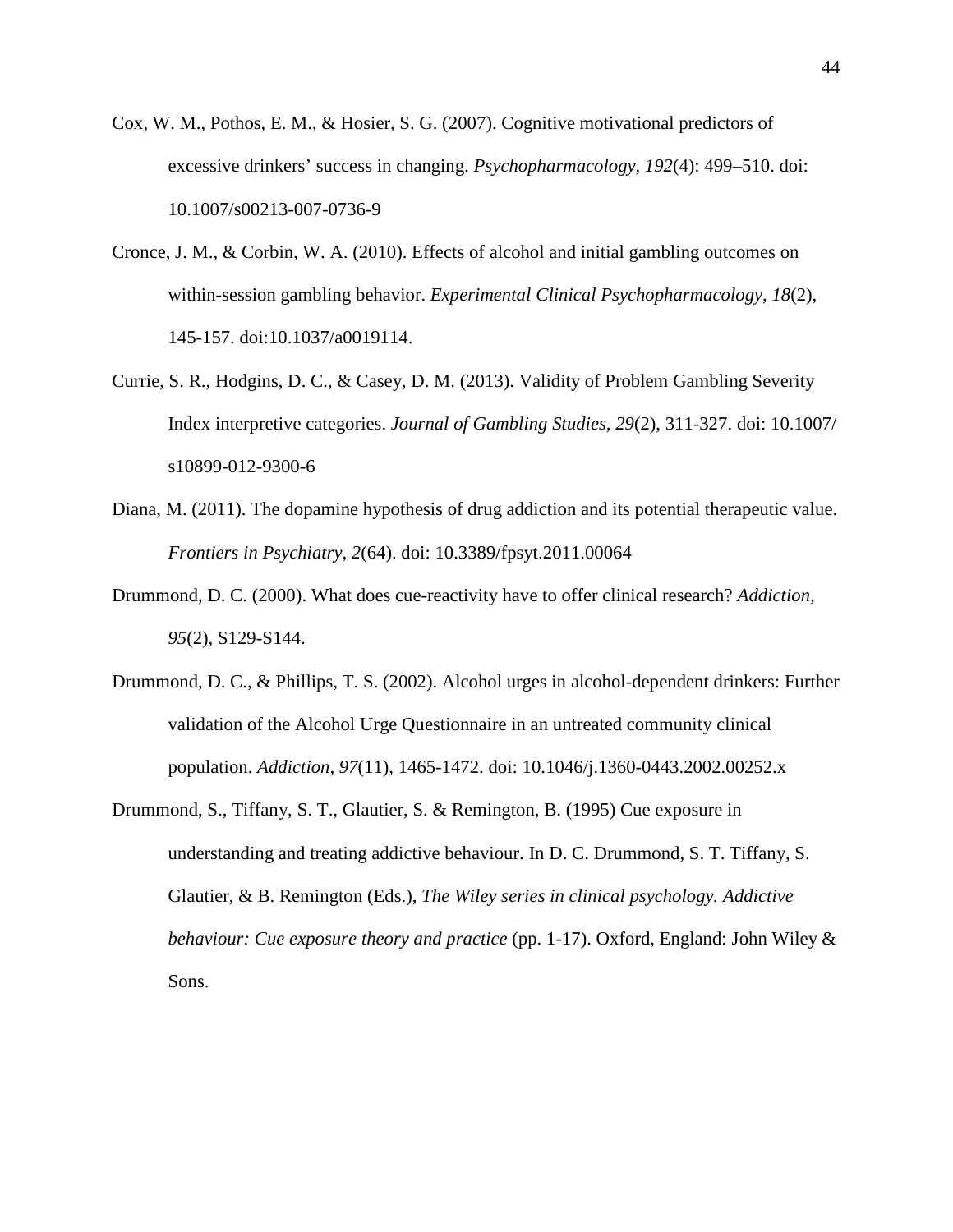- Echeburúa, E., González-Ortega, I., de Corral., & Polo-López, R. (2011). Clinical gender differences among adult pathological gamblers seeking treatment. *Journal of Gambling Studies, 27*(2), 215-227. doi: 10.1007/s10899-010-9205-1.
- Eckstein, M. K., Buerra-Carrillo, B., Singley, A. T., & Bunge, S. A. (2017). Beyond eye gaze: What else can eyetracking reveal about cognition and cognitive development? *Developmental Cognitive Neuroscience, 25*, 69-91. doi: 10.1016/j.dcn.2016.11.001
- Ellery, M., & Stewart, S. H. (2014). Alcohol affects video lottery terminal (VLT) gambling behaviors and cognitions differently. *Psychology of Addictive Behaviors, 28*(1), 206-216. doi: 10.1037/a0035235
- Ellery, M., & Stewart, S. H., & Loba, P. (2005). Alcohol's effects on Video Lottery Terminal (VLT) play among probably pathological and non-pathological gamblers. *Journal of Gambling Studies, 21(*3), 299-324. doi: 10.1007/s10899-005-3101-0
- Engels, R. C. M. E., Hermans, R., van Baaren, R. B., Hollenstein, T., & Bot, S. M. (2009). Alcohol portrayal on television affects actual drinking behaviour. *Alcohol and Alcoholism, 44*, 244–249. doi: 10.1093/alcalc/agp003
- Engwall, D., Hunter, R., & Steinberg, M. (2004). Gambling and other risk behaviors on university campuses. *Journal of American College Health, 52*(6), 245-255. doi: 10.3200/JACH.52.6.245-256
- Faunce, G. J. (2002). Eating disorders and attentional bias: A review. *Eating Disorders, 10*, 125- 139. doi: 10.1080/10640260290081696
- Ferris, J., & Wynne, H. J. (2001). *The Canadian Problem Gambling Index final report.* Ottawa, ON: Canadian Centre on Substance Abuse.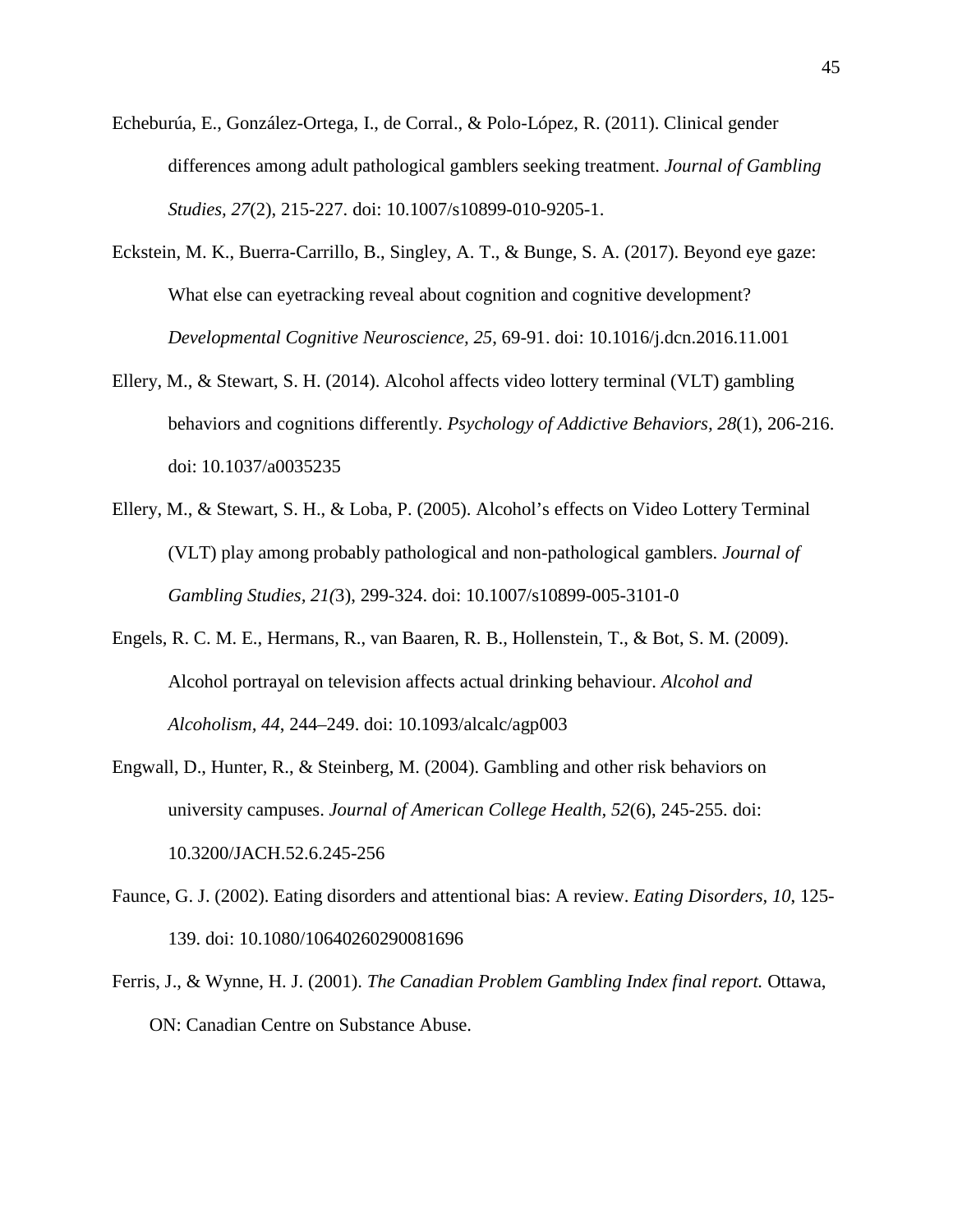- Field, M., & Cox, W. M. (2008). Attentional bias in addictive behaviors: A review of its development, causes, and consequences. *Drug and Alcohol Dependence*, *97*(1–2), 1–20. doi: 10.1016/j.drugalcdep.2008.03.030
- Field, M., Marhe, R., & Franken, I. H. A. (2014). The clinical relevance of attentional bias in substance use disorders. *CNS Spectrums, 19,* 225-230. doi: 10.1017/S1092852913000321
- Field, M., Mogg, K., Mann, B., Bennett, G. A., & Bradley, B. P. (2013). Attentional biases in abstinent alcoholics and their association with craving. *Psychology of Addictive Behaviors, 27*(1), 71-80. doi: 10.1037/a0029626
- Field, M., Munafò, M. R., & Franken, I. H. A. (2009). A meta-analytic investigation of the relationship between attentional bias and subjective craving in substance abuse. *Psychological Bulletin, 135*(4), 589-607. doi: 10.1037/a0015843
- Gainsbury S. M., Suhonen N., & Saastamoinen J. (2014). Chasing losses in online poker and casino games: Characteristics and game play of Internet gamblers at risk of disordered gambling. *Psychiatry Research, 217*(3), 220–225. doi: 10.1016/j.psychres.2014.03.033
- Gauggel, S., Heusinger, A., Forkmann, T., Boecker, M., Lindenmeyer, J., … Staedtgen, M. (2010). Effects of alcohol cue exposure on response inhibition in detoxified alcohol dependent patients. *Alcoholism: Clinical and Experimental Research, 34*(9). doi: 10.1111/j.1530-0277.2010.01243.x
- Giacopassi, D., Stitt, B. G., & Vandiver, M. (1998). An analysis of the relationship of alcohol to casino gambling among college students*. Journal of Gambling Studies, 14*(2), 135-149.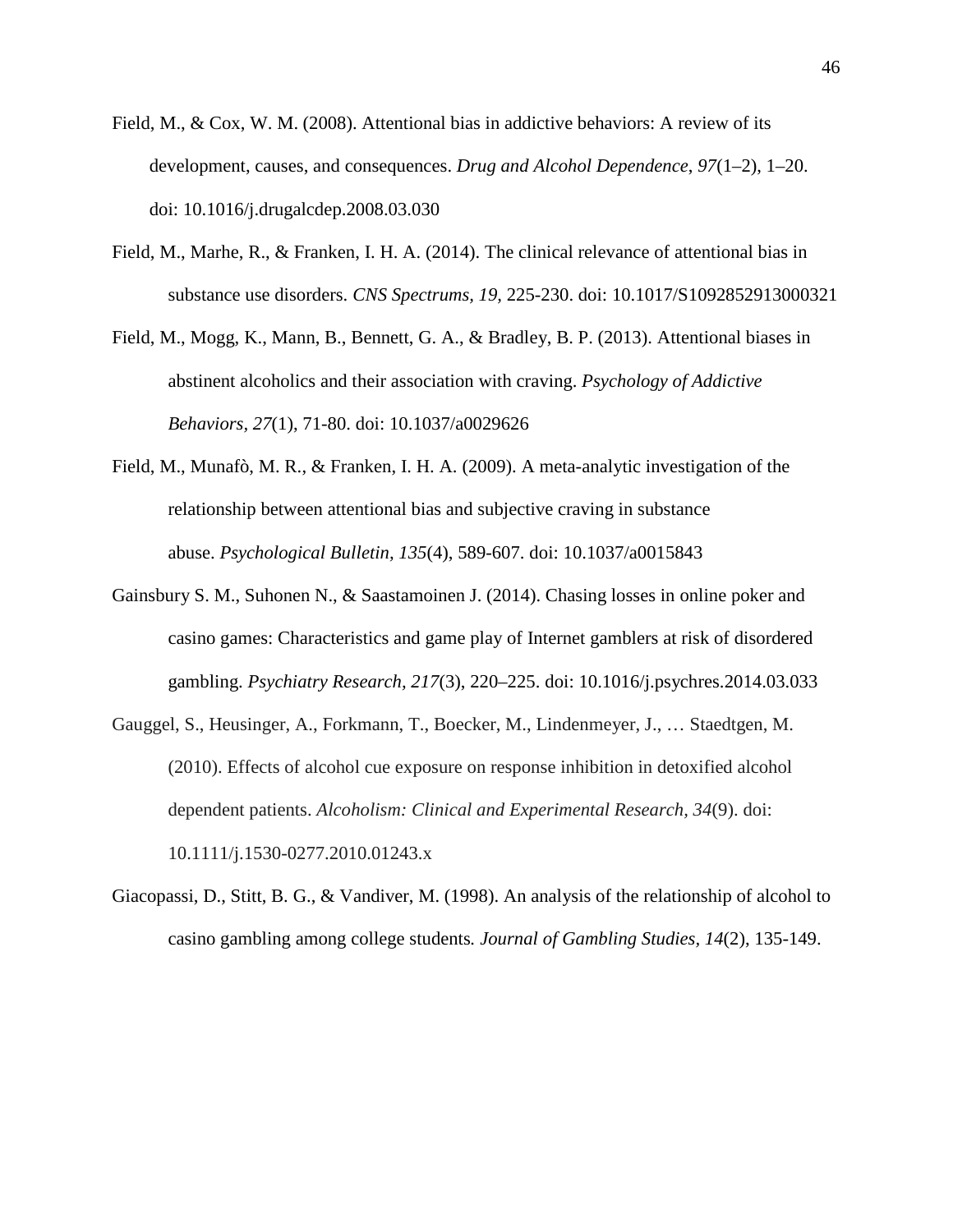- Griffiths, M., Wardle, H., Orford, J., Sproston, K., & Erens, B. (2010). Gambling, alcohol, consumption, cigarette smoking and health: Findings from the 2007 British Gambling Prevalence Survey. *Addiction Research and Theory, 18*(2), 208-223. doi: 10.3109/ 16066350902928569
- Gulliver, S. B., Rohsenow, D. J., Colby, S. M., Dey, A. N., Abrams, D. B., Niaura, R. S., & Monti, P. M. (1995). Interrelationship of smoking and alcohol dependence, use and urges to use. *Journal of Studies on Alcohol, 56*(2), 202-206.
- Hanel, P. H. P., & Vione, K. C. (2016). Do student samples provide an accurate estimate of the general public? *PLoS ONE, 11*(12), e0168354. doi: 10.1371/journal.pone.0168354
- Hayter, A. J. (1986). The maximum familywise error rate of Fisher's least significance difference test. *Journal of the American Statistical Association, 81*(396), 1000-1004.
- Hodgins, D. C., Peden, N., & Cassidy, E. (2005). The association between comorbidity and outcome in pathological gambling: A prospective follow-up of recent quitters. *Journal of Gambling Studies, 21*(3), 255-271. doi: 10.1007/s10899-005-3099-3
- Hønsi, A., Mentzoni, R. A., Molde, H., Pallesen, S. (2013). Attentional bias in problem gambling: A systematic review. *Journal of Gambling Studies, 29*, 359-375. doi: 10.1007/s10899-012-9315-z
- Jones, A., Rose, A. K., Cole, J., & Field, M. (2013). Effects of alcohol cues on craving and ad libitum alcohol consumption in social drinkers: The role of disinhibition. *Journal of Experimental Psychopathology, 4*(3), 239-249. doi: 10.5127/jep.031912
- Kambouropoulos, N., & Staiger, P.K. (2001). The influence of sensitivity to reward on reactivity to alcohol-related cues. *Addiction, 96*, 1175–1185. doi: 10.1080/0965214012 0060761.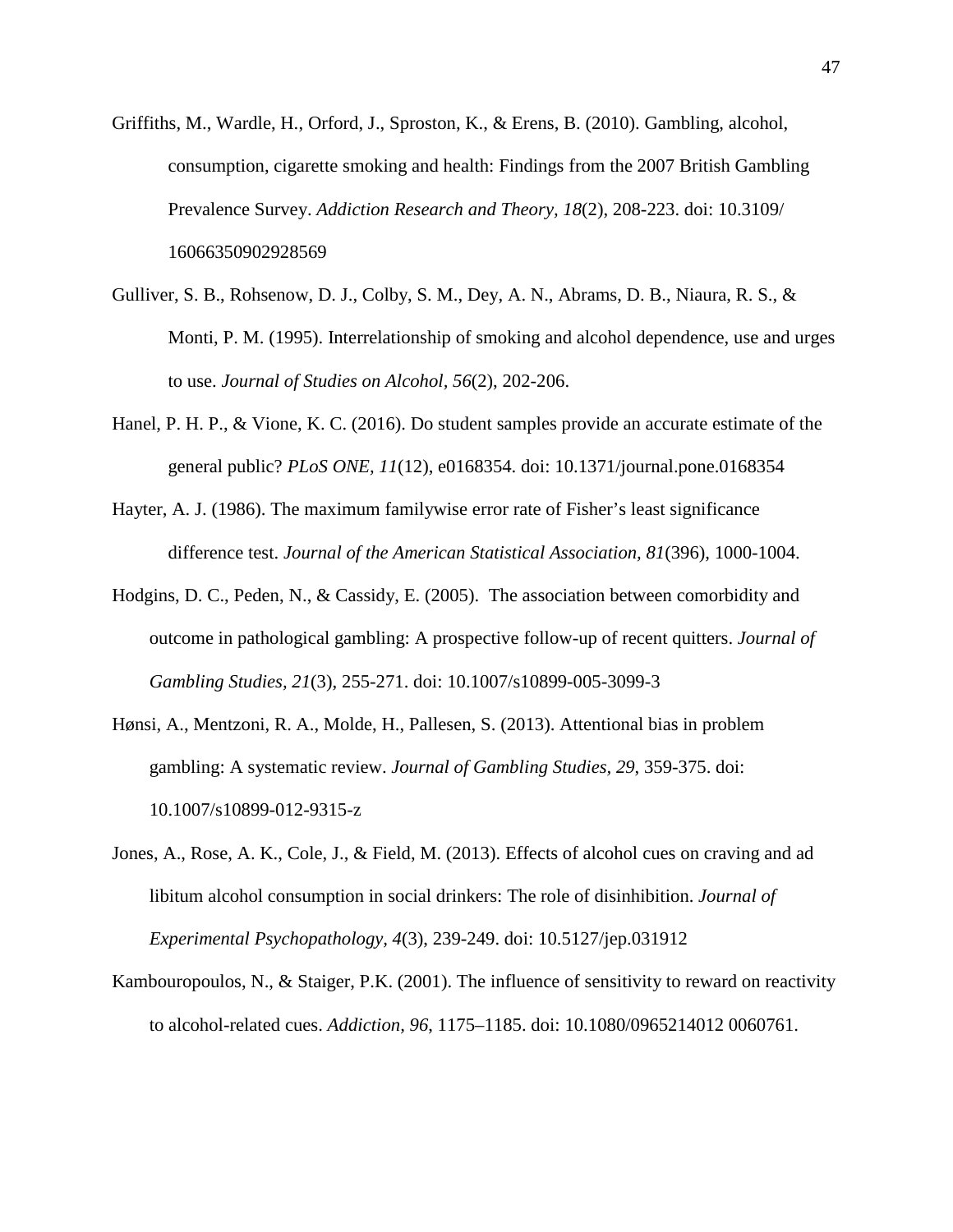- Kim, H. S., Salmon, M., Wohl, M. J. A., & Young, M. (2016). A dangerous cocktail: Alcohol consumption increases suicidal ideations among problem gamblers in the general population. *Addictive Behaviors, 55,* 50-55. doi: 10.1016/j.addbeh.2015.12.017
- Koordeman, R., Anschutz, D.J., van Baaren, R.B., & Engels, R.C.M.E. (2011). Effects of alcohol portrayals in movies on actual alcohol consumption: An observational experimental study. *Addiction, 106*, 547–554. doi: 10.1111/j.1360-0443.2010.03224.x.
- Kyngdon, A., & Dickerson, M. (1999). An experimental study of the effect of prior alcohol consumption of a simulated gambling activity. *Addiction, 94*(5), 697-707. doi: 10.1046/ j.1360-0443.1999.9456977.x
- Lane, S. D., Cherek, D. R., Pietras, C. J., & Tcheremissine, O. V. (2004). Alcohol effects on human risk taking. *Psychopharmacology, 172*(1), 68-77. doi: 10.1007/s00213-003-1628-2
- LaPlante, D. A., Nelson, S. E., LaBrie, R. A., Shaffer, H. J. (2006). Men & women playing games: Gender and the gambling preferences of Iowa gambling treatment program participants*. Journal of Gambling Studies, 22*(1), 65-80. doi: 10.1007/s10899-005-9003-3
- Ledgerwood, D. M., Alessi, S. M., Phoenix, N., & Petry, N. M., (2009). Behavioral assessment of impulsivity in pathological gamblers with and without substance use disorder histories versus healthy controls*. Drug and Alcohol Dependence, 105*, 89-96. doi:10.1016/j.drugalc dep.2009.06.011
- Levin, J. R., Serlin, R. C., & Seaman, M. A. (1994). A controlled, powerful multiple-comparison strategy for several situations. *Psychological Bulletin, 115*(1), 153-159.
- Lipinski, (2010). *Effects of gambling on alcohol cravings and mood* (doctoral dissertation). Retrieved from ProQuest Dissertations & Theses database. (Order No. 3370273).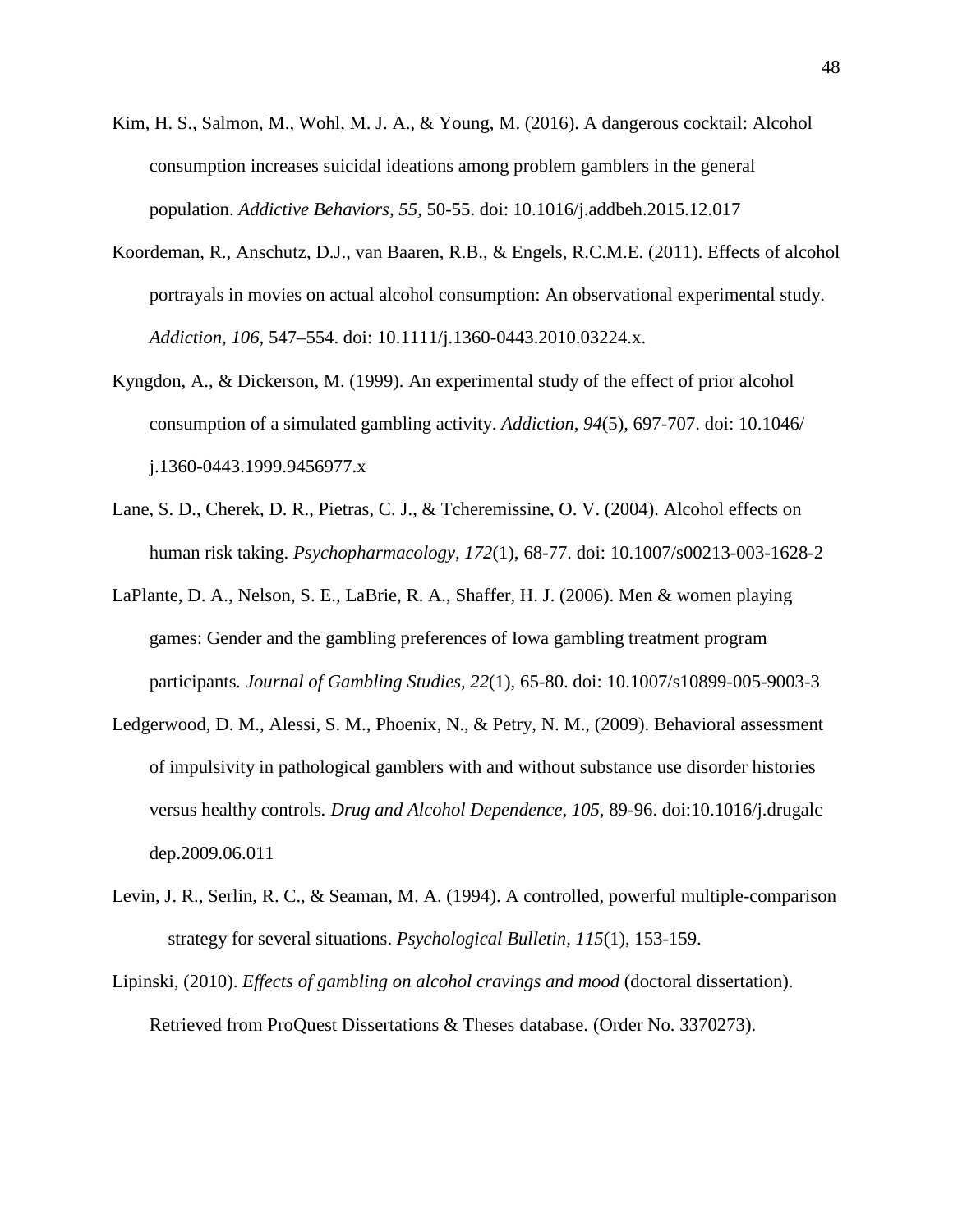- Lister, J. L., Milosevic, A., & Ledgerwood, D. M. (2015). Personality traits of problem gamblers with and without alcohol dependence. *Addictive Behaviors, 47*, 45-54. doi: 10.1016/ j.addbeh.2015.02.021
- Lorains, F. K., Cowlishaw, S., & Thomas, S. A. (2011). Prevalence of comorbid disorders in problem and pathological gambling: A systematic review and meta-analysis of population surveys. *Addiction, 106*(3), 490-498. doi: 10.1111/j.1360-0443.2010.03300.x.
- Luna, B., Velanova, K., & Geier, C.F. (2008). Development of eye-movement control. *Brain and Cognition, 68*(3), 293–308. doi: 10.1016/j.bandc.2008.08.019
- Lynam, D. R., Smith, G. T., Whiteside, S. P., & Cyders, M. (2006). The UPPS-P: Assessing five personality pathways to impulsive behavior (Technical Report). West Lafayette.
- Mackillop, J. (2006). Factor structure of the Alcohol Urge Questionnaire under neutral conditions and during a cue-elicited urge state. *Alcoholism: Clinical and Experimental Research, 30*(8), 1315-1321. doi: 10.1111/j.1530-0277.2006.00159.x
- MacKillop, J., & Lisman, S. A. Examining the effect of perceived availability on craving for alcohol: A quasi-experimental approach. *Addiction Research & Theory, 15*(3), 231-245. doi: 10.1080/16066350701407104
- Martens, M. P., Rocha, T. L., Cimini, M. D., Diaz-Myers, A., Rivero, E. M., & Wulfert, E. (2009). The co-occurrence of alcohol use and gambling activities in first-year college students. *Journal of American College Health, 57*(6), 597-602. doi: 10.3200 JACH.57. 6.597-602
- Maxwell, S. E., & Delaney, H. D. (Eds.). (2004). *Designing experiments and analyzing data: A model comparison perspective*. New York, NY: Psychology Press.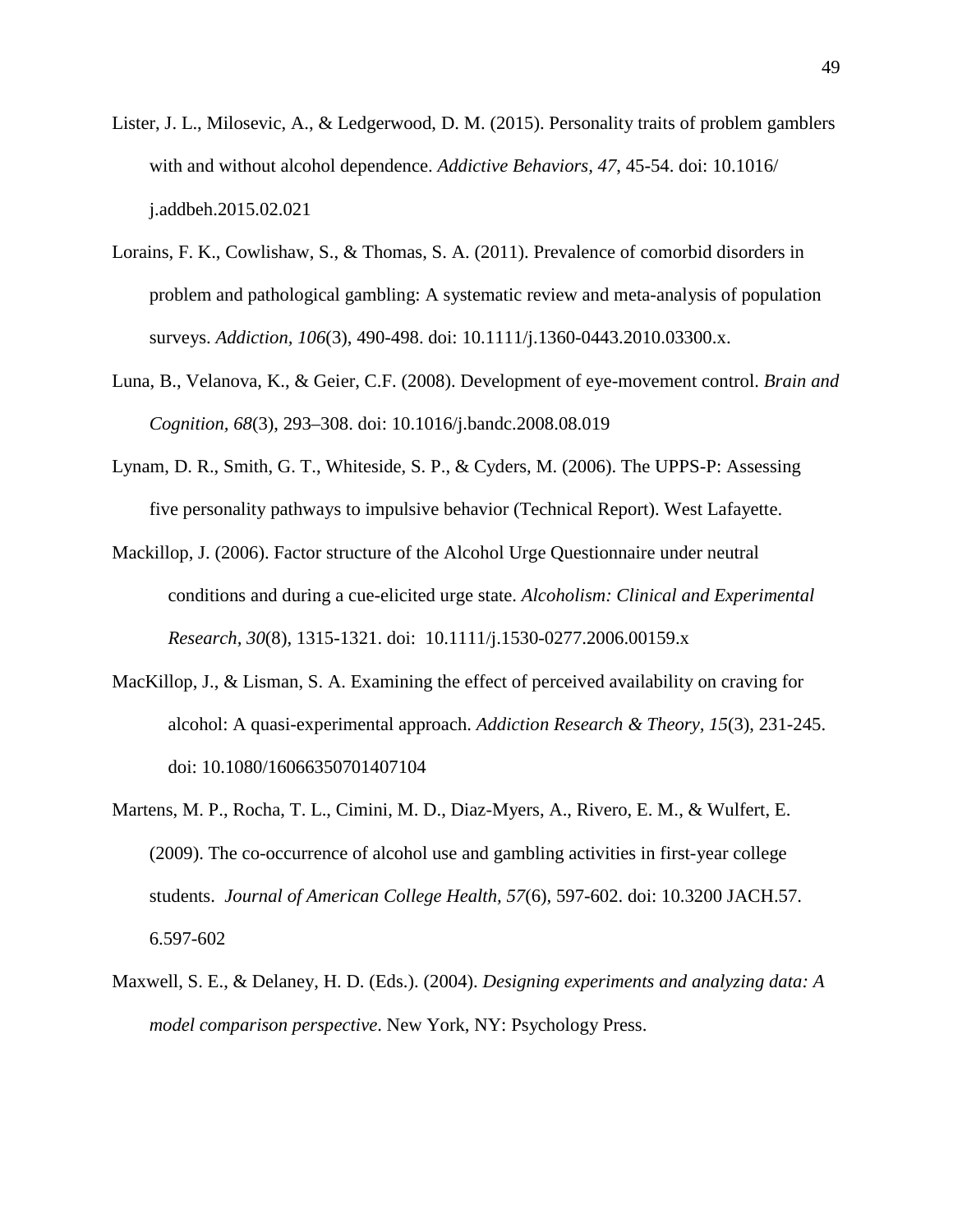- McGrath, D. S., Meitner, A., & Sears, C. R. (2018). The specificity of attentional biases by type of gambling: An eye-tracking study. PLoS ONE, 13(1), 1-16. doi: 10.1371/journal.pone. 0190614
- Monti, P. M., Binkoff, J. A., Abrams, D. B., Zwick, W. R., Nirenberg, T. D. & Liepman, M. R. (1987). Reactivity of alcoholics and nonalcoholics to drinking cues. *Journal of Abnormal Psychology, 96*(2), 122-126.
- Monti, P. M., Rohsenow, D. J., Rubonis, A. V., Niaura, R. S., Sirota, A. D. Colby, S. M., & Abrams, D. B. (1993). Alcohol cue reactivity: Effects of detoxification and extended exposure. *Journal of Studies on Alcohol, 54*(2), 235-245.
- Muraven, M., & Shmueli, D. (2006). The self-control costs of fighting the temptation to drink. *Psychology of Addictive Behaviors, 20*, 154–160. doi: 10.1037/0893-164X. 20.2.154.
- National Institute on Alcohol Abuse and Alcoholism. (n.d.) Recommended alcohol questions. Retrieved from [https://www.niaaa.nih.gov/research/guidelines-and-](https://www.niaaa.nih.gov/research/guidelines-and-resources/recommended-alcohol-questions)

[resources/recommended-alcohol-questions](https://www.niaaa.nih.gov/research/guidelines-and-resources/recommended-alcohol-questions) on June 25, 2019.

- Ontario Lottery and Gaming Corporation. (2018, November) *Annual report 2017-2018*. Retrieved from https://about.olg.ca/wp-content/uploads/2018/11/OLGAnnualReport-2017-18-en.pdf
- Petry, N. M. (2002). A comparison of treatment-seeking pathological gamblers based on preferred gambling activity. *Addiction, 98*, 645-655.
- Petry, N. M., & Kiluk, B. D. (2002). Suicidal ideation and suicide attempts in treatment-seeking pathological gamblers. *The Journal of Nervous and Mental Disease, 190*(7), 462-469. doi: 10.1097/01.NMD.0000022447.27689.96.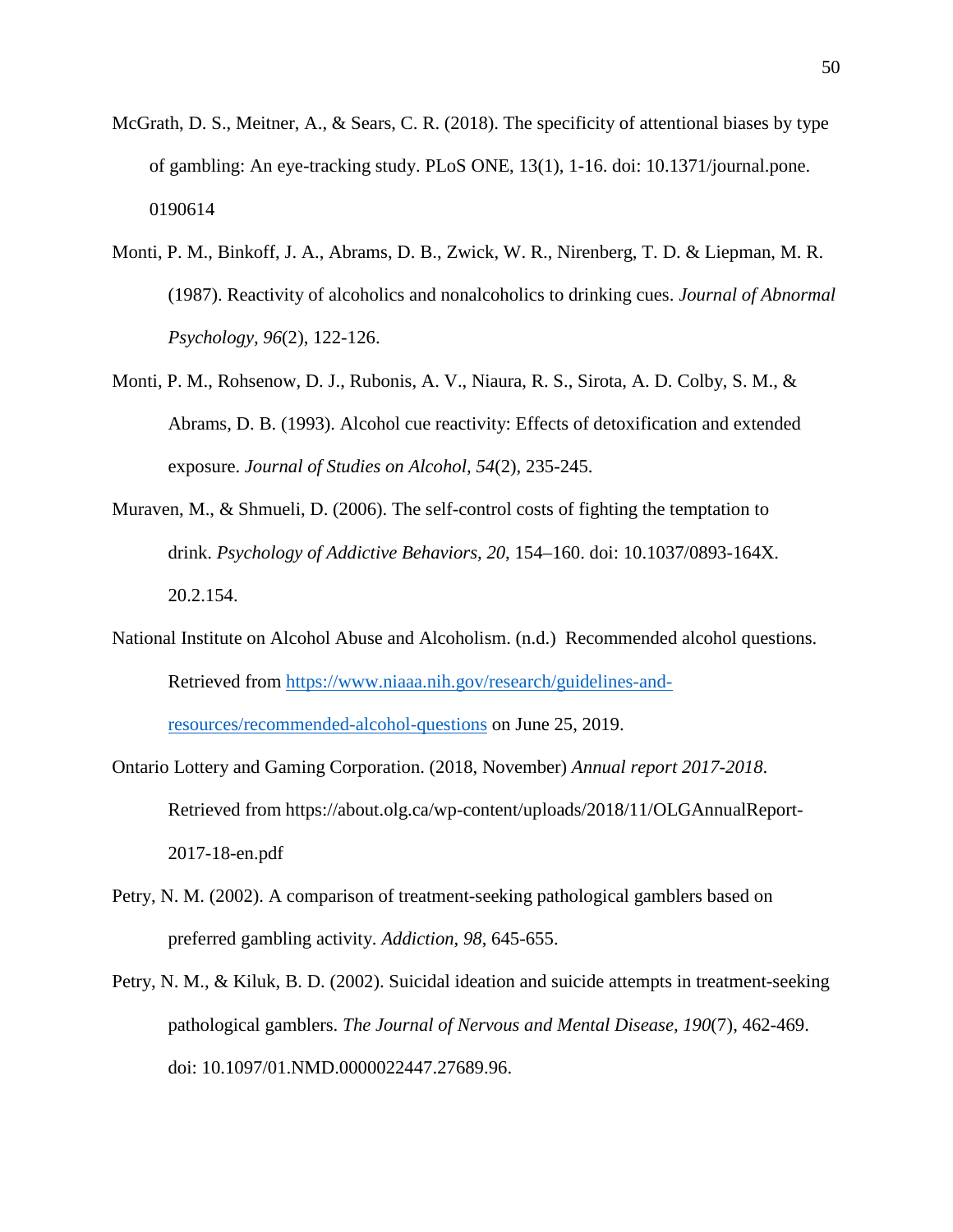- Phillips, J. G., & Ogeil, R. P. (2007). Alcohol consumption and computer blackjack. *Journal of General Psychology*, *134*(3), 333–353. doi: 10.3200/GENP.134.3.333-354
- Potenza, M. N., Steinberg, M. A., & Wu, R. (2005). Characteristics of gambling helpline callers with self-reported gambling and alcohol use problems. *Journal of Gambling Studies, 21*(3), 233-254. doi: 10.1007/s10899-005-3098-4
- Powers, L. (2019, April 11). Booze at 9 a.m., online gambling and more combat sports feature heavily in PC budget. *CBC News*. Retrieved from https://www.cbc.ca/news/canada/ toronto/ontario-budget-2019-booze-gambling-combat-sports-1.5092742
- Reinert, D. F., & Allen, J. P. (2007). The Alcohol Use Disorders Identification Test: An update of research findings. *Alcoholism: Clinical & Experimental Research, 31*(2), 185-199. doi: 10.1111/j.1530-0277.2006.00295.x
- Robinson, T. E., Berridge, K. C. (1993). The neural basis of drug craving: an incentivesensitization theory of addiction. *Brain Research Review, 18*, 247–291.
- Rohsenow, D. J., Monti, P. M., Colby, S. M., Gulliver, S. B., Sirota, A. D., Niaura, R. S., & Abrams, D. B. (1997). Effects of alcohol cues on smoking urges and topography among alcoholic men. *Alcoholism: Clinical and Experimental Research, 21*(1), 101-107.
- Rose, A. K., Field, M., Franken, I. H. A., & Munafò, M. (2013). Cue reactivity. In P. M. Miller (Ed.), *Principles of Addiction: Comprehensive Addictive Behaviors and Disorders* (pp. 413-423). San Diego, CA: Academic Press. doi: 10.1016/B978-0-12-398336-7.00043-7
- Rush, B. R., Bassani, D. G., Urbanoski, K. A., & Castel, S. (2008). Influence of co-occurring mental and substance use disorders on the prevalence of problem gambling in Canada. *Addiction, 103*(11), 1847-1856. doi: 10.1111/j.1360-0443.2008.02338.x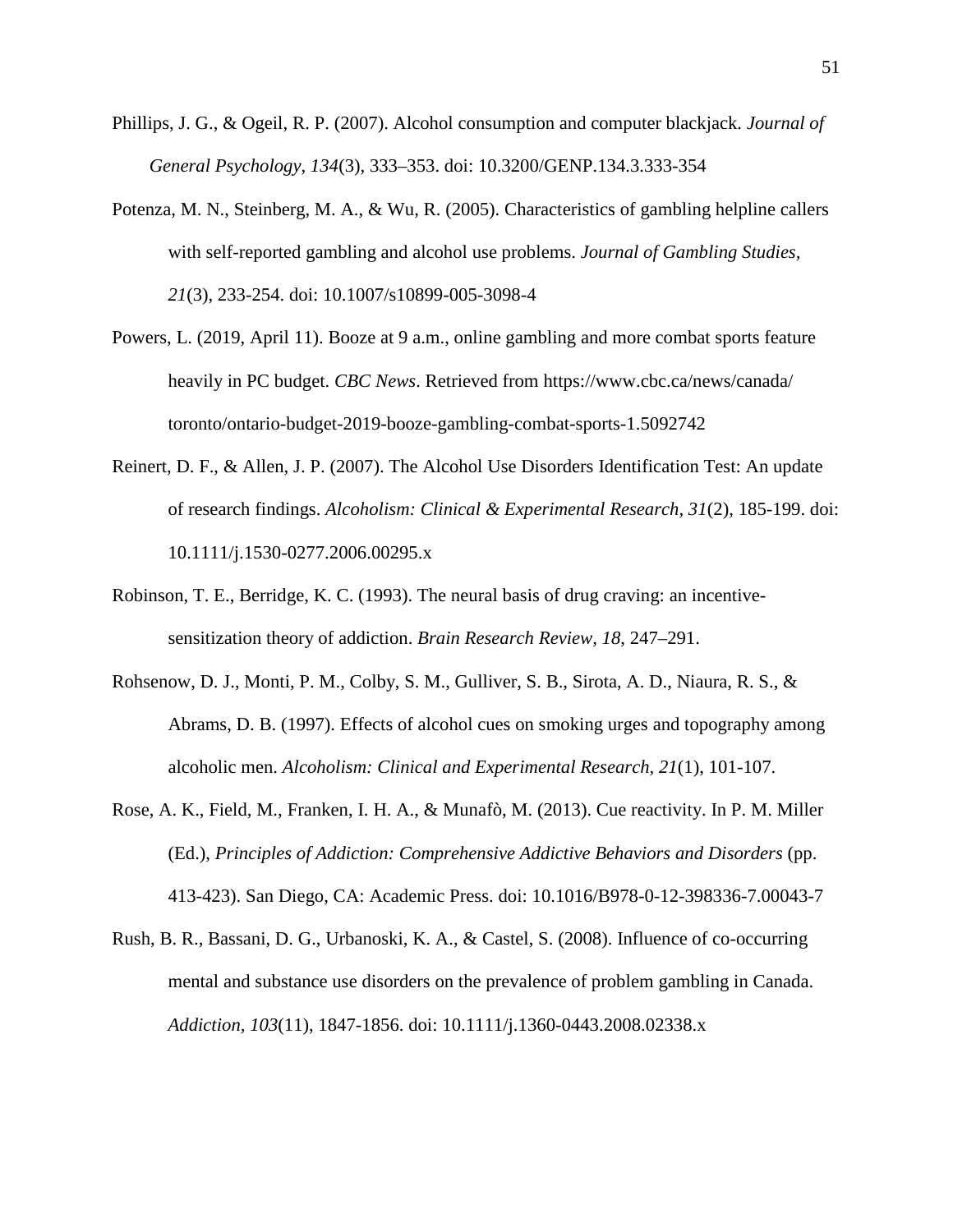- Sagoe, D., Mentzoni, R. A., Leino, T., Molde, H., Haga, S., Fredericson, M., … Pallesen, S. (2017). The effects of alcohol expectancy and intake on slot machine gambling behavior. *Journal of Behavioral Addictions, 6*(2), 203-211. doi: 10.1556/2006.6.2017.031
- Skinner, I. W., Hübscher, M., Moseley, G. L., Lee, H., Wand, B. M., Traeger, A. C., … McAuley, J. H. (2018). The reliability of eyetracking to assess attentional bias to threatening words in healthy individuals. *Behavior Research Methods, 50*(5), 1778-1792. doi: 10.3758/s13428-017-0946-y
- Slutske, W. S., Ellingson, J. M., Richmond-Rakerd, L. S., Zhu, G., & Martin, N. G. (2013). Shared genetic vulnerability for disordered gambling and alcohol use disorder in men and women: Evidence from a national community-based Australian Twin Study. *Twin Research and Human Genetics, 16*(2), 525-534. doi: 10.1017/thg.2013.11.
- Starcke, K., Antons, S., Trotzke, P., & Brand, M. Cue-reactivity in behavioral addictions: A meta-analysis and methodological considerations. *Journal of Behavioral Addictions, 7*(2), 227-238. doi: 10.1556/2006.7.2018.39
- Stewart, S. H., & Kushner, M. G. (2002). Introduction to the special issue on 'relations between gambling and alcohol use'. *Journal of Gambling Studies, 21*(3), 223-231. doi: 10.1007/ s10899-005-3097-5
- Stewart, S. H., McWilliams, L. A., Blackburn, J. R., & Klein, R. M. (2002). A laboratory-based investigation of relations among video lottery terminal (VLT) play, negative mood, and alcohol consumption in regular VLT players. *Addictive Behaviors, 27*(5), 819-835. doi: 10.1016/S0306-4603(01)00213-1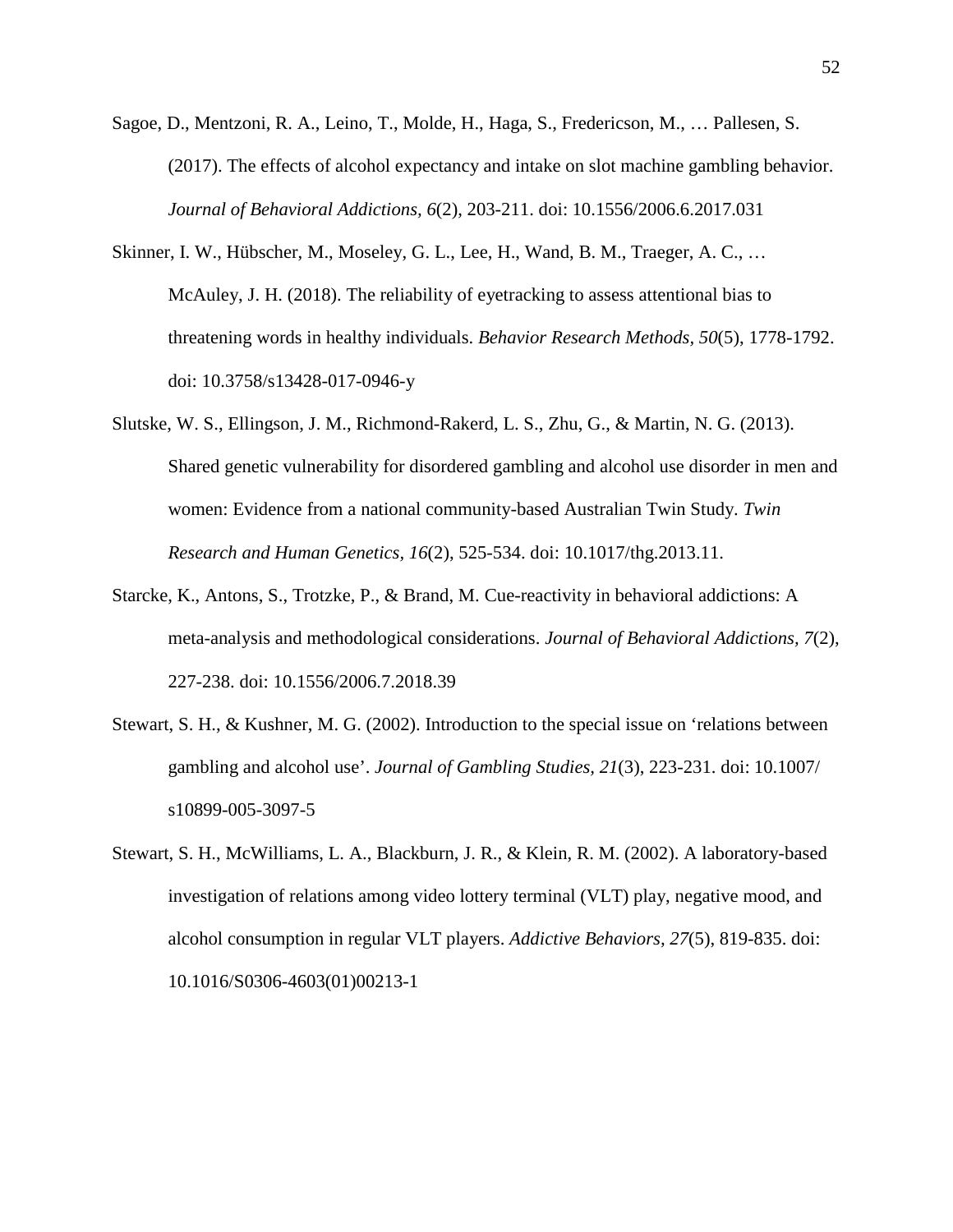- Tackett, J. L., Krieger, H., Neighbors, C., Rinker, D., Rodriguez, L., Edward, G. (2017). Comorbidity of alcohol and gambling problems in emerging adults: A bifactor model conceptualization. *Journal of Gambling Studies, 33*, 131-147. doi: 10.1007/s10899-016- 9618-6
- The Canadian Press. (2019, May 4). Ontario stops funding problem gambling research agency, orders closure. *CBC News*. Retrieved from https://www.cbc.ca/news/canada/toronto/ gambling-research-exchange-ontario-cut-1.5123316
- Tobias-Webb, J., Griggs, R. L., Kaufman, N., & Clark, L. (2018). Role reversal: The influence of slot machine gambling on subsequent alcohol consumption. *Journal of Gambling Studies*. doi: 10.1007/s10899-018-9787-6
- Veilleux, J. C., & Skinner, K. D. (2015). Smoking, food, and alcohol cues on subsequent behavior: A qualitative systematic review. *Clinical Psychology Review, 35*, 13-27. doi: 10.1016/j.cpr.2015.01.001
- Wagner, G., Sevincer, A. T., Keim, R., Fähnrich, M., & Oettingen, G. (2018). Alcohol intake can reduce gambling behavior. *Psychology of Addictive Behaviors, 32*(7), 832-845. doi: 10.1037/adb0000396
- Walker, G. J., Hinch, T. D., & Weighill, A. J. (2005). Inter- and intra-gender similarities and differences in motivations for casino gambling. *Leisure Sciences, 27*(2), 111-130. doi: 10.1080/01490400590912042
- Waters, A.J., Shiffman, S., Bradley, B.P., & Mogg, K. (2003). Attentional shifts to smoking cues in smokers. *Addiction, 98*(10), 1409–1417.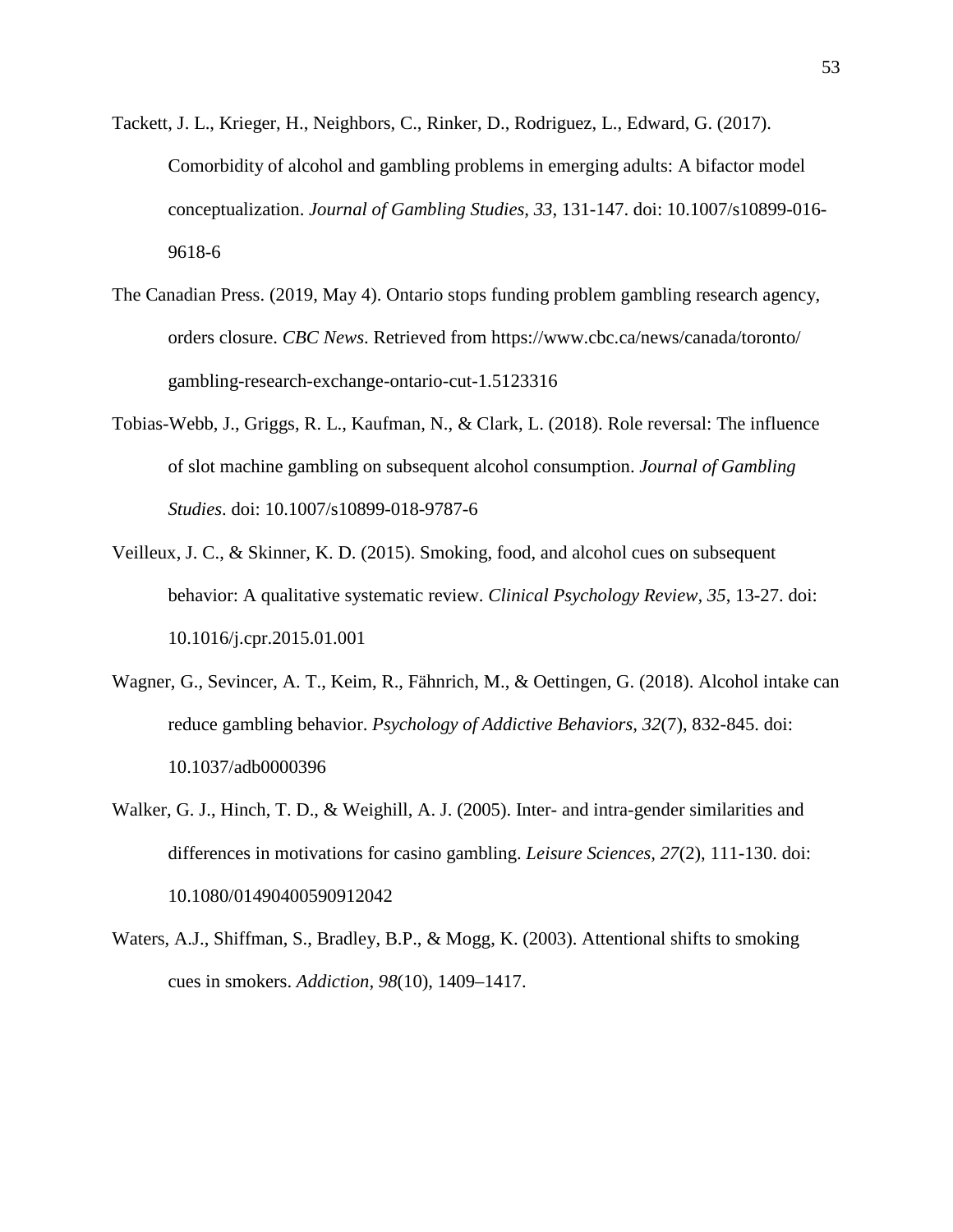- Witteman, J., Post, H., Tarvainen, M., de Bruijn, A., Perna Ede, S., Ramaekers, J. G., & Wiers, R. W. (2015). Cue reactivity and its relation to craving and relapse in alcohol dependence: A combined laboratory and field study. *Psychopharmacology, 232*(20), 3685-3696. doi: 10.1007/s00213-015-4027-6
- Wulfert, E., Harris, K., & Broussard, J. (2016). The role of cross-cue reactivity in coexisting smoking and gambling habits. *Journal of Gambling Issues, 32*, 28-43. doi: 10.4309/ jgi.2016.32.3
- Young, M. M., & Wohl, M. J. A. (2009). The gambling craving scale: Psychometric validation and behavioral outcomes. *Psychology of Addictive Behaviors, 23*(3), 512-522. doi: 10.1037/a0015043
- Zois, E., Kortlang, N., Vollstädt-Klein, S., Lemenager, T., Beutel, M., Mann, K., & Fauth-Bühler, M. (2014). Decision-making deficits in patients diagnosed with disordered gambling using the Cambridge gambling task: The effects of substance use disorder comorbidity. *Brain and Behaviour, 4*(4), 484-494. doi: 10.1002/brb3.231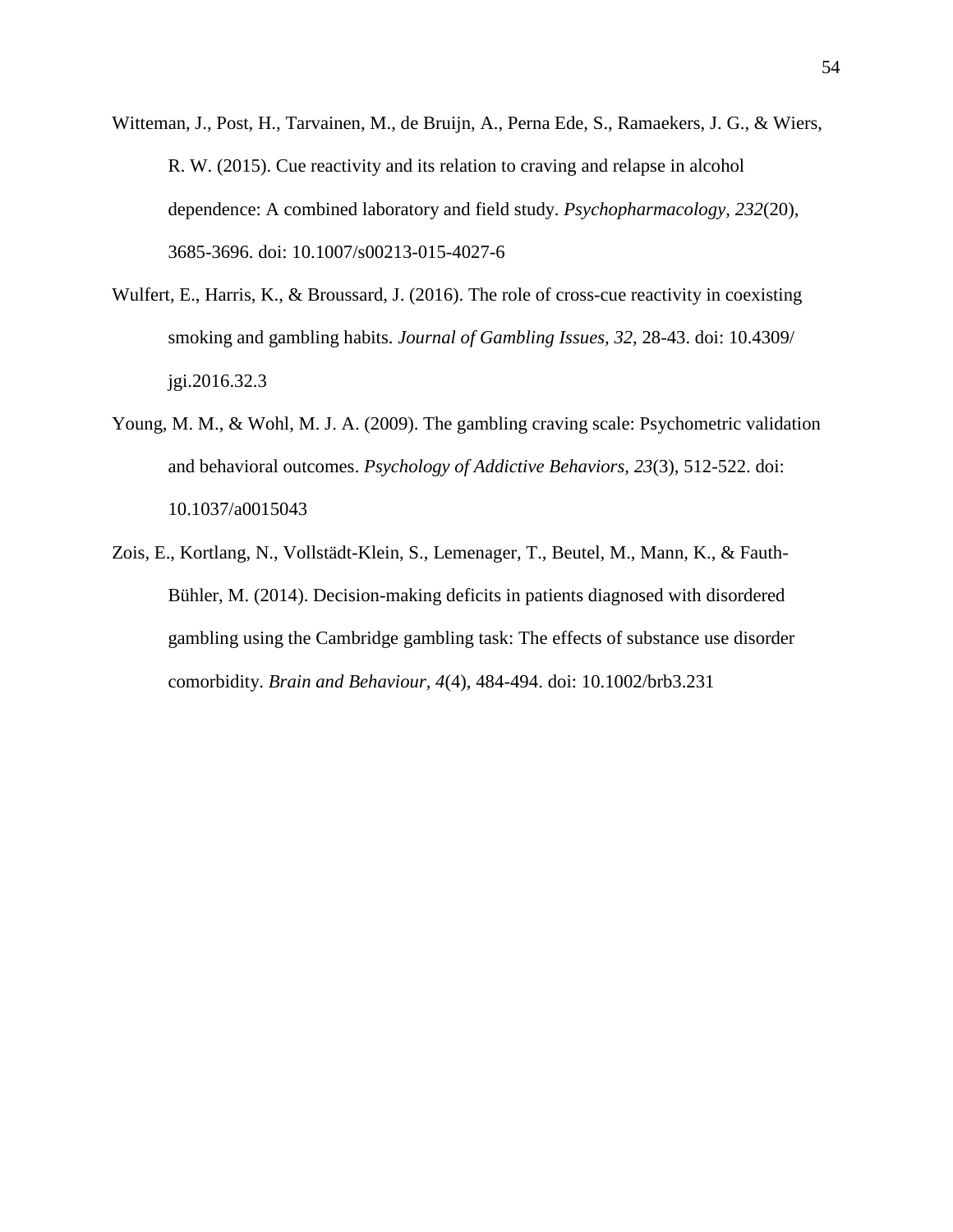# Table 1

| Definitions and Examples of the Eye-Tracking Variables Used for the Present Study |  |  |  |  |
|-----------------------------------------------------------------------------------|--|--|--|--|
|                                                                                   |  |  |  |  |

| Variable<br>Name <sup>*</sup>  | Definition                                                                                                                                 | Domain of<br>attentional bias<br>assessed <sup>#</sup> | Detailed explanation of<br>attentional bias domain                                                                                                                                                                                      | Example                                                                                                                     | Interpretation                                                                                                                                                                   |
|--------------------------------|--------------------------------------------------------------------------------------------------------------------------------------------|--------------------------------------------------------|-----------------------------------------------------------------------------------------------------------------------------------------------------------------------------------------------------------------------------------------|-----------------------------------------------------------------------------------------------------------------------------|----------------------------------------------------------------------------------------------------------------------------------------------------------------------------------|
| Dwell<br>time<br>percent       | The ratio of the total<br>dwell time for the<br>target image within a<br>trial pairing by the<br>total dwell time for<br>the trial pairing | Overall attention<br>to target image                   | Often called an attentional bias<br>score; for a two-image design, a<br>score $> .50$ or 50% indicates an<br>attentional bias for the target<br>$image^{\dagger}$                                                                       | Participant X has a<br>dwell time percent<br>score of .54 for the<br>alcohol images in<br>the alcohol vs.<br>neutral trials | Participant X spent on<br>average 54% of the total trial<br>dwell time looking at<br>alcohol images for the<br>alcohol vs. neutral trial<br>pairings only                        |
| First run<br>dwell<br>time     | The length of time<br>the target image is<br>looked at upon first<br>fixation (i.e., when it<br>is first looked at)                        | Early attention<br>to target image                     | Automatic, unconscious<br>processes; a low first run dwell<br>time can indicate low interest in<br>an image and/or an avoidance<br>effect (i.e., they look at the<br>image then quickly look away)                                      | Participant X has a<br>first run dwell time<br>of 748.21 for<br>alcohol images in<br>the alcohol vs.<br>neutral trials      | Participant X spent 748.21<br>milliseconds on average<br>gazing at the alcohol image<br>when they first fixated on it<br>during the alcohol vs.<br>neutral trials only           |
| Second<br>run<br>dwell<br>time | The length of time<br>the target image is<br>looked at upon first<br>fixation (i.e., when it<br>is looked at for a<br>second time)         | Late attention to<br>target image                      | More intentional and conscious<br>processes; a longer second run<br>dwell time can indicate greater<br>interest in an image (i.e.,<br>indicates that the participant<br>looked at image 1 first, then<br>image 2, then back to image 1) | Participant X has a<br>second run dwell<br>time of $1350.23$ for<br>alcohol images in<br>the alcohol vs.<br>neutral trials  | Participant X spent 1350.23<br>milliseconds on average<br>gazing at the alcohol image<br>when they looked at it for<br>the second time in the<br>alcohol vs. neutral trials only |

\*All eye-tracking variables are calculated from means across trial pairings and thus represent averages, not a total score

ǂ Following from definitions used in Skinner and colleagues (2018)

† C. Sears, personal communication (May 14, 2019)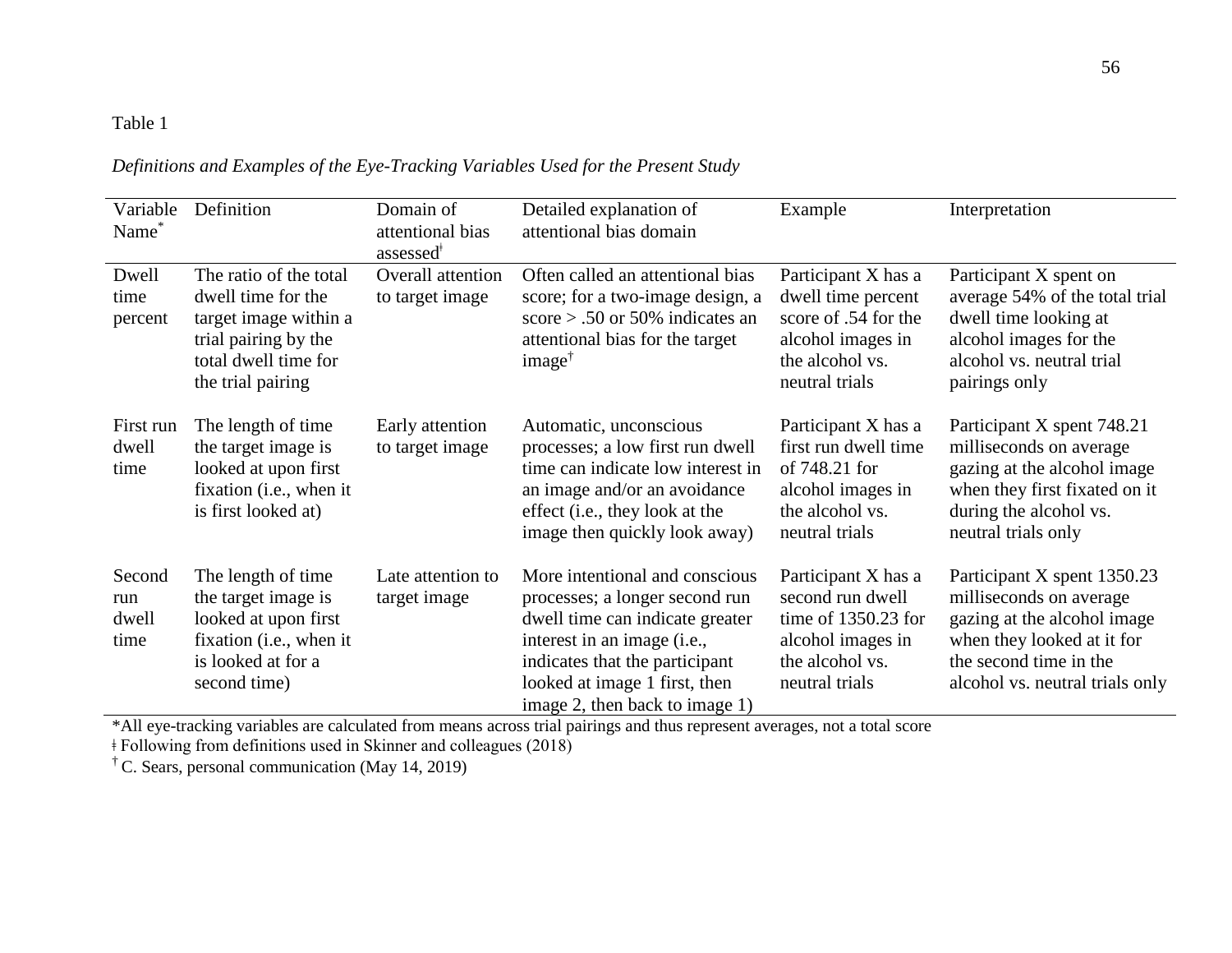# Table 2

# *Demographic Characteristics and Comparisons between Gamblers and Non-Gamblers*

|                                      | Non-Gamblers     |              | Gamblers       |             | Significance test |                  | Effect size      |
|--------------------------------------|------------------|--------------|----------------|-------------|-------------------|------------------|------------------|
|                                      | $(n = 59)$       |              | $(n = 59)$     |             |                   |                  |                  |
| Characteristic                       | $\boldsymbol{N}$ | % / M(SD)    | $\cal N$       | % / M(SD)   | $\chi^2/t$        | $\boldsymbol{p}$ | $\boldsymbol{V}$ |
| Age                                  | 59               | 23.78 (4.70) | 59             | 24.12(5.05) | 0.38              | .71              |                  |
| Student status                       |                  |              |                |             |                   |                  |                  |
| Yes                                  | 46               | 78.00%       | 34             | 57.60%      | 5.59              | $.02*$           | $0.22\dagger$    |
| N <sub>o</sub>                       | 13               | 22.00%       | 25             | 65.80%      |                   |                  |                  |
| Marital status                       |                  |              |                |             |                   |                  |                  |
| Married/Common law                   | 10               | 16.90%       | 9              | 15.30%      | 0.06              | .80              |                  |
| Single                               | 49               | 83.10%       | 50             | 84.70%      |                   |                  |                  |
| Ethnicity                            |                  |              |                |             |                   |                  |                  |
| White                                | 35               | 59.30%       | 38             | 64.40%      | 1.05              | .59              |                  |
| Aboriginal/Asian/Black/Latin         | 11               | 18.60%       | $\tau$         | 11.90%      |                   |                  |                  |
| American                             |                  |              |                |             |                   |                  |                  |
| Mixed ethnicity                      | 13               | 22.00%       | 14             | 23.70%      |                   |                  |                  |
| Highest level of education completed |                  |              |                |             |                   |                  |                  |
| High school                          | 16               | 27.10%       | 12             | 20.30%      | 1.07              | .59              |                  |
| Some college/university              | 24               | 40.70%       | 29             | 49.20%      |                   |                  |                  |
| College/university degree            | 19               | 32.20%       | 18             | 30.50%      |                   |                  |                  |
| Employment status                    |                  |              |                |             |                   |                  |                  |
| Employed part-time                   | 20               | 33.90%       | 19             | 32.20%      | 7.16              | .07              |                  |
| Employed full-time                   | 11               | 18.60%       | 22             | 37.30%      |                   |                  |                  |
| Unemployed                           | 19               | 32.20%       | 15             | 25.40%      |                   |                  |                  |
| Other+                               | 9                | 15.30%       | 3              | 5.10%       |                   |                  |                  |
| Annual income                        |                  |              |                |             |                   |                  |                  |
| $<$ \$20,000 per year                | 36               | 61.00%       | 27             | 45.80%      | 6.12              | .19              |                  |
| \$20,000-\$40,000 per year           | 11               | 18.60%       | 12             | 20.30%      |                   |                  |                  |
| \$41,000-\$60,000 per year           | 6                | 10.20%       | $8\,$          | 13.60%      |                   |                  |                  |
| \$61,000-\$80,000 per year           | 5                | 8.50%        | 5              | 8.50%       |                   |                  |                  |
| $>$ \$80,000 per year                |                  | 1.70%        | $\overline{7}$ | 11.90%      |                   |                  |                  |

ǂ Included seasonal employment, self-employment, and one professional poker player

\**p* < .05 † Denotes a medium effect size for Cramer's V with 1 degree of freedom (Cohen, 1988)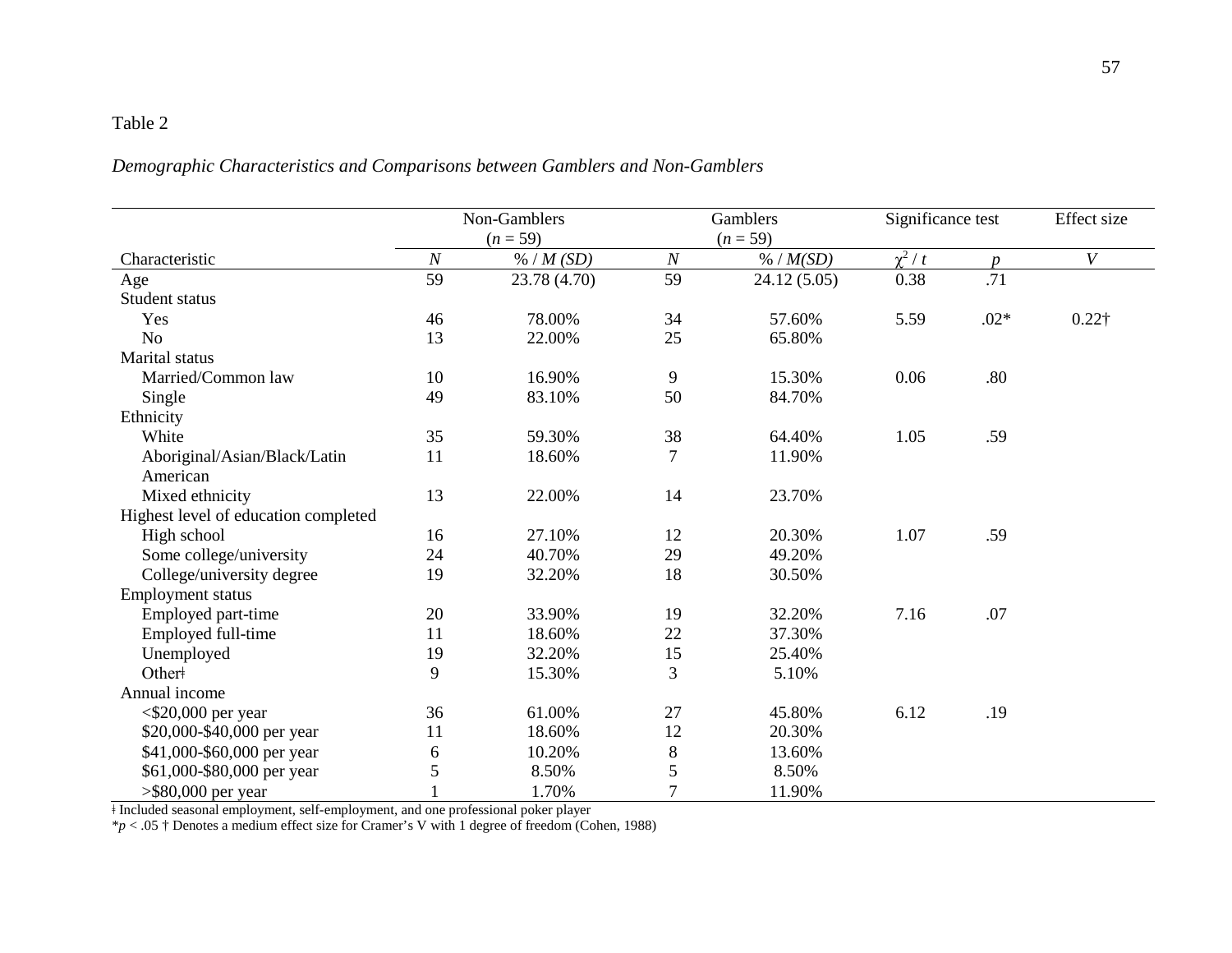## Table 3

*Alcohol Use and Impulsivity Measures with Comparisons between Non-Gamblers and Gamblers.*

|                                | Non-Gamblers     |             | Gamblers         |              | Significance test |                  | Effect size          |
|--------------------------------|------------------|-------------|------------------|--------------|-------------------|------------------|----------------------|
|                                |                  | $(n = 59)$  |                  | $(n = 59)$   |                   |                  |                      |
| Measure                        | $\boldsymbol{N}$ | % / M(SD)   | $\boldsymbol{N}$ | % / M(SD)    | $\chi^2/t$        | $\boldsymbol{p}$ | V/d                  |
| Alcoholic drinks per week+     | 58               | 7.95(9.02)  | 58               | 10.23(8.30)  | $-1.42$           | .16              |                      |
| <b>AUDIT</b>                   |                  |             |                  |              |                   |                  |                      |
| Total score                    | 58               | 8.88 (5.37) | 59               | 11.98(6.45)  | $-2.83$           | $.006*$          | $0.52^{\dagger}$     |
| Categorization                 |                  |             |                  |              |                   |                  |                      |
| Low risk                       | 31               | 52.50%      | 17               | 28.80%       | 6.89              | $.03*$           | $0.25$ <sup>††</sup> |
| Moderate risk                  | 15               | 25.40%      | 23               | 39.00%       |                   |                  |                      |
| High risk                      | 13               | 22.00%      | 19               | 32.20%       |                   |                  |                      |
| <b>NIAA</b>                    |                  |             |                  |              |                   |                  |                      |
| Frequency of drinking sessions |                  |             |                  |              |                   |                  |                      |
| Monthly                        | 25               | 42.40%      | $18\,$           | 30.50%       | 2.34              | .31              |                      |
| Weekly                         | 24               | 40.70%      | 32               | 54.20%       |                   |                  |                      |
| Daily                          | 10               | 16.90%      | 9                | 15.30%       |                   |                  |                      |
| Quantity (drinks per session)  |                  |             |                  |              |                   |                  |                      |
| 1 to 2 drinks                  | 24               | 40.70%      | 11               | 18.60%       | 6.93              | .07              |                      |
| 3 to 4 drinks                  | 15               | 25.40%      | 20               | 33.90%       |                   |                  |                      |
| 5 to 6 drinks                  | 10               | 16.90%      | 13               | 22.00%       |                   |                  |                      |
| 7 or more drinks               | 10               | 16.90%      | 15               | 25.40%       |                   |                  |                      |
| Binge drinking                 |                  |             |                  |              |                   |                  |                      |
| Most drinks in a single        | 59               | 11.50(6.67) | 59               | 14.31 (6.03) | $-2.39$           | $.02*$           | $0.44^{\dagger}$     |
| session over past 12 months    |                  |             |                  |              |                   |                  |                      |
| Days drank $> 5$ drinks over   | 59               | 3.11(5.79)  | 59               | 4.37(5.49)   | $-1.22$           | .23              |                      |
| past 30 days                   |                  |             |                  |              |                   |                  |                      |
| <b>UPPS-P</b> subscale scores  |                  |             |                  |              |                   |                  |                      |
| Negative urgency               | 59               | 2.33(0.70)  | 59               | 2.50(0.58)   | $-1.48$           | .14              |                      |
| Premeditation                  | 59               | 2.09(0.48)  | 59               | 2.07(0.52)   | 0.17              | .87              |                      |
| Perseverance                   | 59               | 1.96(0.48)  | 59               | 2.00(0.52)   | $-0.39$           | .70              |                      |
| Sensation seeking              | 59               | 3.01(0.52)  | 59               | 3.31(0.43)   | $-3.31$           | $.001*$          | $0.63^{\dagger}$     |
| Positive urgency               | 59               | 1.85(0.67)  | 59               | 2.20(0.57)   | $-2.95$           | $.004*$          | $0.56^{\dagger}$     |
| Smoking status                 |                  |             |                  |              |                   |                  |                      |
| Daily                          | 3                | 5.10%       | $\,8\,$          | 13.60%       | 2.54              | .28              |                      |
| Occasionally                   | 14               | 23.70%      | 12               | 20.30%       |                   |                  |                      |
| Not at all                     | 42               | 71.20%      | 39               | 66.10%       |                   |                  |                      |

ǂ Several participants (*n* = 31) specified a range of drinks per week rather than a single number. For these participants, the average of the range was calculated and used in all analyses.

 $* p < .05$ 

† Denotes a medium effect size (Cohen, 1988)

†† Denotes a medium effect size for Cramer's V with 2 degrees of freedom (Cohen, 1988)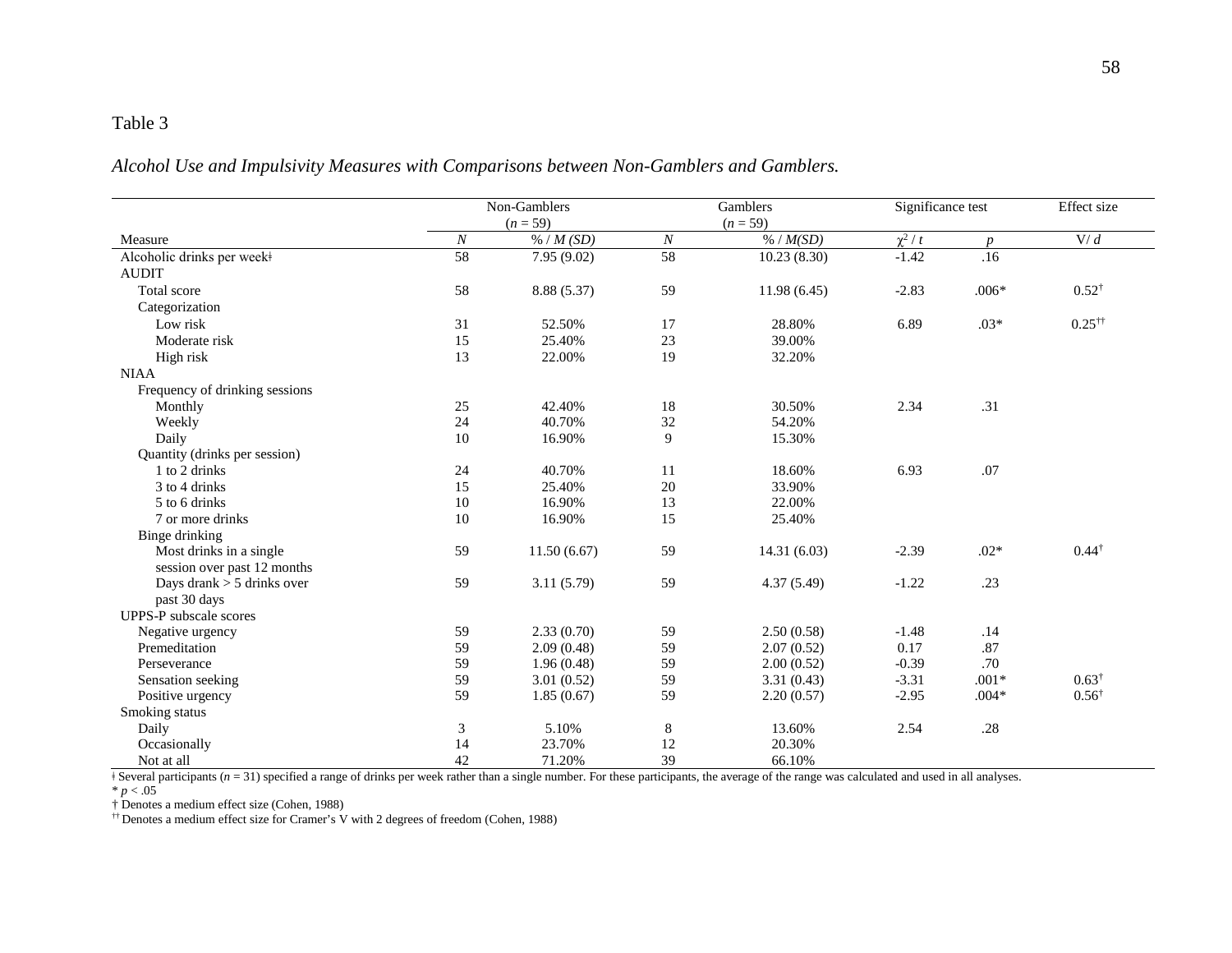

*Figure 1.* Average scores on "Like to Drink" for the neutral and alcohol cue conditions across all three time points. Error bars represent standard deviation.



*Figure 2*. The mean dwell time percent scores for alcohol images in the alcohol vs. neutral trial pairings. Error bars represent standard deviation.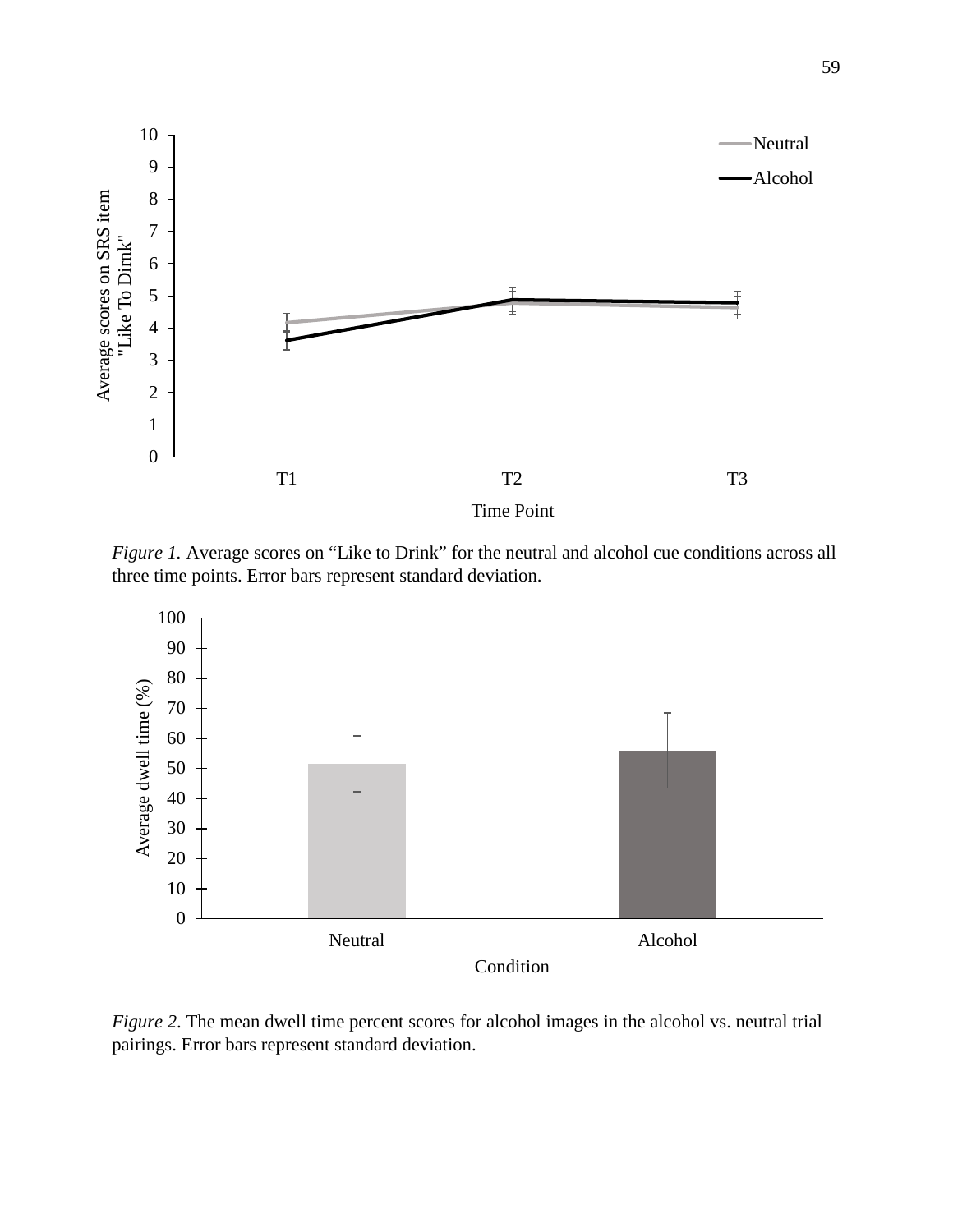

*Figure 3*. Average scores on the GACS subscale "Desire to Gamble" across all time points for gamblers only. Errors bars represent standard error.



*Figure 4*. Average dwell time (% of total trial dwell time) for the gambling vs. alcohol and gambling vs. neutral trial pairings amongst gamblers and non-gamblers. Errors bars represent standard deviation.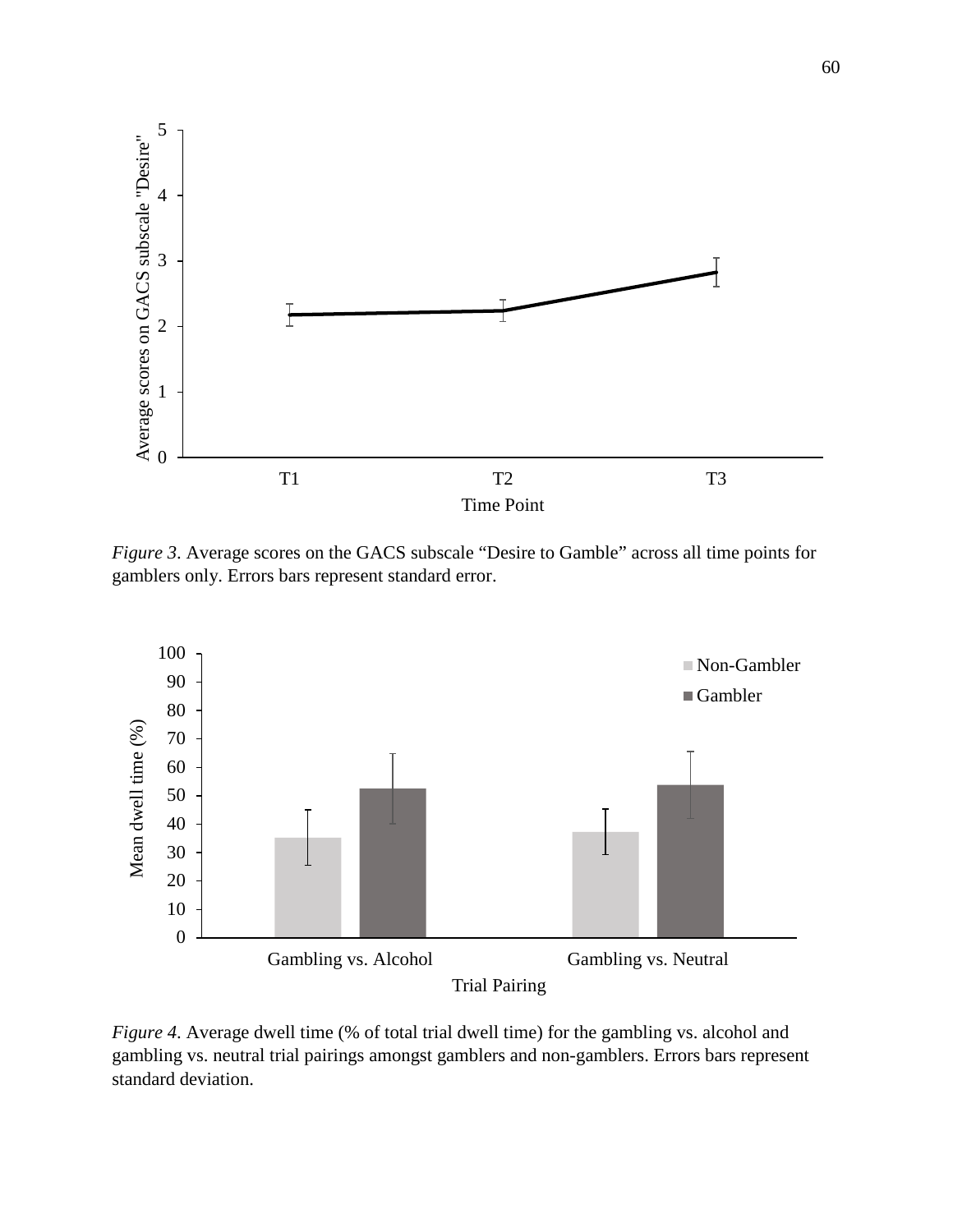### Appendix A Description of Original *In Vivo* Protocols

#### **Monti et al. (1987)**

**Pre-study requirements**. No consumption of food, tobacco, or caffeine 1 hour prior to the study session. All sessions started at 1 PM and lasted 45 minutes.

**Protocol.** Participants were seated in front of two inverted pitchers. Underneath one pitcher was the participant's preferred alcoholic beverage (PAB) with the branded can or bottle next to it. Underneath the other pitcher was a glass of water with a bottle of branded spring water next to it. A vial of dental rolls was located beside the pitchers. Participants were instructed via an audiotape to place the dental rolls in their mouth and to then uncover one of the pitchers. In the original protocol, the order of alcohol versus water was counterbalanced between subjects, so one group received the water exposure first and the other group received the alcohol cue exposure first. This was subsequently found to have carryover effects, so all subsequent studies that used this procedure exposed participants to the water cue first and the alcohol cue second.

In the first cue exposure trial, participants were instructed to pick up, hold, and occasionally sniff the beverage that was under the pitcher for 3 minutes. They were then told to cover the beverage with a pitcher and remove the dental rolls before relaxing for 5 minutes. During the relaxation period, they completed self-report measures that assessed urge to smoke and urge to drink on a Likert scale. When the relaxation period was over, participants put in a fresh set of cotton rolls before the second cue exposure trial commenced. This trial was identical to the second except that participants uncovered the other pitcher. After the second cue exposure trial, participants again removed their dental rolls, filled out the same self-report measures on urges to drink and smoke, and relaxed for another 5 minutes before being debriefed.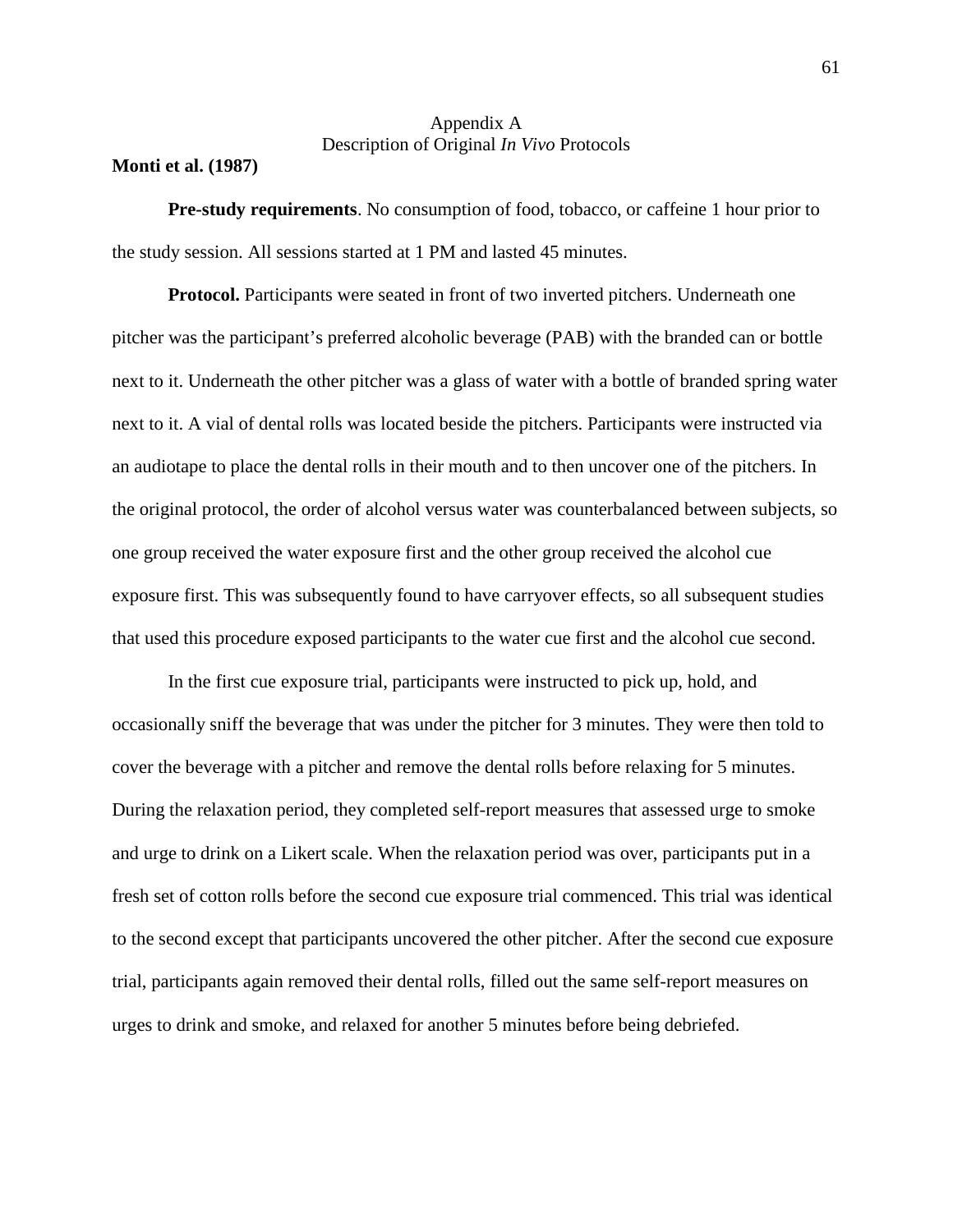#### **Monti et al. (1993)**

**Pre-study requirements**. No consumption of food, tobacco, or caffeine 1 hour prior to the study session. All sessions started at 1 PM and lasted 45 minutes.

**Protocol**. The protocol was the same as described in Monti et al. (1987) save for two modifications. First, instead of being instructed to sniff the beverage occasionally (i.e. at random) during each cue exposure trial, participants were signaled to sniff for a duration of 5 seconds on 13 occasions in the 3-minute trial. This was done to standardize exposure to olfactory cues across trials. The signal was a tone played via an audiotape. Second, all participants completed the trials in the same order: (1) 3-minute relaxation period (2) 3-minute water cue exposure trial (3) 3-minute relaxation period (4) 3-minute alcohol cue exposure trial (5) 15 minute period where the relaxation period was alternated with the alcohol cue exposure trial, each for 3 minutes. The extended alcohol cue exposure period was tested here in order to assess how long it takes for participants to become habituated to the alcohol cue. They reported that urge to drink was highest after initial exposure and decreased with each subsequent exposure and concluded that a 3-minute alcohol cue exposure trial is best to assess cue reactivity.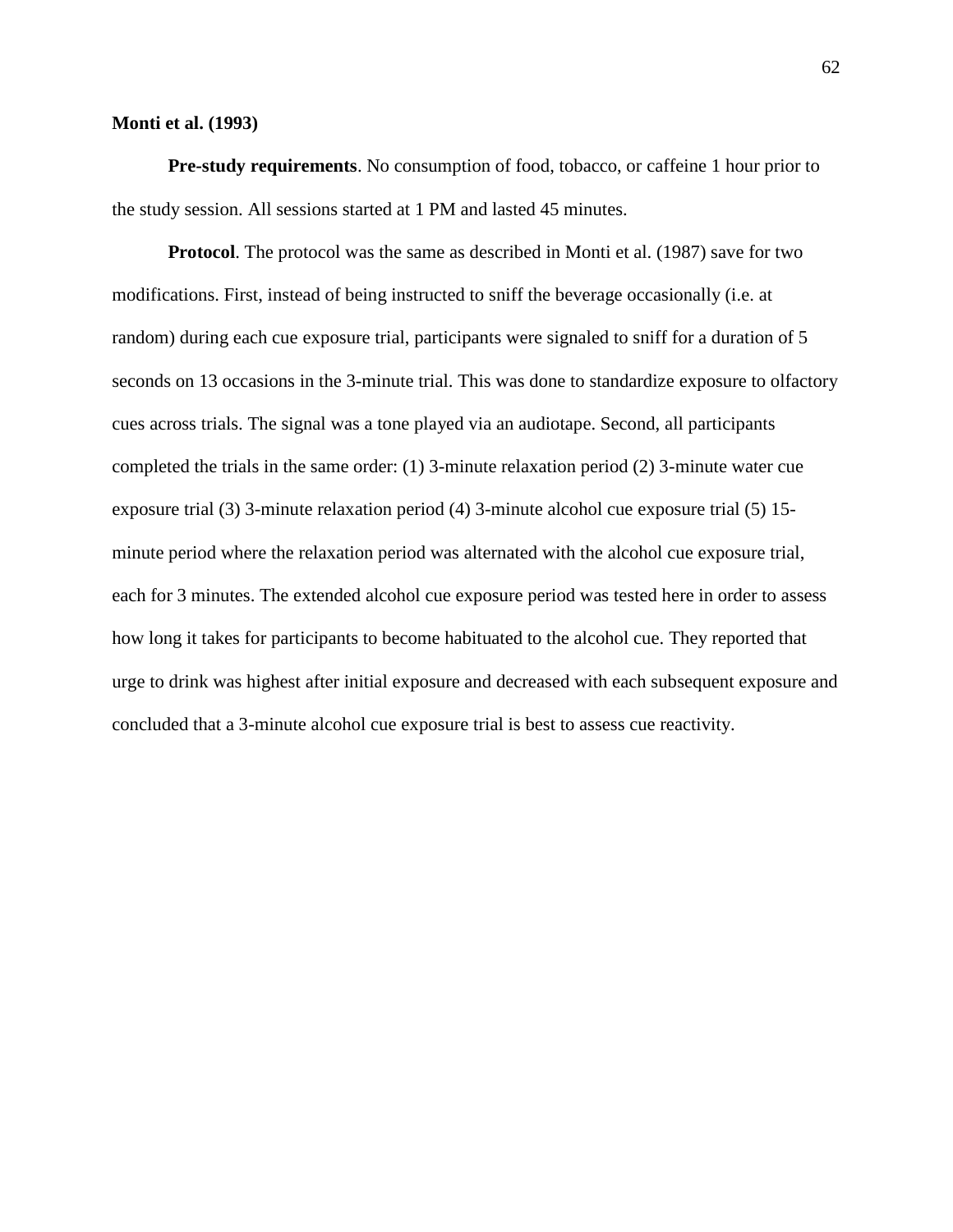| Appendix B                   |  |
|------------------------------|--|
| Cue Exposure Protocol Script |  |

| <b>Cue Exposure Procedure</b>                                                                                                                                                                                                                                                                                                                                                                                                                | Check/<br><b>Notes</b> |
|----------------------------------------------------------------------------------------------------------------------------------------------------------------------------------------------------------------------------------------------------------------------------------------------------------------------------------------------------------------------------------------------------------------------------------------------|------------------------|
| Tell participant: "Okay, wait here for a minute while I bring in the<br>materials for the next task, which is a focus task where you'll be asked to<br>concentrate on different aspects of a drink for 30 seconds at a time."                                                                                                                                                                                                                |                        |
| STEP 1: SELECTION OF DRINK & LOOK #1 (30 seconds)                                                                                                                                                                                                                                                                                                                                                                                            |                        |
| Wheel bar cart into neutral testing room.                                                                                                                                                                                                                                                                                                                                                                                                    |                        |
| Tell participant: "So I have a selection of drinks here on this cart. For the<br>first part of the task, I want you select one of them, whichever is your<br>favourite or closest to your favourite. Then, for the next 30 seconds, I<br>want you to look at the drink bottle. Think about the colour of the bottle,<br>its shape and texture, and other physical features of the bottle. I'll tell you<br>when the 30 seconds is finished." |                        |
| <b>STEP 2: POURING DRINK INTO GLASS (30 seconds)</b>                                                                                                                                                                                                                                                                                                                                                                                         |                        |
| Tell participant: "For the second part of the focus task, I want you to open<br>the bottle/can, pour the drink into the glass, and then look at the poured<br>drink for another 30 seconds. Again, I want you to carefully think about<br>the colour of the drink and other physical features. I'll tell you when the<br>30 seconds is finished."                                                                                            |                        |
| <b>STEP 3: SMELLING DRINK (30 seconds)</b>                                                                                                                                                                                                                                                                                                                                                                                                   |                        |
| Tell participant: "For the final part of this task, I want you to bring the<br>drink to your nose and smell it for 30 seconds. Please breathe normally<br>but ensure that you are smelling the drink. I'll tell you when the 30<br>seconds is finished."                                                                                                                                                                                     |                        |
| Tell participant: "Great, you're finished this part of the task. I'll take the<br>drink from you and take the cart out of the room. In the meantime, please<br>complete the next set of questionnaires on the laptop, and I'll be back in a<br>second."                                                                                                                                                                                      |                        |
| Return to neutral testing room. When the participant is finished the<br>questionnaires, take them into the eye-tracking room.                                                                                                                                                                                                                                                                                                                |                        |